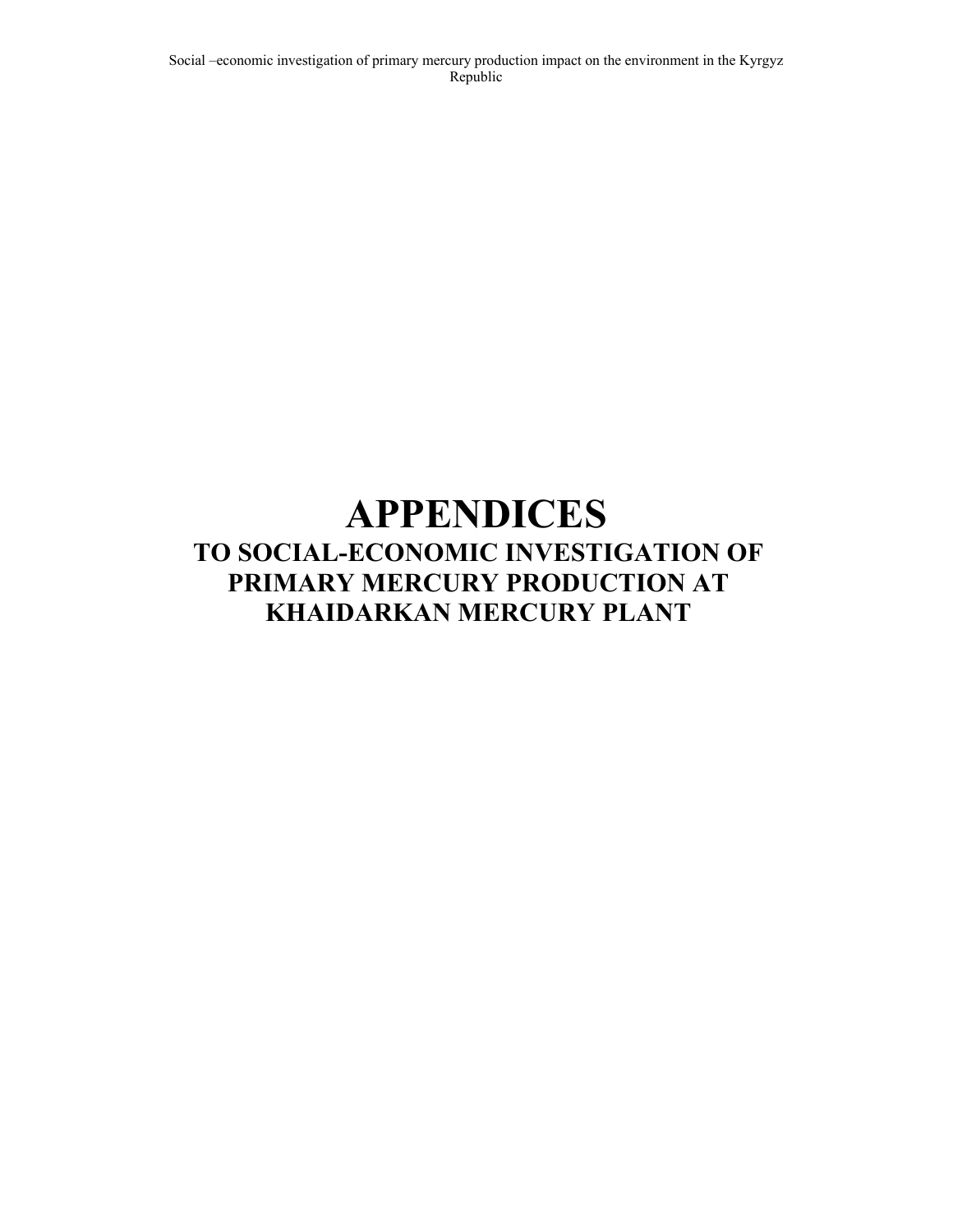|                                   | 1 гониснон минмисм от книшни кин тегеит у John-slock Company |       |      |      |      |      |      |       |       |       |       |       |
|-----------------------------------|--------------------------------------------------------------|-------|------|------|------|------|------|-------|-------|-------|-------|-------|
| Showings                          | Measur<br>unit                                               | 1995  | 1996 | 1997 | 1998 | 1999 | 2000 | 2001  | 2002  | 2003  | 2004  | 2005  |
| Mercury<br>production             | tons                                                         | 170.5 | 584  | 611  | 629  | 629  | 590  | 574,4 | 541,7 | 369,8 | 488,1 | 309.5 |
| Fluorite<br>concentrate<br>output | tons                                                         | 2556  | 2767 | 2417 | 2977 | 2977 | 3232 | 1175  | 2656  | 3339  | 3358  | 3139  |

# *Production statistics of Khaidarkan Mercury Joint-stock Company*

|  | <b>Source:</b> Statement on financial-economic activity of Khaidarkan Mercury Joint-Stock |  |
|--|-------------------------------------------------------------------------------------------|--|
|  |                                                                                           |  |

| $\mathcal{N}$    | Khaidarkan Mercury Joint Stock Company <sup>2</sup><br>Name of indicators | <b>Units</b>                     | 2006 г.        | 2007z   | %     |
|------------------|---------------------------------------------------------------------------|----------------------------------|----------------|---------|-------|
|                  |                                                                           |                                  | report         | report  |       |
| $\boldsymbol{l}$ | $\overline{2}$                                                            | $\overline{\mathbf{3}}$          | $\overline{4}$ | 5       | 6     |
| $\mathbf{1}$     | Sale of products                                                          | Thousand of<br>soms              | 133600         | 222300  | 116,4 |
| $\overline{2}$   | Sale of products in current prices                                        | Thousand of 108373<br>soms       |                | 169636  | 156,5 |
| 3                | Sale of products in adjusted prices                                       | Thousand of 108373<br>soms       |                | 169636  | 160,4 |
| $\overline{4}$   | Production in physical units                                              | Tons                             | 169,6          | 331,703 | 195,6 |
|                  | mercury                                                                   |                                  |                |         |       |
|                  | fluorite                                                                  | Tons                             | 2845           | 898     | 31,6  |
|                  | antimony-mercury concentrate                                              | Tons                             | 111,8          | 437     | 39,1  |
| 5                | Ore production:                                                           | Thousand of<br>soms              | 156,3          | 104,5   | 66,9  |
|                  | monometallic ore                                                          | Thousand of<br>soms              | 81,8           | 70,6    | 86,3  |
|                  | complex ore<br>$\overline{\phantom{0}}$                                   | Thousand of<br>SOMS <sub>T</sub> | 74,5           | 33,9    | 45,5  |
| 6                | Metal in the ore: monometallic ores (Hg)                                  | Tons                             | 182,8          | 161,2   | 88.2  |
|                  |                                                                           | $\frac{0}{0}$                    | 0,223          | 0,228   | 102,2 |
|                  | complex ore                                                               | Tons                             | 14.8           | 33,4    | 225,7 |
|                  | mercury                                                                   |                                  |                |         |       |
|                  |                                                                           | $\frac{0}{0}$                    | 0,027          | 0,098   | 363,0 |
|                  | antimony                                                                  | tons                             | 341,6          | 420,5   | 123,1 |
|                  |                                                                           | $\frac{0}{0}$                    | 0,63           | 1,24    | 196,8 |
|                  | fluorite<br>$\overline{a}$                                                | Tons                             | 7037           | 4301,9  | 61,1  |
|                  |                                                                           | $\frac{0}{0}$                    | 12,93          | 12,70   | 98,2  |

l <sup>2</sup> National statistical committee. Chemical industry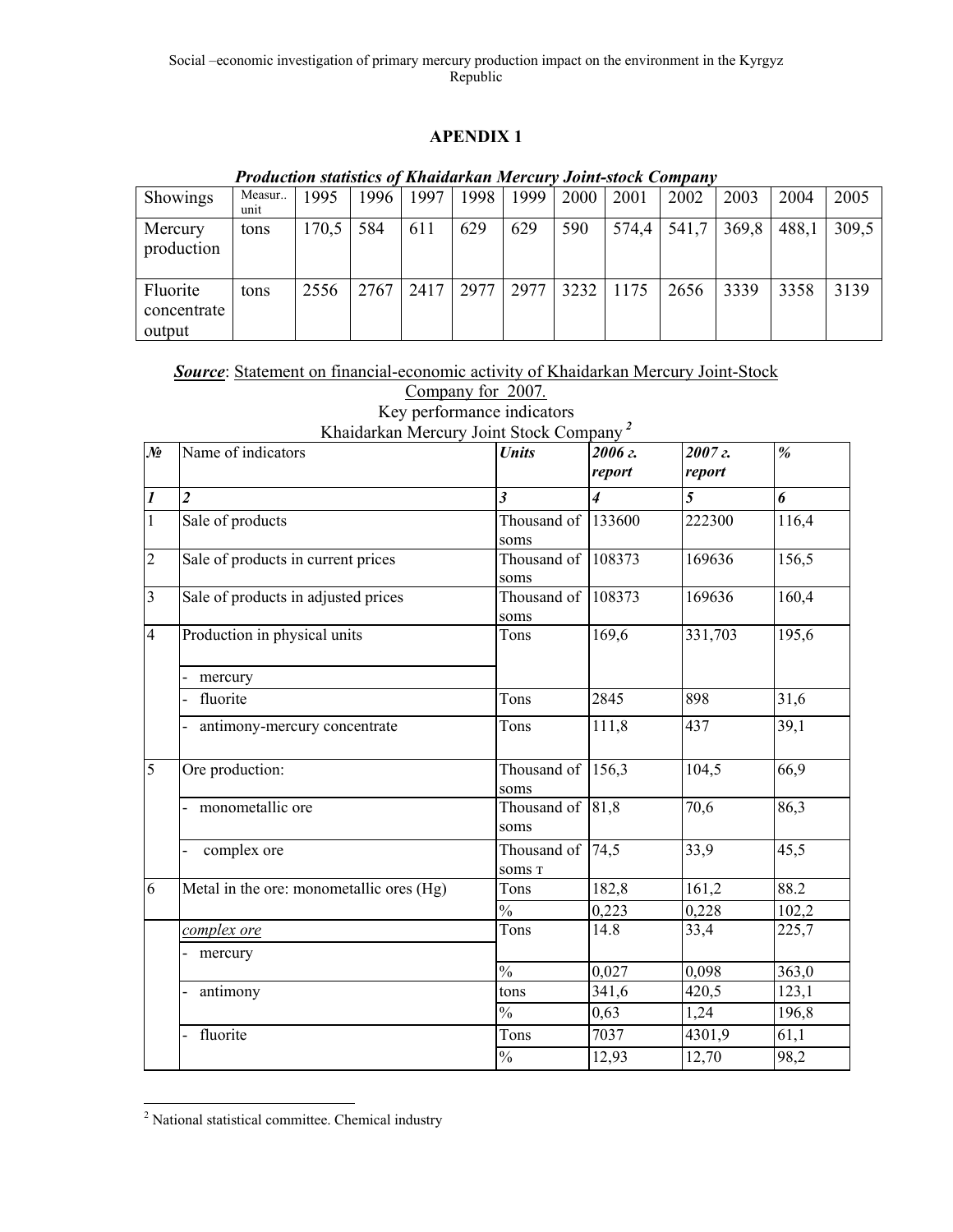|               | Underground mining works:               | M                             | 1671,1 | 1805,4  | 108,0 |
|---------------|-----------------------------------------|-------------------------------|--------|---------|-------|
|               | monometallic ores mine                  | M                             | 1019   | 1337    | 131,2 |
|               | complex ores mine                       | M                             | 652,1  | 468,4   | 71,8  |
| 8             | Balance: income $(+)$ , loss $(-)$      | Thousand of $ -10290$<br>soms |        | $+3080$ |       |
| <b>9</b>      | Per unit cost (for 1 som of production) | Tyiin                         | 1,36   |         |       |
| 10            | Employees,                              | Person                        | 870    | 867     | 99,6  |
|               | including technical personnel           | Person                        | 859    | 841     | 97,9  |
| <sup>11</sup> | Average monthly salary                  | <b>Som</b>                    | 3921   | 4587    | 117,0 |
|               | including technical personnel           | Som                           | 3930   | 4675    | 119,0 |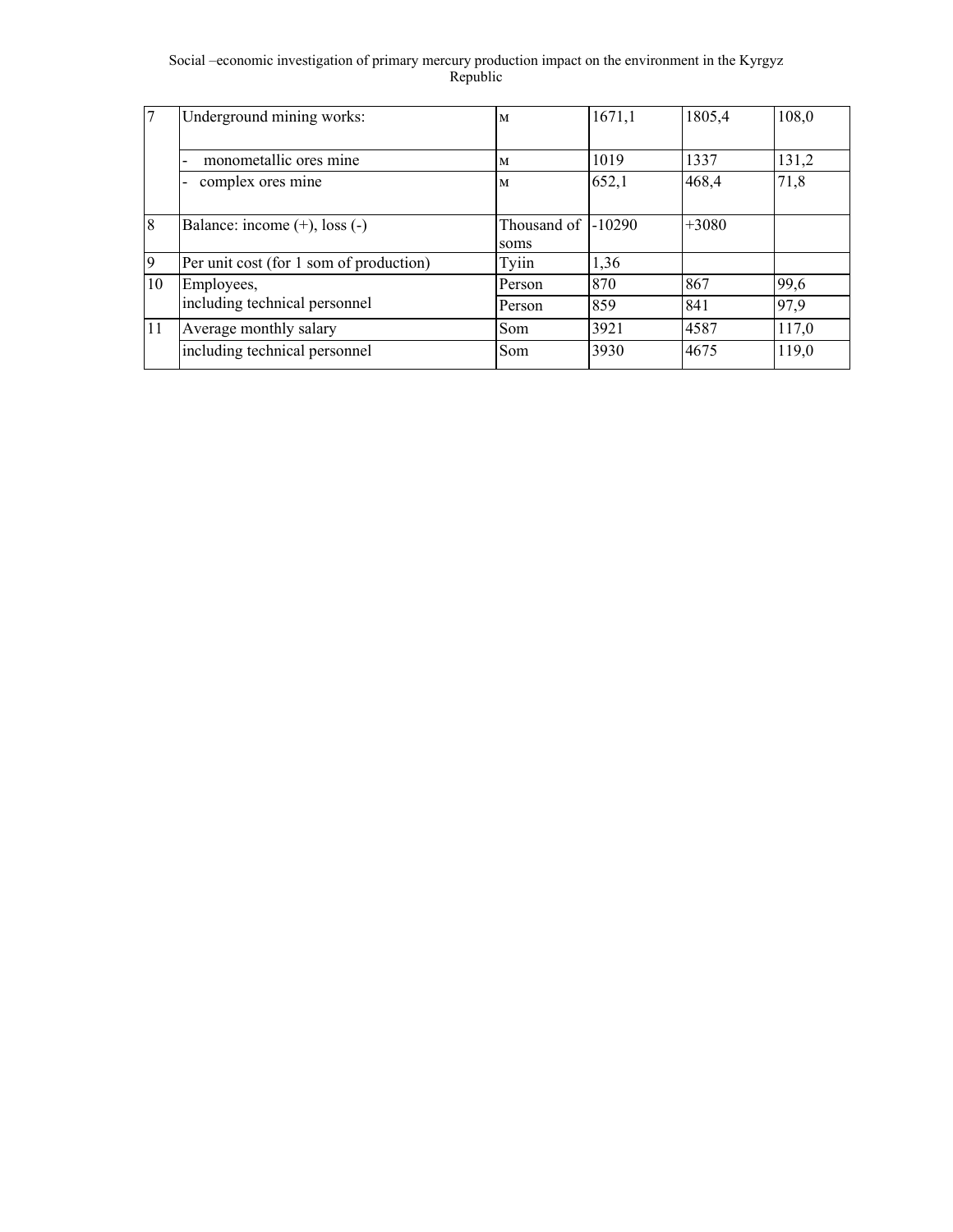# *Source: PASSPORT of Aidarken ayil kenesh. Brief statistical data according to ayil kenesh or quantitative data.*

# *Information on population and households (number of residents)*

| 2008     |                         |                    |                                              |  |  |  |  |  |
|----------|-------------------------|--------------------|----------------------------------------------|--|--|--|--|--|
|          | Number of<br>population | Number of deputies | Number of<br>households in<br>private sector |  |  |  |  |  |
| Aidarken | 10938                   |                    | 1341                                         |  |  |  |  |  |

2008

| $N_2$                   | Gender:                                                | Number: |                | $N2$ Ethnic origin | <b>Number</b> |
|-------------------------|--------------------------------------------------------|---------|----------------|--------------------|---------------|
| $\mathbf{1}$            | Male                                                   | 4.950   | 1              | Kyrgyz             | 6510          |
| $\overline{c}$          | Female                                                 | 5.988   | $\overline{c}$ | <b>Uzbek</b>       | 35            |
|                         | Age                                                    |         | 3              | Russian            | 250           |
| $\overline{\mathbf{3}}$ | $0 - 7$                                                | 2055    | $\overline{4}$ | Dungan             |               |
| $\overline{4}$          | $8 - 16$                                               | 3120    | 5              | Uigur              |               |
| $\overline{5}$          | 17-65                                                  | 4898    | 6              | Tatar              |               |
| 6                       | 65 and older                                           | 865     | 7              | Kazakh             |               |
| $\overline{7}$          | Single elderly citizens                                | 13      | 8              | Tajik              | 4020          |
| $\overline{8}$          | Incomplete families<br>(single-parent)                 |         | 9<br>Others    |                    | 123           |
| 9                       | Complete families                                      |         |                |                    |               |
|                         | Provision with housing habitation (number of families) |         |                |                    |               |
|                         | In total quantity of<br>families                       | 3244    |                | Have allotment     | 1341          |
|                         | Have own house<br>(apartment)                          | 2637    |                | Have no allotment  | 1903          |
|                         | Have no own house<br>(apartment)                       | 607     |                | Land resources     | 83 ha.        |
|                         | From them:                                             |         |                |                    |               |
|                         | The well arranged<br>houses (apartment)                | 1347    |                |                    |               |
|                         | Partially well arranged<br>houses (apartment)          |         |                |                    |               |
|                         |                                                        |         |                |                    |               |

Human resources (number of person ) Number of created working positions

|                  | 2008 |                          |  |
|------------------|------|--------------------------|--|
| Able-bodied      | 4963 | At the expense of        |  |
|                  |      | businessmen              |  |
| Disabled persons | 5975 | At the expense of        |  |
|                  |      | development of small and |  |
|                  |      | medium business          |  |
| Including        |      | At the expense of the    |  |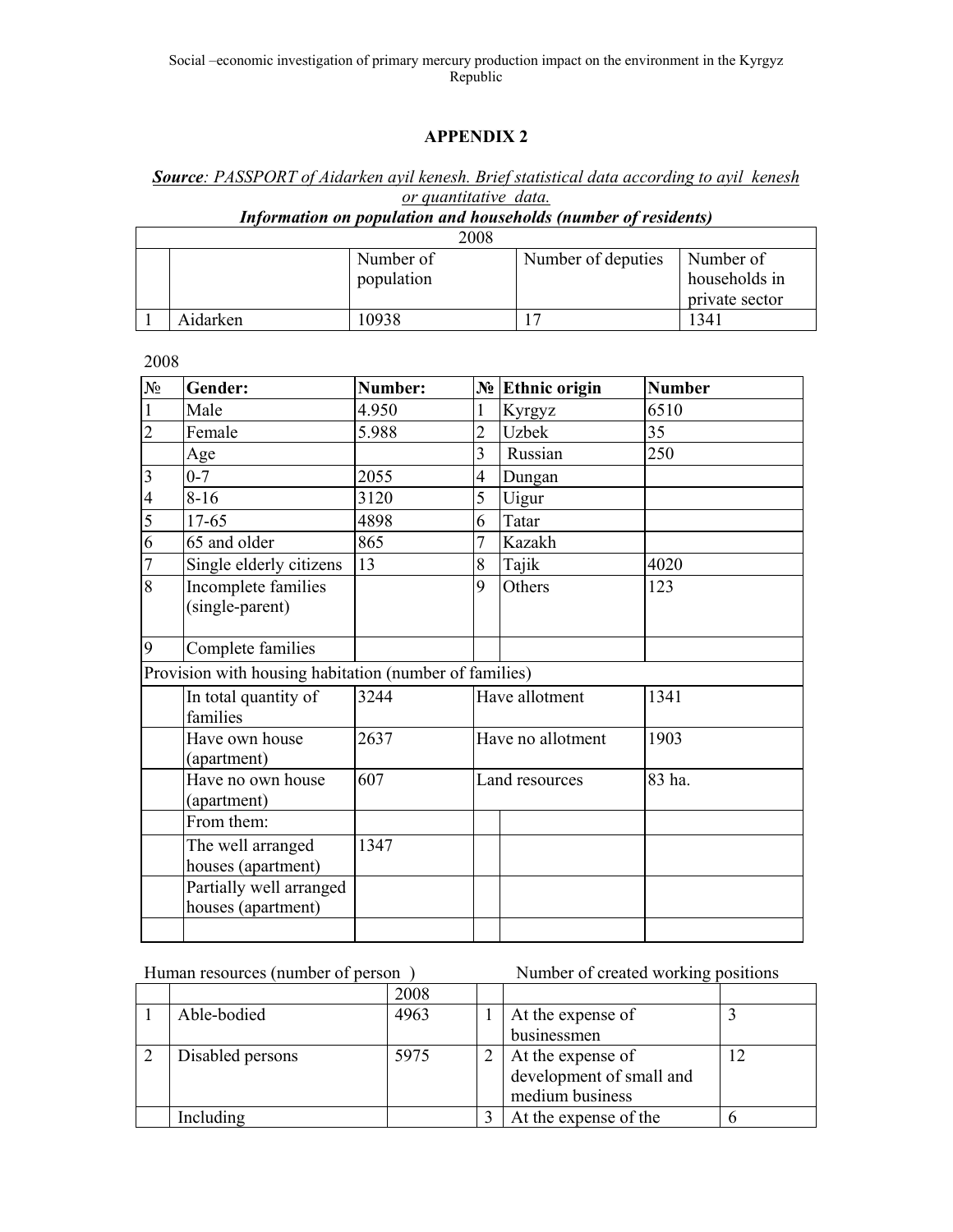|                |                                        |      |                | population employment<br>promotion fund                         |    |
|----------------|----------------------------------------|------|----------------|-----------------------------------------------------------------|----|
| $\overline{3}$ | Retired                                | 1380 | $\overline{4}$ | At the expense of<br>agricultural cooperative<br>ventures       |    |
|                | Women                                  | 828  | 5              | At the expense of peasant<br>(farmers') households              |    |
| $\overline{4}$ | Children under 16 years old            |      | 6              | Other (add)                                                     |    |
| 5              | Disabled person                        | 117  |                | Principal source of<br>residents' revenue, a/k (aiyl<br>kenesh) |    |
| 6              | Number of unemployed<br>persons        | 186  | 1              | Livestock farming                                               |    |
| $\overline{7}$ | Registered in placement<br>service     | 90   | $\overline{2}$ | Agriculture                                                     |    |
| 8              | Not registered in placement<br>service | 96   | 3              | Service industries (trade and<br>etc.)                          | 15 |
|                |                                        |      |                | Total                                                           |    |

# **Economic purpose facilities**

|                | Object name          | Total          | 2008      |           |                | 2008                  |                          |
|----------------|----------------------|----------------|-----------|-----------|----------------|-----------------------|--------------------------|
|                |                      | (number)       | Operating | Not-      |                | Number of             | Number                   |
|                |                      |                | (number)  | operating |                | agricultural entities |                          |
|                |                      |                |           | (number)  |                | in A/K(Aiyl           |                          |
|                |                      |                |           |           |                | Kenesh)               |                          |
|                | Mill                 | $\overline{4}$ |           |           |                | Family farms          |                          |
| 2              | Blacksmith shops     | ۰              |           |           | $\overline{2}$ | Pedigree farms        |                          |
| 3              | Barn-floor           | -              |           |           | 3              | Collective farms      | $\overline{\phantom{0}}$ |
| $\overline{4}$ | Family barn-floors   |                |           |           | $\overline{4}$ | Farms                 | -                        |
| 5              | Machine-shop         | 1              |           |           | 5              | Joint-stock           |                          |
|                |                      |                |           |           |                | companies             |                          |
| 6              | Feed processing      |                |           |           |                |                       |                          |
|                | [food mixing]        |                |           |           |                |                       |                          |
|                | building             |                |           |           |                |                       |                          |
| $\overline{7}$ | Automatic fueling    | $\overline{2}$ |           |           |                |                       |                          |
|                | stations             |                |           |           |                |                       |                          |
| 8              | Veterinary hospital  |                |           |           |                |                       |                          |
| 9              | Veterinary drugstore |                |           |           |                |                       |                          |
| 10             | other                |                |           |           |                |                       |                          |

Poverty rate:

| Family per-head revenue rate (monthly) Number of families in 2008 |      |
|-------------------------------------------------------------------|------|
| Up to 140 Soms                                                    | 212  |
| 141-400 Soms                                                      | 411  |
| 401-600 Soms                                                      | 385  |
| Totally:                                                          | 1008 |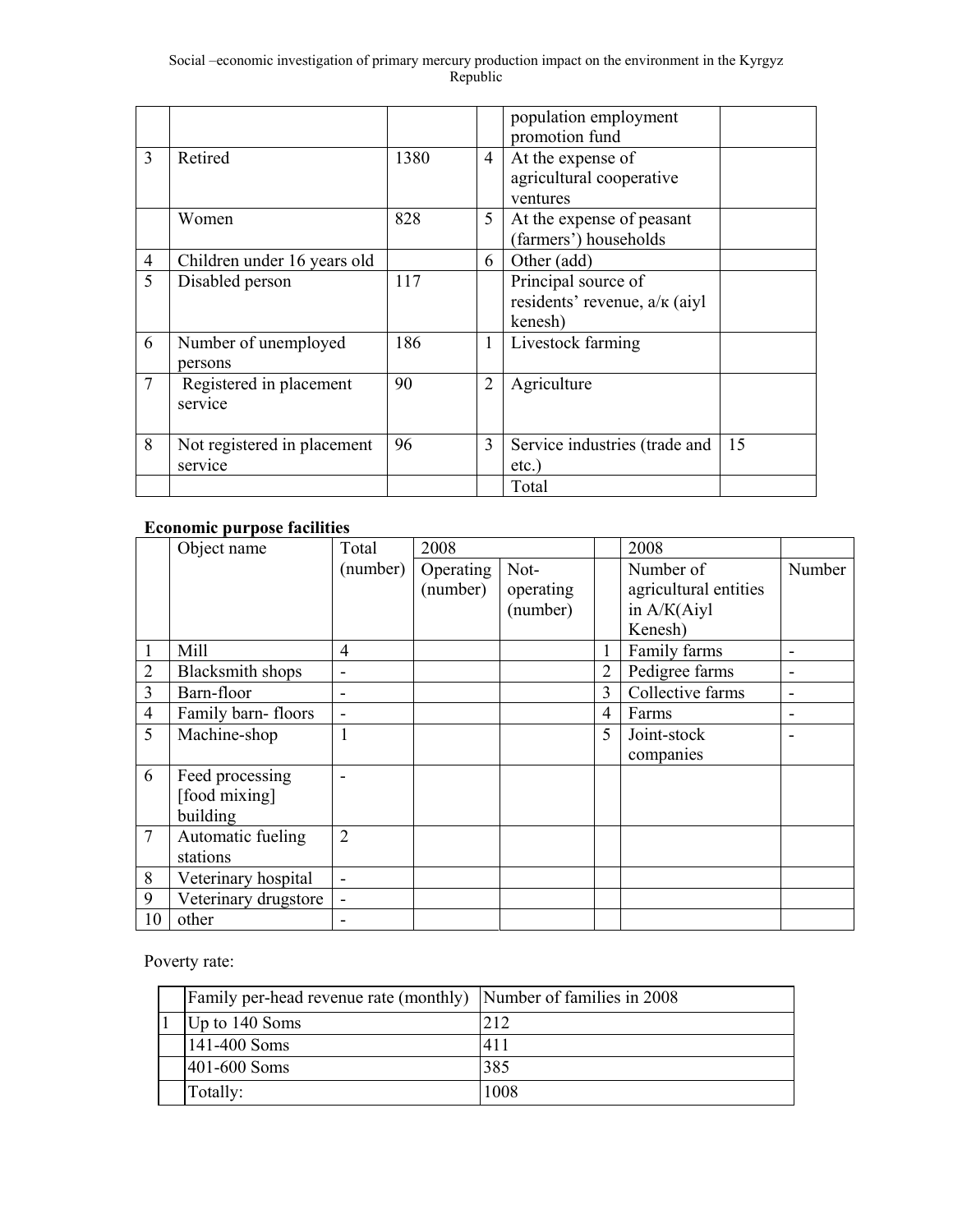**Table 6** 

# **Mercury content in water for different purposes (microgram/l)**

| <b>Sampling place</b>          | Concentration<br>min. | Concentration<br>max. | <b>Concentration</b><br>average |
|--------------------------------|-----------------------|-----------------------|---------------------------------|
| Main water intake              | 0.057                 | 0.118                 | $0.095 \pm 0.002$               |
| 2 km down main water<br>intake | 0.024                 | 0.057                 | $0.053 \pm 0.001$               |
| 6 km down main water<br>intake | 0.003                 | 0.121                 | $0.100 \pm 0.002$               |
| 8 km down main water<br>intake | 0.021                 | 0.076                 | $0.054 \pm 0.001$               |
| Water supply system            | 0.015                 | 0.132                 | $0.055 \pm 0.001$               |
| Irrigation system              | 0.037                 | 0.193                 | $0.074 \pm 0.003$               |
| Discharge water                | 0.054                 | 5.587                 | $1.504 \pm 0.009$               |
| Water for field irrigation     | 0.084                 | 0.476                 | $0.254 \pm 0.015$               |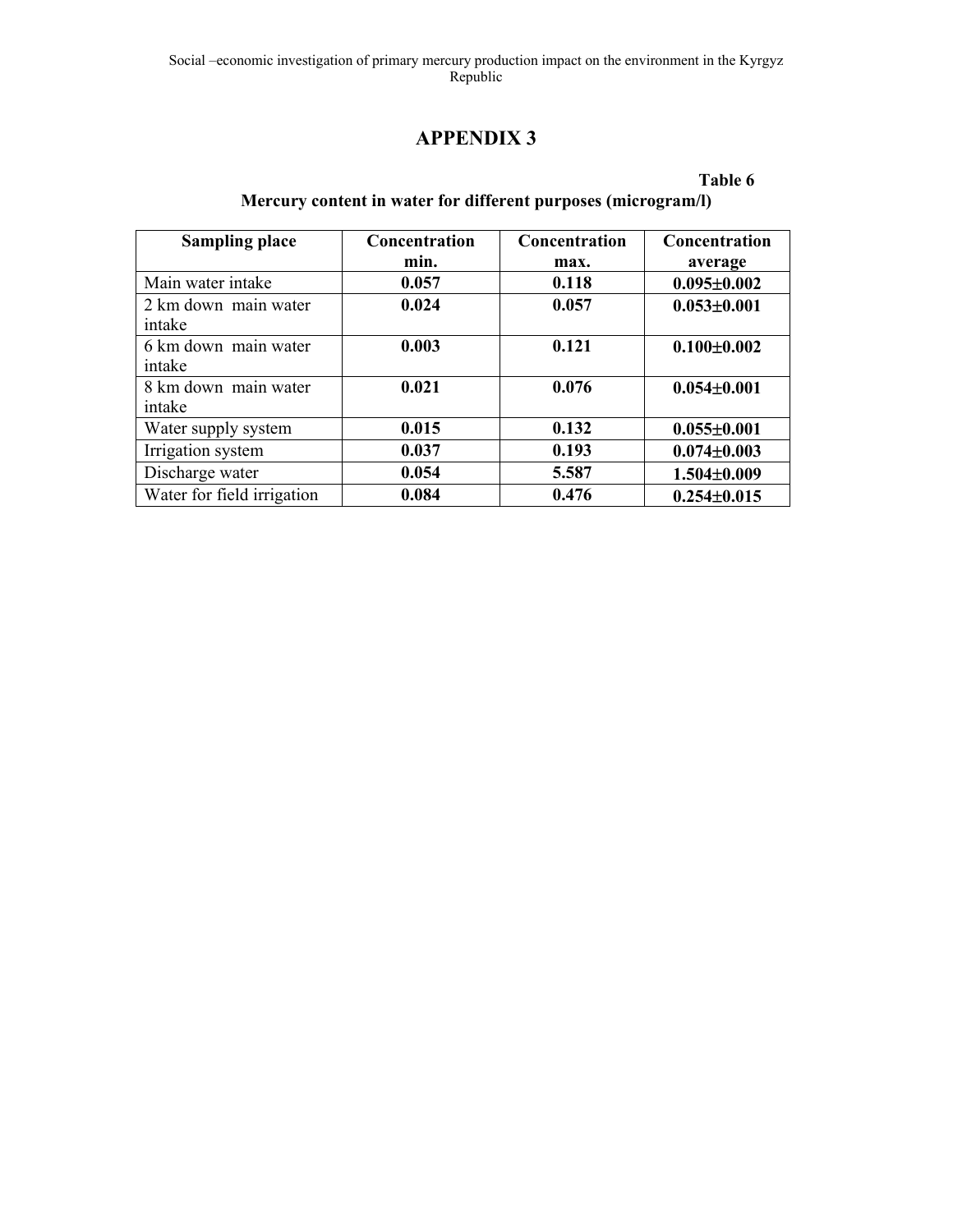# *Source: PASSPORT of Aidarken Ayil Kenesh.*

| ешисанонат тышиноны             |       |                      |                                        |                        |         |          |  |  |  |  |  |
|---------------------------------|-------|----------------------|----------------------------------------|------------------------|---------|----------|--|--|--|--|--|
| Type of educational institution |       |                      | Availability of pre-school institution | What repair is needed? |         |          |  |  |  |  |  |
|                                 |       | and year of building |                                        |                        |         |          |  |  |  |  |  |
|                                 | total | Does not             | operate                                | Year of                | Current | Overhaul |  |  |  |  |  |
|                                 |       | operate              |                                        | building               |         |          |  |  |  |  |  |
| State secondary school (1-11)   |       |                      |                                        | $N_2$ 7 1960           |         |          |  |  |  |  |  |
| year of study)                  |       |                      |                                        | N <sub>2</sub> 19 1971 |         |          |  |  |  |  |  |
|                                 |       |                      |                                        | $N20$ 1978             |         |          |  |  |  |  |  |

## *Educational institutions*

### *Health institutions*

|                | Type of medical<br>institution            | Total | Availability of pre-school institution and<br>year of building |         |                     | What repair is needed? |                     |
|----------------|-------------------------------------------|-------|----------------------------------------------------------------|---------|---------------------|------------------------|---------------------|
|                |                                           |       | Does not<br>operate                                            | operate | Does not<br>operate | operate                | Does not<br>operate |
|                | First-aid and<br>obsteric(al)<br>stations |       |                                                                |         |                     |                        |                     |
|                | Pharmacies                                | 3     |                                                                | 3       | 1983                |                        |                     |
| 3              | Hospitals                                 |       |                                                                |         |                     |                        |                     |
| $\overline{4}$ | Number of<br>medical<br>personnel         | 242   |                                                                |         |                     |                        |                     |

### *Cultural-entertainment centers*

|   | Type of cultural-<br>entertainment<br>institution | Total | Availability of pre-school institution and<br>year of building |         |                     | What repair is needed? |                  |
|---|---------------------------------------------------|-------|----------------------------------------------------------------|---------|---------------------|------------------------|------------------|
|   |                                                   |       | Does not<br>operate                                            | operate | Does not<br>operate | operate                | Does not operate |
|   | Palace of culture                                 |       |                                                                |         | 1985                | $+$                    |                  |
|   | Club                                              |       |                                                                |         |                     |                        |                  |
|   | Libraries                                         |       |                                                                |         |                     |                        |                  |
| 4 | Public bath                                       |       |                                                                |         |                     |                        | $^{+}$           |
|   | Private bath                                      |       |                                                                | 6       |                     |                        |                  |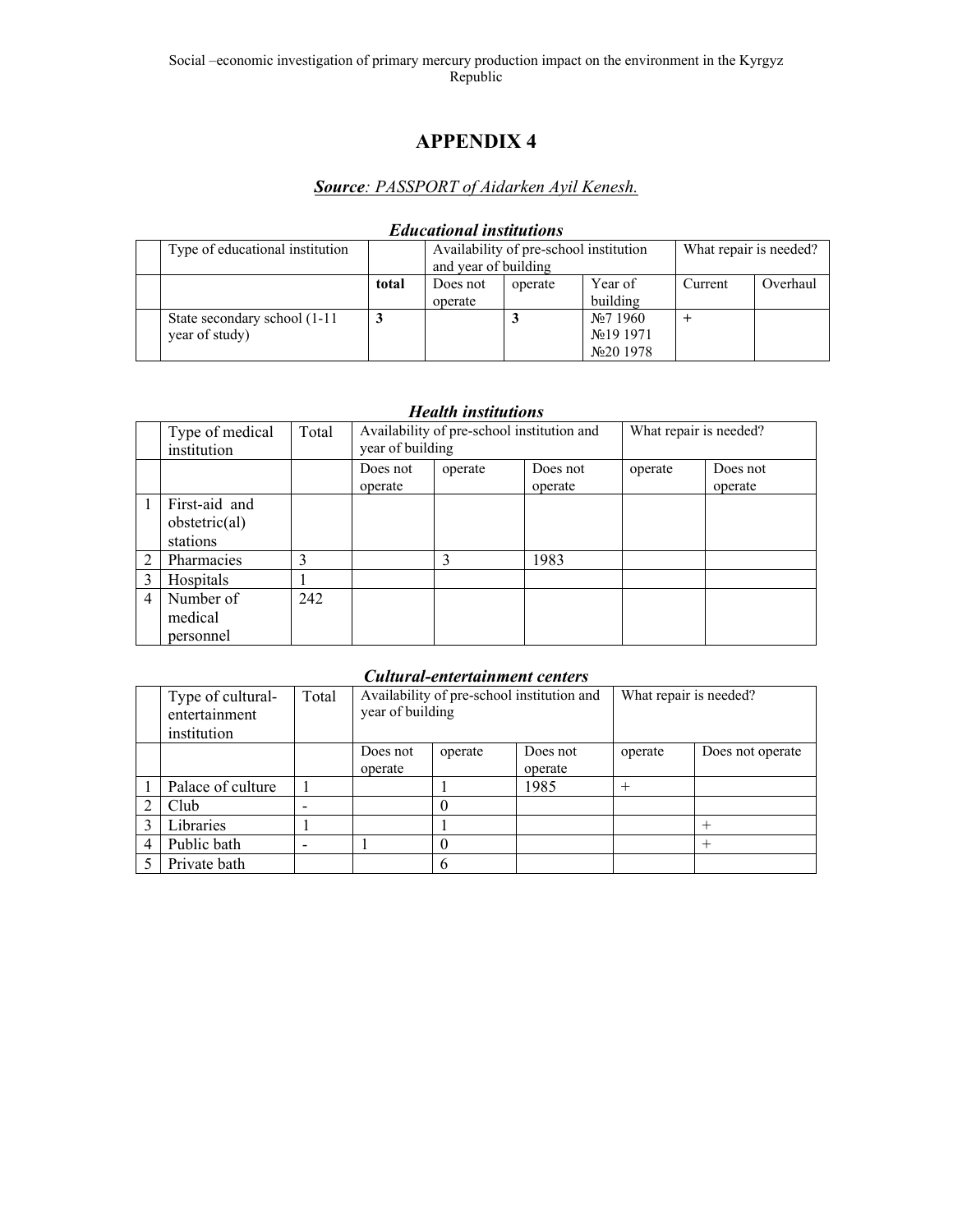# *Source: PASSPORT of Birlic Aiyl(Village)district (Aiyl Kenesh/ administration/-Birlik, Kadamjay region, Batken Oblast/province).. Brief statistical data on Aiyil Kenesh (administration) or quantitative data*

### *Kadamjay district*



### *Information on population and households (number of residents) in Batken oblast, Kadamjay district*

|                         |              | nuuuniju v uwu ici |           |            |  |  |  |
|-------------------------|--------------|--------------------|-----------|------------|--|--|--|
| $N_2$                   | Village name | 2009               |           |            |  |  |  |
|                         |              | Population         | Number of | Number of  |  |  |  |
|                         |              |                    | deputies  | households |  |  |  |
|                         |              | 11824              | 15        | 2232       |  |  |  |
|                         | Including:   |                    |           |            |  |  |  |
| $\vert$ 1               | Ormosh       | 1225               |           | 239        |  |  |  |
| $\overline{2}$          | Sur          | 1696               |           | 321        |  |  |  |
| $\overline{\mathbf{3}}$ | Syrt         | 2126               |           | 405        |  |  |  |
| $\overline{4}$          | Molo         | 524                |           | 102        |  |  |  |
| 5                       | Chechme      | 1033               |           | 191        |  |  |  |
| 6                       | Bel          | 853                |           | 167        |  |  |  |
| $\overline{7}$          | Jany-Korgon  | 1152               |           | 216        |  |  |  |
| 8                       | Jal          | 1192               |           | 202        |  |  |  |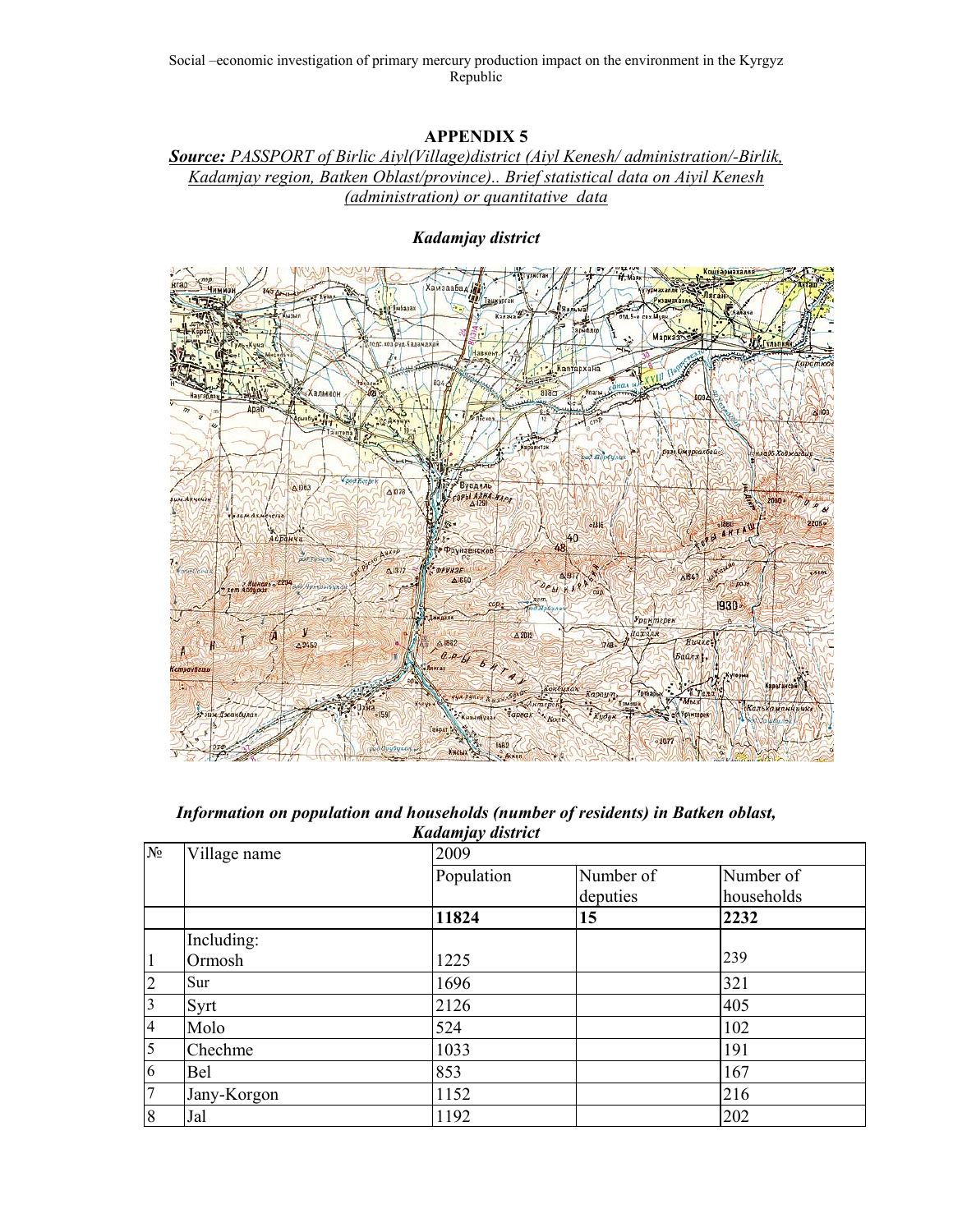| lQ        | Eshme          | 758  | 146 |
|-----------|----------------|------|-----|
| 10        | Kichi-Aidarken | 1079 | 204 |
| <b>TT</b> | Teskey         | 186  | 39  |

# *Information on population in aiyl Kenesh (number of residents.)*

| $N_2$           |                                     | 2009     | $N_{\! \! \! \Omega}$ |               | 2009.   |
|-----------------|-------------------------------------|----------|-----------------------|---------------|---------|
|                 |                                     | (number) |                       |               | (number |
|                 | Gender:                             |          |                       | Ethnic origin |         |
| $\mathbf{1}$    | Male                                | 6058     | -1                    | Kyrgyz        | 100%    |
| $\overline{2}$  | Female                              | 5766     |                       |               |         |
|                 | Age                                 |          |                       |               |         |
| $\vert 3 \vert$ | $0 - 7$                             | 2046     |                       |               |         |
| $\overline{4}$  | $8 - 16$                            | 2351     |                       |               |         |
| $\overline{5}$  | 17-65                               | 6638     |                       |               |         |
| 6               | 65 and older                        | 789      |                       |               |         |
| $7\overline{ }$ | Single elderly citizens             | 158      |                       |               |         |
| 8               | Incomplete families (single-parent) |          |                       |               |         |
|                 |                                     | 52       |                       |               |         |
| 9               | Complete families                   | 2115     |                       |               |         |

### *Economic purpose facilities available in Aiyil Kenesh*

| $N_2$          | Object name             | Total    | By 01.01.2009   |                      |   | By 01.01.2009          |        |
|----------------|-------------------------|----------|-----------------|----------------------|---|------------------------|--------|
|                |                         | (number) | In<br>operating | In not-<br>operating |   | Number of agricultural | Number |
|                |                         |          | condition       | condition            |   | entities in A/K(Aaiyl  |        |
|                |                         |          | (number)        | (number)             |   | Kenesh)                |        |
|                | Mill                    | 22       | 22              | 6                    |   | Family farms           | 490    |
| $\overline{2}$ | <b>Blacksmith shops</b> |          |                 |                      | 2 | Pedigree farms         |        |
| 3              | Barn-floors             |          |                 |                      | 3 | Collective farms       | 3      |
| $\overline{4}$ | Family barn-floors      |          |                 |                      | 4 | Farms                  | 101    |
| 5              | Machine-shop            |          |                 |                      | 5 | Joint-stock companies  |        |
| 6              | Village garages         |          |                 |                      |   | Creamery               |        |
| $\overline{7}$ | Feed processing         |          |                 |                      |   |                        | 12     |
|                | [food mixing]           |          |                 |                      |   |                        |        |
|                | building                |          |                 |                      |   |                        |        |
| 8              | Automatic fueling       |          |                 |                      |   |                        |        |
|                | stations                |          |                 |                      |   |                        |        |
| 9              | Veterinary hospitals    |          |                 |                      |   |                        |        |
|                | Total:                  | 25       | 24              |                      |   | Total:                 | 606    |

### *Human resources*

| Human resources (number of person) |                  |            |       | <b>Number of created working positions</b> |            |  |
|------------------------------------|------------------|------------|-------|--------------------------------------------|------------|--|
| N <sub>2</sub>                     | Name             | Number by  | $N_2$ | Name                                       | Number by  |  |
|                                    |                  | 01.01.2009 |       |                                            | 01.01.2008 |  |
|                                    | Able-bodied      | 6119       |       | At the expense of                          | 25         |  |
|                                    |                  |            |       | businessmen                                |            |  |
|                                    | Disabled persons | 5705       |       | At the expense of                          | 34         |  |
|                                    |                  |            |       | development of small                       |            |  |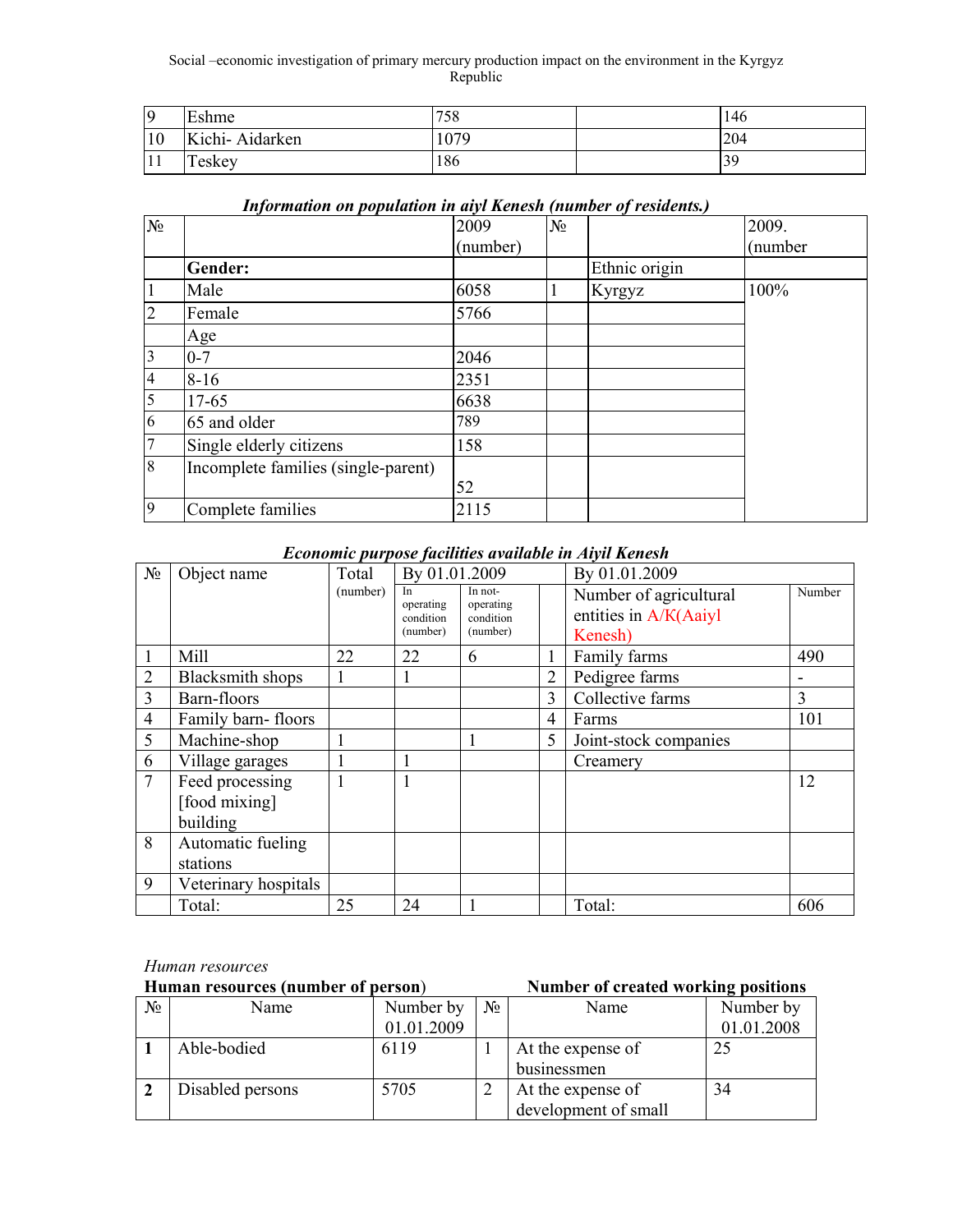|                         |                                                |      |                | and medium business                                              |    |
|-------------------------|------------------------------------------------|------|----------------|------------------------------------------------------------------|----|
|                         | Including                                      |      | $\mathfrak{Z}$ | At the expense of the<br>population employment<br>promotion fund |    |
| $\mathbf{3}$            | Retired                                        | 742  | $\overline{4}$ | At the expense of<br>agricultural cooperative<br>ventures        |    |
|                         | Women                                          | 420  | 5              | At the expense of<br>peasant (farmers')<br>households            |    |
| $\overline{\mathbf{4}}$ | Children under 16 years                        | 4397 | 6              | Other (add)                                                      |    |
| 5                       | Disabled person                                | 137  | $\mathbf{1}$   | main source of income of<br>the inhabitants of Ayil<br>Kenesh    |    |
| 6                       | Number of unemployed<br>persons                |      |                | Livestock farming                                                |    |
| $\overline{7}$          | Registered in<br><b>Employment Service</b>     | 24   | $\overline{2}$ | Agriculture                                                      |    |
| 8                       | Not registered in<br><b>Employment Service</b> |      | 3              | Service industries (trade<br>and etc.)                           | 59 |
|                         |                                                |      |                | Total                                                            |    |

# *Revenues of Aiyl Kenesh*

| $N_2$        | Types of incomes                      | 2006   | 2007    | 2008   |
|--------------|---------------------------------------|--------|---------|--------|
|              | Own (local) revenue sources: 737.5    |        | 1049,6  | 1114,3 |
|              | Transfers from the national<br>budget | 4872,1 | 9232,9  | 7173,0 |
| <sup>2</sup> | Other sources of income               |        |         |        |
|              | Total:                                | 5609,8 | 10282,5 | 8287,3 |

# *Poverty level (number of families))*

| $N_2$ | Family per-head revenue level (monthly) | Number of families |  |  |  |  |
|-------|-----------------------------------------|--------------------|--|--|--|--|
| 2009  |                                         |                    |  |  |  |  |
|       | Up to 175 Soms                          | 243                |  |  |  |  |
|       | 175-510 Soms                            | 562                |  |  |  |  |
|       | 510-800 Soms                            | 301                |  |  |  |  |
|       | TOTAL:                                  | 1106               |  |  |  |  |

# *Enterprises registered in Kadamjay district (incomplete data)*

| A-Capital | Batken oblast,<br>Kadamjay district,<br>Kadamjay<br>settlement | General building construction,<br>Manufacturing of plastic windows and<br>doors, Computer and office equipment<br>trade, including their repair and<br>servicing |
|-----------|----------------------------------------------------------------|------------------------------------------------------------------------------------------------------------------------------------------------------------------|
|-----------|----------------------------------------------------------------|------------------------------------------------------------------------------------------------------------------------------------------------------------------|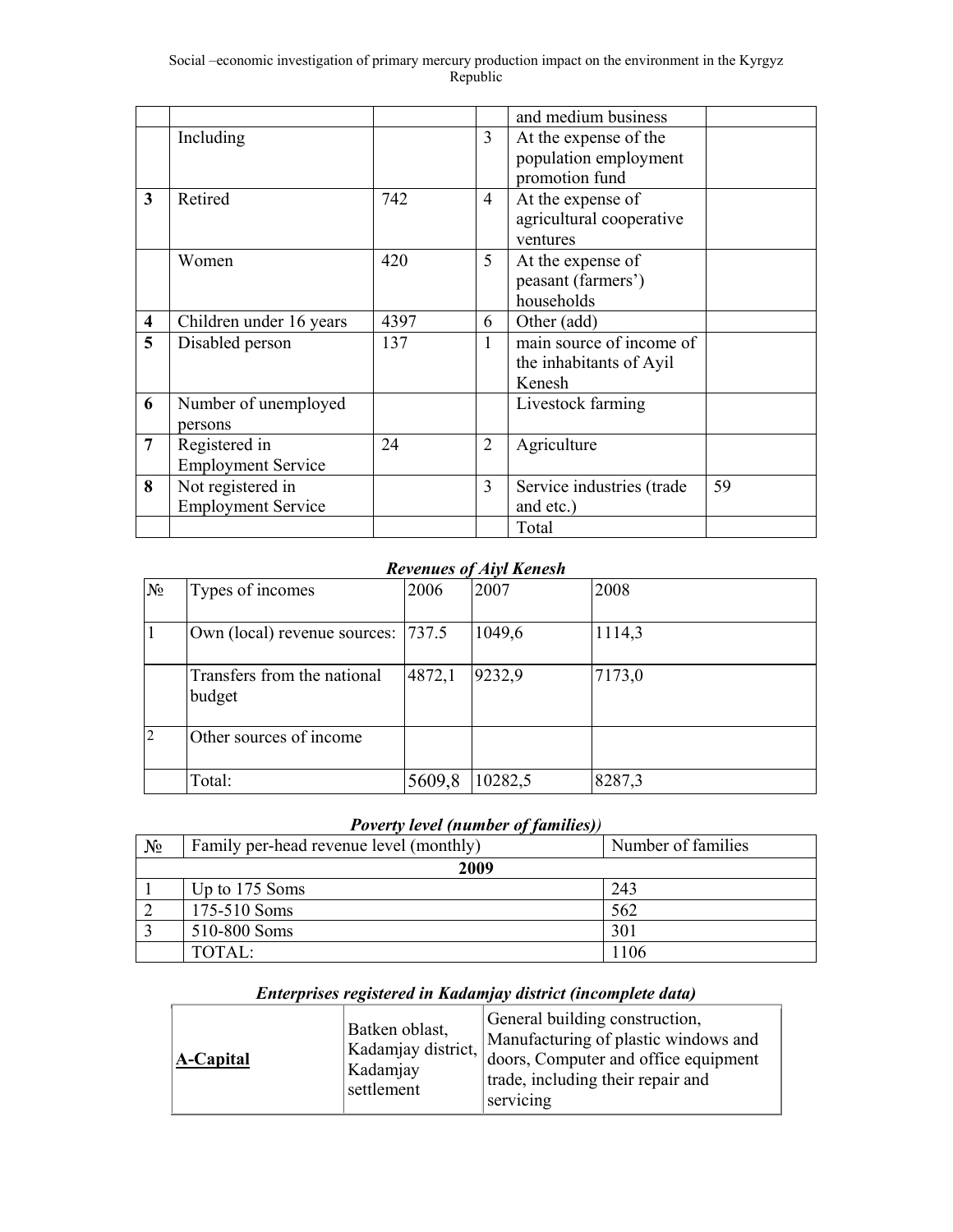| <b>Darazhan</b>                                                                             | Batken oblast,<br>Kadamjay district,<br>Karool village           | Bottling of spring-table water "Bant"                                 |
|---------------------------------------------------------------------------------------------|------------------------------------------------------------------|-----------------------------------------------------------------------|
| <b>Diydor</b>                                                                               | Batken oblast,<br>Kadamjay district,<br>Kadamjay<br>settlement   | Newspaper editorial office                                            |
| Dil Azyk                                                                                    | Batken oblast,<br>Kadamjay district,<br>Kadamjay<br>settlement   | Newspaper editorial office                                            |
| <b>Kadamjay Antimony</b><br><b>Integrated Works</b>                                         | Batken oblast,<br>Kadamjay region,<br>Kadamjay<br>settlement     | Development, mining and processing of<br>antimony – metal deposits    |
| <b>Savings bank</b><br>'Pulgon', No 040-2-59<br>'EcoBank' Open<br><b>Join-Stock Company</b> | Batken oblast,<br>Kadamjay<br>district,, Pulgon<br>village       | Point of customers' service                                           |
| <b>TV-Center</b>                                                                            | Batken oblast,<br>Kadamjay district,<br>Kadamjay<br>settlement   |                                                                       |
| <b>Khaidarkan Mercury</b><br>Plant                                                          | Batken oblast,<br>Kadamjay district,<br>Khaidarkan<br>settlement | Processing of metal mercury, fluorite,<br>manufacturing of saw timber |
| <b>El Zharchisy</b>                                                                         | Batken oblast,<br>Kadamjay district,<br>Kadamjay<br>settlement   | Newspaper editorial office                                            |

| Number of Aiyl Kenesh residents, possessing motor-cars, farming machines and cartage in |
|-----------------------------------------------------------------------------------------|
| <i>working condition</i>                                                                |

|                 | $\mathbb{N}_{\scriptscriptstyle{\mathsf{\underline{0}}}}$ Machinery name | Total<br>number | Private<br>property | Technical<br>condition | Total number<br>of livestock | Private<br>property |
|-----------------|--------------------------------------------------------------------------|-----------------|---------------------|------------------------|------------------------------|---------------------|
|                 | Motor car                                                                | 184             | 184                 | Satisfactory.          | Cows                         | 3942                |
| $\overline{2}$  | Motor truck                                                              | 23              | 23                  |                        | Horses                       | 462                 |
| $\vert 3 \vert$ | Motorcycle                                                               |                 |                     | -                      | <b>Sheeps</b>                | 5368                |
| 4               | Farming machines                                                         | 84              | 84                  |                        | Goats                        | 4437                |
|                 | <b>CARTAGE</b>                                                           | 249             | 249                 | -                      | Poultry                      | 7417                |
| 16              | Other technical equipment/<br>machinery                                  | 55              | 55                  |                        | Pigs                         |                     |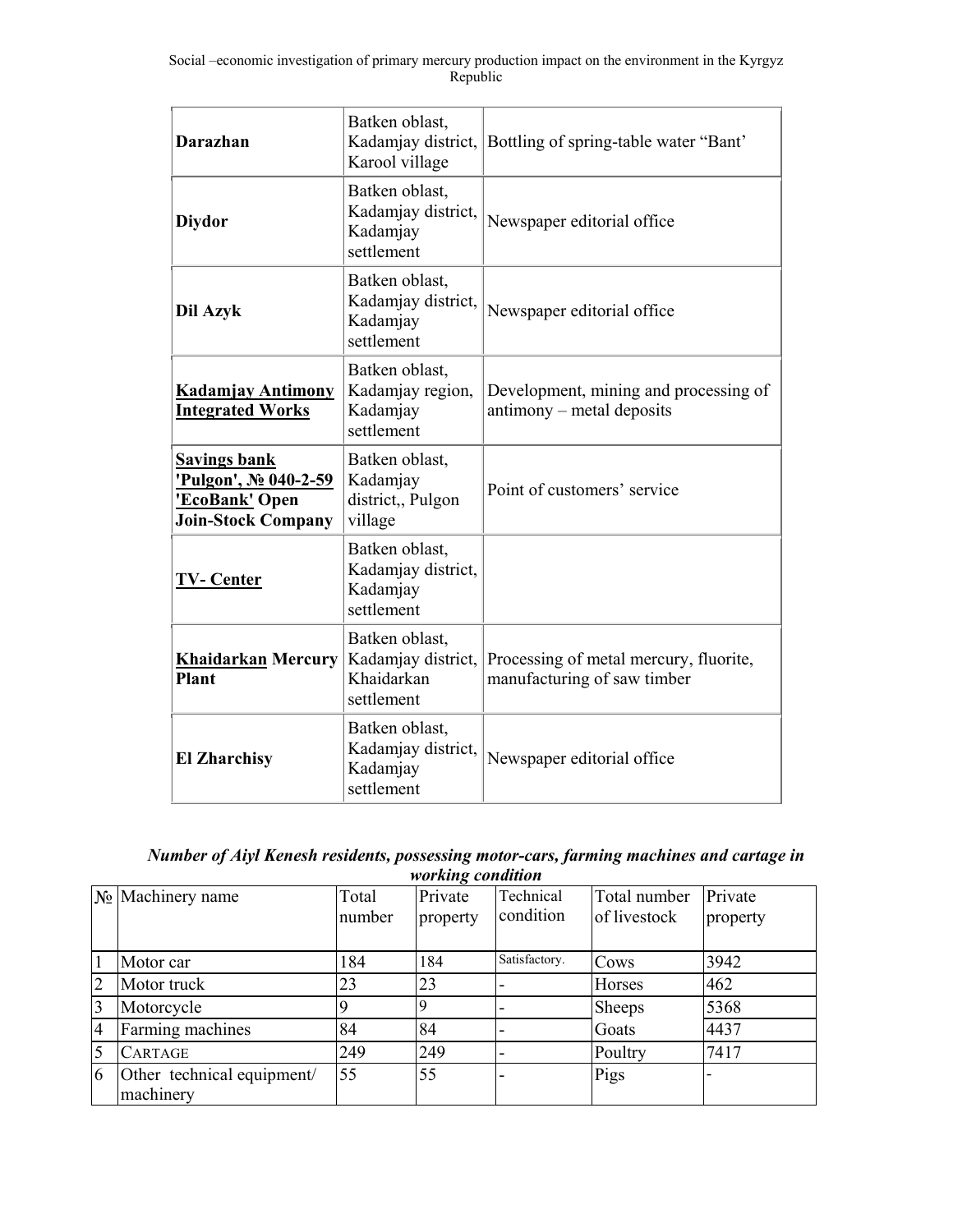| <b>Roads</b>         |             |                |  |  |  |  |  |
|----------------------|-------------|----------------|--|--|--|--|--|
| Description          | Length (km) | Road condition |  |  |  |  |  |
| Hard surface roads   |             | Satisfactory   |  |  |  |  |  |
| Gravel roads         |             | Unsatisfactory |  |  |  |  |  |
| Earth road           |             | Unsatisfactory |  |  |  |  |  |
| Interior earth roads | 91          | Unsatisfactory |  |  |  |  |  |

|                | <b>Bridges</b>               |              |        |             |                                  |          |  |  |  |  |
|----------------|------------------------------|--------------|--------|-------------|----------------------------------|----------|--|--|--|--|
| $N_2$          | <b>Bridges</b><br>(location) |              |        |             | What maintenance is<br>required? |          |  |  |  |  |
|                |                              | Year of      | Wooden | Reinforced- | Current                          | Overhaul |  |  |  |  |
|                |                              | construction |        | concrete    |                                  |          |  |  |  |  |
|                | Eshme                        | 1966         |        |             |                                  |          |  |  |  |  |
| $\mathcal{D}$  | Sur                          | 1966         |        |             |                                  |          |  |  |  |  |
| 3              | Chechme                      | 1967         |        |             |                                  |          |  |  |  |  |
| $\overline{4}$ | Sur-Ormosh                   | 1968         |        |             |                                  |          |  |  |  |  |
| 5              | Ormosh-Moldo                 | 1970         |        |             |                                  |          |  |  |  |  |
| 6              | Molo-Syrt                    | 1972         |        |             |                                  |          |  |  |  |  |
|                | Syrt                         | 1972         |        |             |                                  |          |  |  |  |  |

# *Water recourses*

# *Water resources. Drinking water*

| $N_2$          | Name of settlements | Tap water | Aryk (irrigation<br>ditch) water | Brought water |
|----------------|---------------------|-----------|----------------------------------|---------------|
|                | Ormosh              |           |                                  |               |
| $\overline{2}$ | Sur                 |           |                                  |               |
| $\overline{3}$ | <b>Bel</b>          |           |                                  |               |
| $\overline{4}$ | Chechme             |           |                                  |               |
| 5              | Syrt                |           |                                  |               |
| 6              | Molo                |           |                                  |               |
| $\overline{7}$ | Jany-Korgon         |           |                                  |               |
| 8              | Jal                 |           |                                  |               |
| <b>9</b>       | Kich-Aidarken       |           |                                  |               |
| 10             | Eshme               |           |                                  |               |
| <sup>11</sup>  | Teskey              |           |                                  |               |

# *Access to pure drinking water. Water supply system:*

| N <sub>2</sub> | Name         | Extent (km) | Availability and construction<br>vear |  |                                | What maintenance is<br>required |         |  |
|----------------|--------------|-------------|---------------------------------------|--|--------------------------------|---------------------------------|---------|--|
|                |              |             | Not<br>available                      |  | Available Construction<br>vear | Current                         | Overhau |  |
|                | «Gauyan Taza | 148         |                                       |  | 2005                           |                                 |         |  |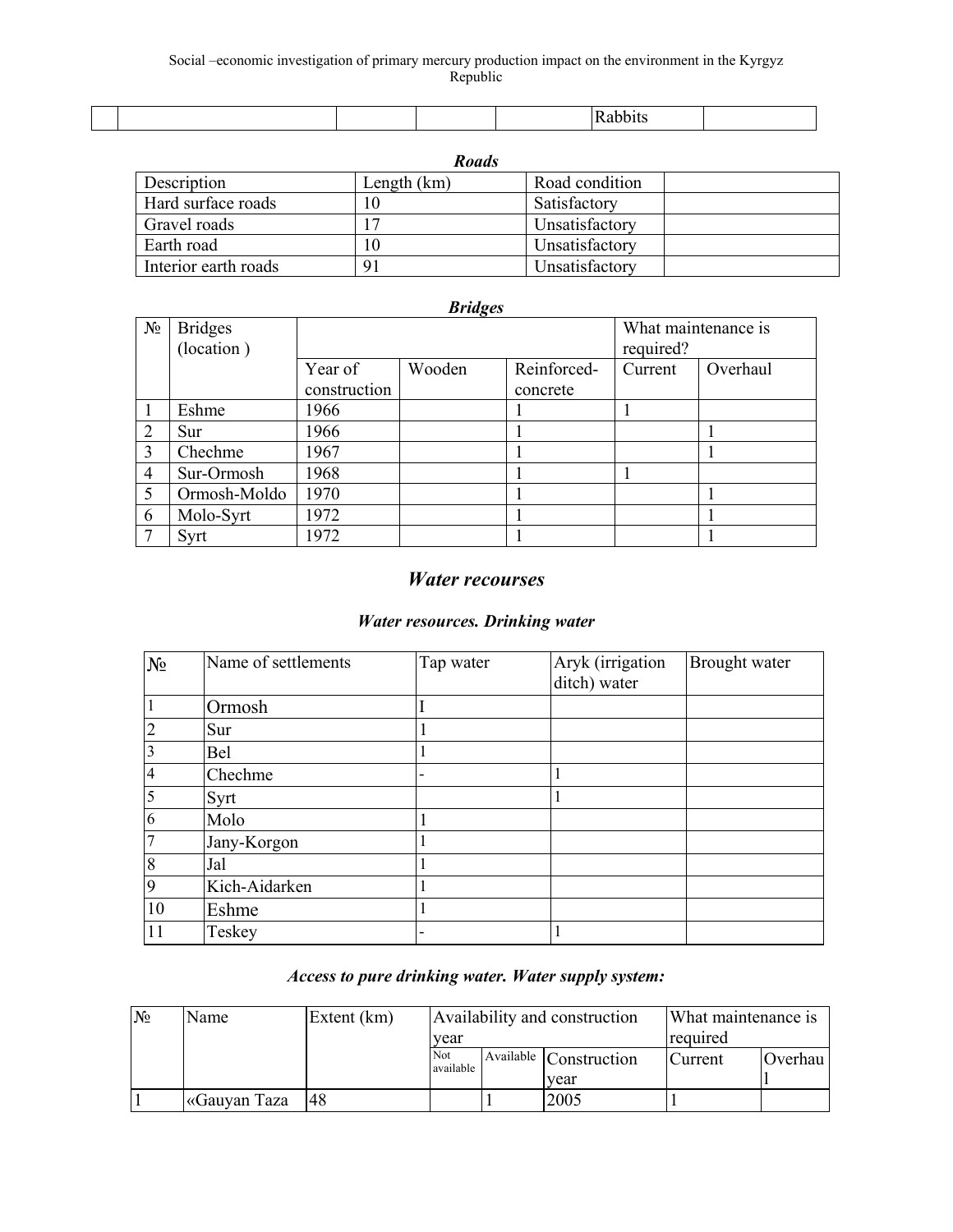| Suu»          |    |  |     |  |
|---------------|----|--|-----|--|
| Old water     | رے |  | 961 |  |
| supply system |    |  |     |  |

65% of Kadamjay region have access to pure drinking water

# *Irrigation water*

### *Access to irrigation water*

|                | No Name                                       | Nymber              |             |                                  |                 |              |
|----------------|-----------------------------------------------|---------------------|-------------|----------------------------------|-----------------|--------------|
|                |                                               |                     | Extent (km) | Condition                        | Demanded repair |              |
|                |                                               |                     |             |                                  | Current         | Overha<br>ul |
| $\mathbf{1}$   | Irrigation system,<br>including inter-farming |                     |             |                                  |                 |              |
|                | inside-farming                                | 4                   |             |                                  |                 |              |
|                | As well as flumed $&$ with<br>earth channel   | $\overline{2}$<br>2 | 8<br>12     | Satisfactory<br>Unsatisfactory 1 |                 |              |
| $\overline{2}$ | <b>Channels</b>                               | $\overline{2}$      |             |                                  |                 |              |
|                | 1 .Gauyan                                     |                     | 18          | Unsatisfactory                   |                 |              |
|                | 2. Gorotu                                     |                     | 11,600      | Unsatisfactory                   |                 |              |
| 3              | Collection-drainage<br>system                 |                     |             |                                  |                 |              |
| $\overline{4}$ | Irrigation system                             |                     |             |                                  |                 |              |
| 5              | <b>Dykes</b>                                  |                     |             |                                  |                 |              |
| 6              | Dams                                          |                     |             |                                  |                 |              |

# 85% of population has access to irrigation water

|                     | Water users association [WUA)                                    |                                 |                                  |                     |                       |                                    |
|---------------------|------------------------------------------------------------------|---------------------------------|----------------------------------|---------------------|-----------------------|------------------------------------|
| Name                | Location                                                         | Number<br>of<br>members members | Number<br>of<br>women-<br>of WUA | Total<br>area<br>ha | Irrigated<br>area, ha | Benefit-<br>receivers <sup>1</sup> |
| Akbulak-<br>Dyikan  | Batken oblast, Kadamjay<br>region, Akbulak village<br>authority  | 349                             | 16                               | 674                 | 674                   | 4916                               |
| Ak-Suu-<br>Khalmion | Batken oblast, Kadamjay<br>region, Khalmion village<br>authority | 3254                            | 540                              | 3430                | 3080                  | 21000                              |

*Water users association 3*  $3$  *(WIM)* 

l

<sup>3</sup> Water Users Associations Support Program (WUASP) **http://wuasp.uz**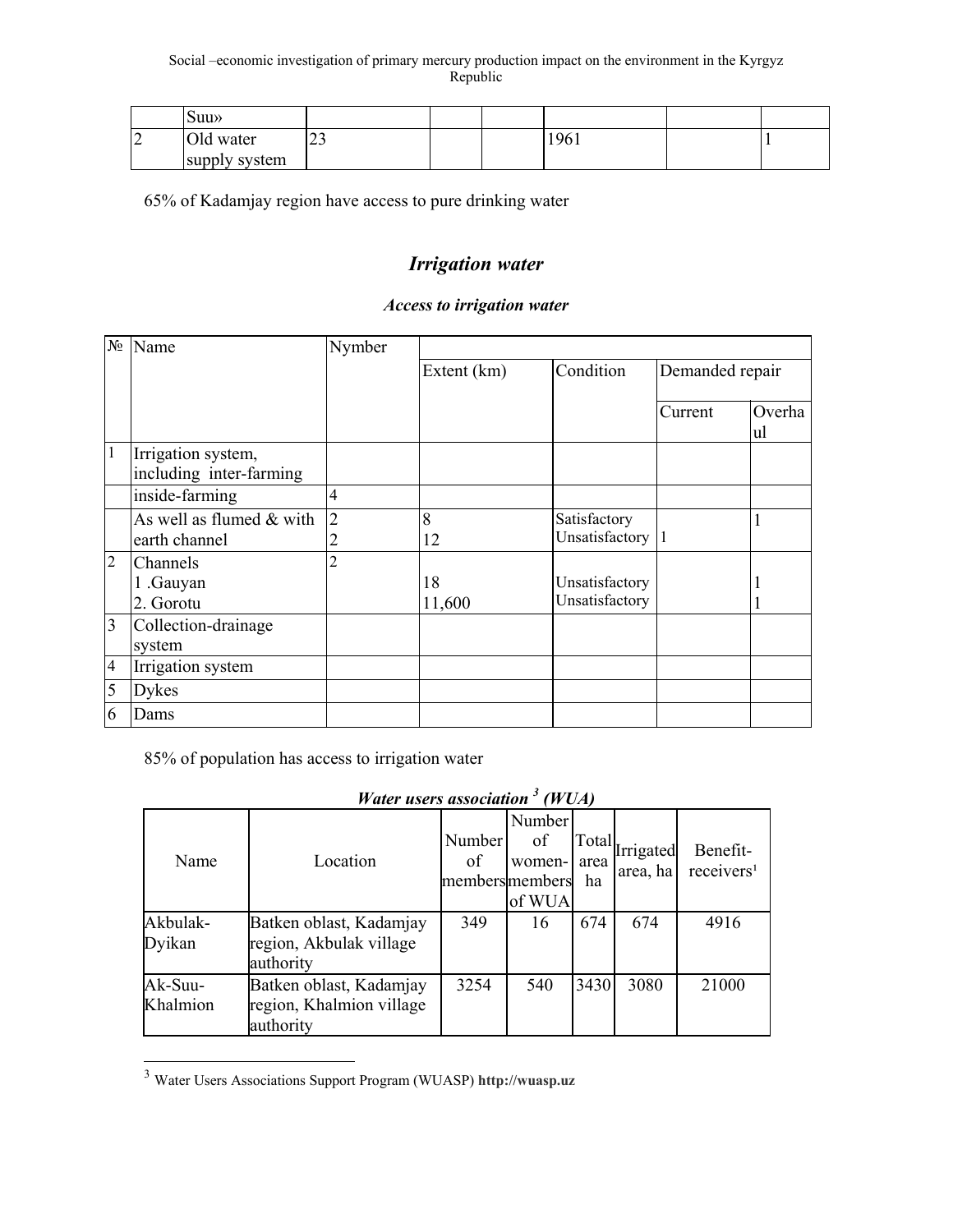| Alga-<br>Zharkoton        | Batken oblast, Kadamjay<br>region, Khalmion village<br>authority             | 1520 | 220 | 1130  | 750  | 7300  |
|---------------------------|------------------------------------------------------------------------------|------|-----|-------|------|-------|
|                           | Burgondu-SuuBatken oblast, Kadamjay<br>region, Akturpak village<br>authority | 587  | 18  | 4850  | 4250 | 12997 |
| Gauyan                    | Batken oblast, Kadamjay<br>region, Birlik village<br>authority               | 985  | 38  | 3502  | 2502 | 7300  |
| Isa-Mariyam               | Batken oblast, Kadamjay<br>region, Maidan village<br>authority               | 1834 | 129 | 828,1 | 731  | 3762  |
| Kara-Dobo                 | Batken oblast, Kadamjay<br>region, Kara-Dobo village<br>authority            | 1569 | 202 | 1808  | 1808 | 10900 |
| Kojo-Kaiyr                | Batken oblast, Kadamjay<br>region, Markaz village<br>authority               | 1499 | 187 | 2960  | 2960 | 9715  |
| Kurtash                   | Osh oblast, Aravan<br>region, Too-Moyun village<br>authority                 | 707  | 7   | 1150  | 850  | 2700  |
| Tilla-Suu                 | Kadamjay region, Batken<br>oblast, Kyrgyz-Kyshtak<br>village authority       | 1611 | 410 | 1265  | 565  | 6200  |
| Uchkorgon-<br>Isfariamsai | Batken oblast, Kadamjay<br>region, Uchkorgon village<br>authority            | 5591 | 739 | 2194  | 2194 | 28037 |

# *Public health*

# *Medical establishments*

| $N_2$          | Type of medical<br>establishment                                                                                |                     |               |                      |                         | What<br>maintenance is<br>required? |              |                               |
|----------------|-----------------------------------------------------------------------------------------------------------------|---------------------|---------------|----------------------|-------------------------|-------------------------------------|--------------|-------------------------------|
|                |                                                                                                                 | Total               | Oper<br>ating | Not<br>opera<br>ting | Year of<br>construction | Current                             | Over<br>haul | persomel<br>number<br>Medical |
| 1              | First-aid-Obstetrics<br>stations (FAOS),<br>Family Doctors'<br>Group<br>(CBA)(Association<br>of Family Doctors) | $\overline{2}$<br>1 |               | 2<br>1               | 1965<br>2001<br>1986    | 1                                   | 1<br>1       | 3<br>3<br>5                   |
| $\overline{2}$ | Pharmacy                                                                                                        |                     |               |                      |                         |                                     |              |                               |
| 3              | Hospital                                                                                                        |                     |               |                      |                         |                                     |              |                               |
| $\overline{4}$ | Dental clinics                                                                                                  |                     |               |                      |                         |                                     |              |                               |
| 5              | Veterinary hospitals                                                                                            |                     |               |                      |                         |                                     |              |                               |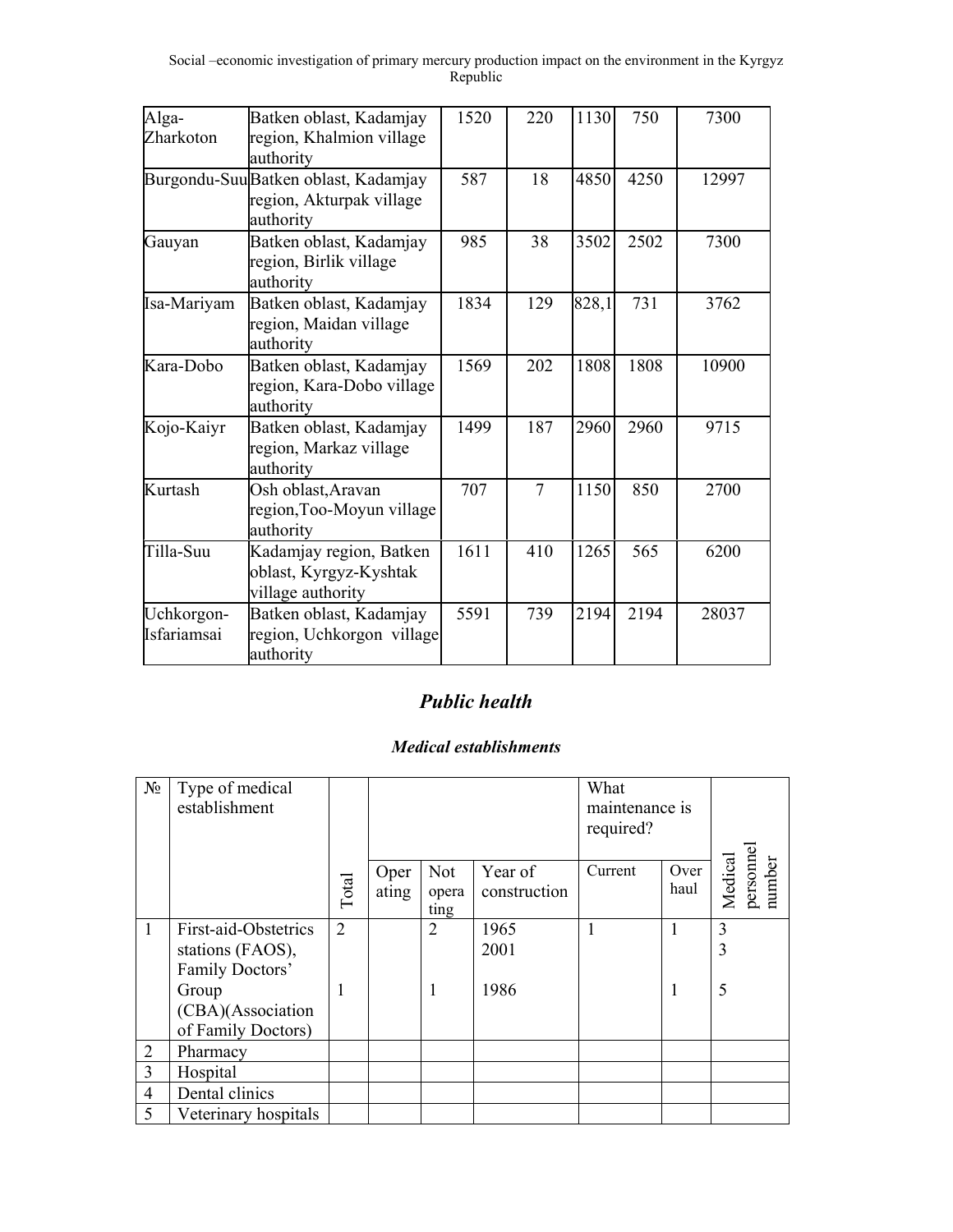# *Sickness rate of Kadamjay district population (residents)<sup>4</sup>*

| according to alsease classes.                                           | 1990   | 1996   | 1997   | 1998   | 1999   |
|-------------------------------------------------------------------------|--------|--------|--------|--------|--------|
| Number of diseases with diagnosis, established for the first time-total | 1465,3 | 1084,5 | 1181,0 | 1247,9 | 1314,5 |
| infectious and parasitic diseases                                       | 106,9  | 85,1   | 105,8  | 112,8  | 108,9  |
| neoplasms                                                               | 8,4    | 6,8    | 7,3    | 7,4    | 9,5    |
| endocrine system diseases                                               |        |        |        |        |        |
| Meals disorders, disorders of                                           |        |        |        |        |        |
| metabolism and immunity                                                 | 22,5   | 25,2   | 30,7   | 40,3   | 58,0   |
| Diseases of blood and blood-making organs                               | 26,9   | 47,7   | 49,2   | 62,8   | 72,1   |
| mental disorders                                                        |        | 8,7    | 11     | 6,3    | 7,1    |
| nervous system diseases, diseases of eye                                | 112,6  | 57,6   | 39,5   | 44,9   | 45,5   |
| and appendages of eye                                                   | .      | 28,7   | 38,2   | 40,6   | 48,6   |
| diseases of ear and mastoid                                             | .      | 22,4   | 30,6   | 30,8   | 38,9   |
| diseases of blood circulation system                                    | 24,6   | 19,6   | 20     | 20,4   | 23,3   |
| diseases of respiratory organs                                          | 619,7  | 338,1  | 384,8  | 375,4  | 369,9  |
| digestive apparatus diseases                                            | 109,3  | 95,8   | 95,4   | 132,4  | 137,1  |
| urogenital system diseases                                              | 52,8   | 75,7   | 79,1   | 82,3   | 90,3   |
| complications of pregnancy and puerperal period                         | .      | 26,3   | 27,2   | 28,8   | 35,6   |
| diseases of skin and subcutaneous cellular tissue                       | 101,7  | 102,1  | 115,2  | 123,9  | 108,6  |
| Diseases of musculoskeletal [apparatus] system                          |        |        |        |        |        |

*(according to disease classes)*

l

<sup>&</sup>lt;sup>4</sup> Sharshenova A.A, Omurzakova K.S., Saipbaev B.S., Actual aspects of mercury-antimony biogeochemical region ecological monitoring. Ministry of health of the Kyrgyz Republic. "Preventive medicine" Scientific-production association (Bishkek, 2000). "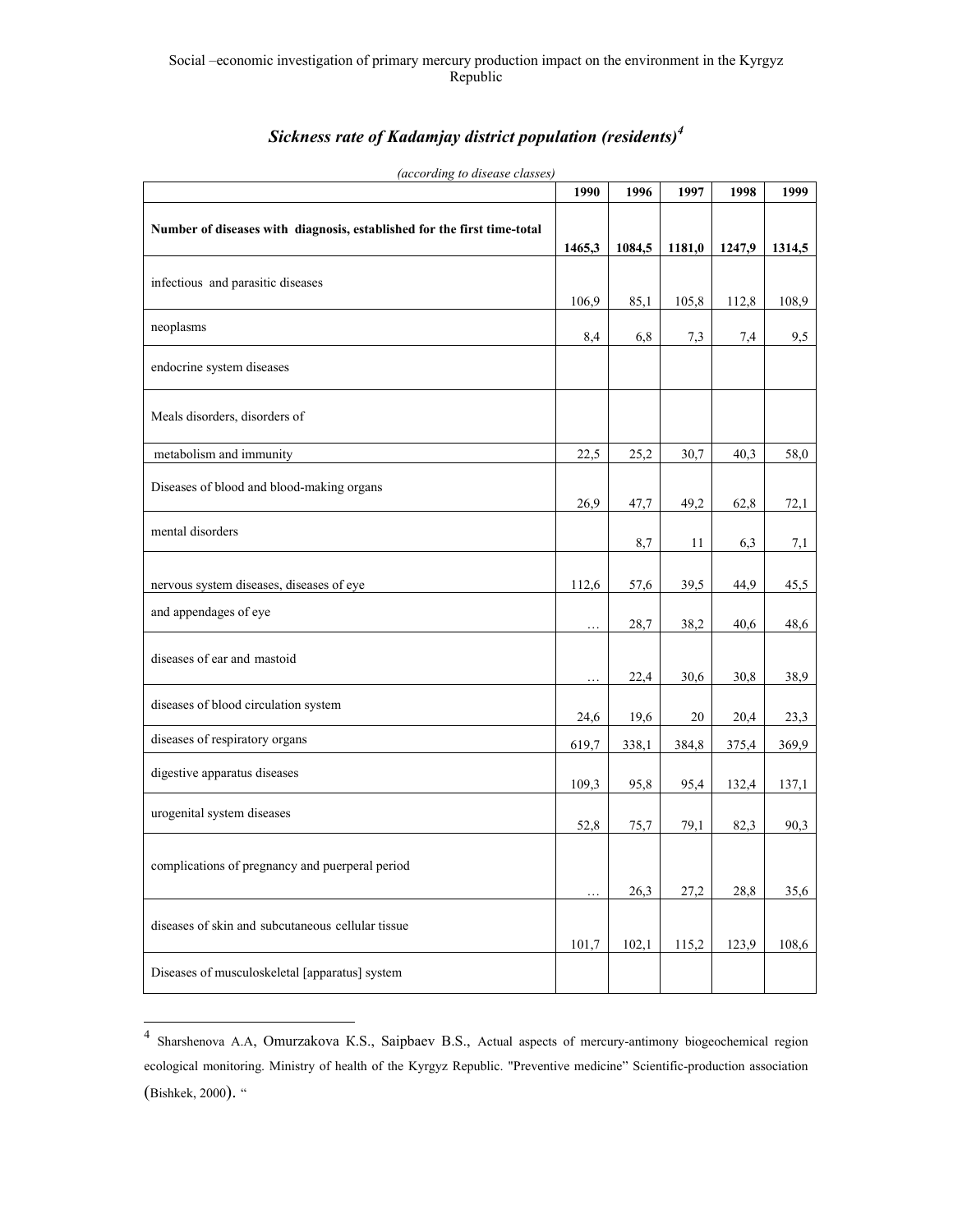| and connective tissue                            | 29,7     | 21,1  | 24,8  | 24.3  | 23,5  |
|--------------------------------------------------|----------|-------|-------|-------|-------|
| Congenital anomalies                             | 2.4      | 2,0   | 2.6   | 3,0   | 2,4   |
| Traumas and intoxications                        | 155,6    | 123,9 | 130,6 | 120,0 | 116.5 |
| Symptoms, signs and inexactly defined conditions | $\cdots$ | 3.7   | 2.8   | 2.8   | 3.7   |

#### *Educational and cultural-enlightening institutions Educational institutions*

|                | <i>L</i> uncunomui insimuons |     |                |                                  |                                 |                |       |                    |                      |         |
|----------------|------------------------------|-----|----------------|----------------------------------|---------------------------------|----------------|-------|--------------------|----------------------|---------|
| $N_2$          | Type of educational          | tot |                |                                  | Availability of educational     | What repair is |       |                    |                      |         |
|                | institution                  | al  |                | institution and year of building |                                 | needed?        |       |                    |                      |         |
|                |                              |     |                |                                  |                                 |                |       | Ъ                  | $\delta$             | 5       |
|                |                              |     |                |                                  |                                 |                |       | Number<br>teachers | Number of<br>pupils. | Number  |
|                |                              |     | Does           | ope                              | Name of school and              | Current        | Overh |                    |                      | classes |
|                |                              |     | not<br>operate | rate                             | construction year               |                | aul   |                    |                      |         |
| $\mathbf{1}$   | Public incomplete            |     |                |                                  |                                 |                |       |                    |                      |         |
|                | high school(1-4              |     |                |                                  |                                 |                |       |                    |                      |         |
|                | forms)                       |     |                |                                  |                                 |                |       |                    |                      |         |
| $\overline{2}$ | Public incomplete            |     |                | 1                                | Molo                            | 1              |       | 14                 | 185                  | 9       |
|                | high school (1-9)            |     |                |                                  | 1997                            |                |       |                    |                      |         |
|                | forms)                       |     |                |                                  |                                 |                |       |                    |                      |         |
| $\overline{3}$ | Public complete              | 6   |                | 6                                | 1988<br>A. Shamurzaev.          | $\mathbf{1}$   |       | 28                 | 622                  | 28      |
|                | high school (1-11            |     |                |                                  | 1982<br><b>B.Alykulov</b>       | $\mathbf{1}$   |       | 34                 | 489                  | 22      |
|                | forms)                       |     |                |                                  | 1974<br>Syrt                    |                | 1     | 28                 | 401                  | 18      |
|                |                              |     |                |                                  | The 1 <sup>st</sup> May<br>1968 | $\mathbf{1}$   |       | 21                 | 309                  | 12      |
|                |                              |     |                |                                  | Eshme<br>1989                   |                | 1     | 17                 | 185                  | 11      |
|                |                              |     |                |                                  | 2002<br>A. Soltonov             | $\mathbf{1}$   |       | 18                 | 172                  | 11      |
| $\overline{4}$ | Vocational-                  |     |                |                                  |                                 |                |       |                    |                      |         |
|                | Technical schools            |     |                |                                  |                                 |                |       |                    |                      |         |
| 5              | Evening school               |     |                |                                  |                                 |                |       |                    |                      |         |
| 6              | Private school               |     |                |                                  |                                 |                |       |                    |                      |         |

## *Preschool institutions*

| $N_2$ | Type of educational<br>institution | tot<br>al |                        | Availability of educational<br>institution and year of building |                                            |         | What repair is | teachers<br>ð | $\sigma$                                                         |                   |
|-------|------------------------------------|-----------|------------------------|-----------------------------------------------------------------|--------------------------------------------|---------|----------------|---------------|------------------------------------------------------------------|-------------------|
|       |                                    |           | Does<br>not<br>operate | operat<br>e                                                     | Name of school<br>and construction<br>year | Current | Overhaul       | Number        | umber<br>pupils.<br>$\mathsf{z}% _{0}\!\left( \mathsf{z}\right)$ | Number<br>classes |
|       | Kindergartens                      |           |                        |                                                                 | 1989                                       |         |                |               |                                                                  |                   |
|       | Day nurseries                      |           |                        |                                                                 |                                            |         |                |               |                                                                  |                   |

# *Culture-enlightenment institutions*

| $N_2$ | Name             | total                    |                     |         | What repair is needed? |         |          |
|-------|------------------|--------------------------|---------------------|---------|------------------------|---------|----------|
|       |                  |                          | Does not<br>operate | Operate | Construction<br>vear   | Current | Overhaul |
|       | House of culture | $\overline{\phantom{0}}$ |                     |         |                        |         |          |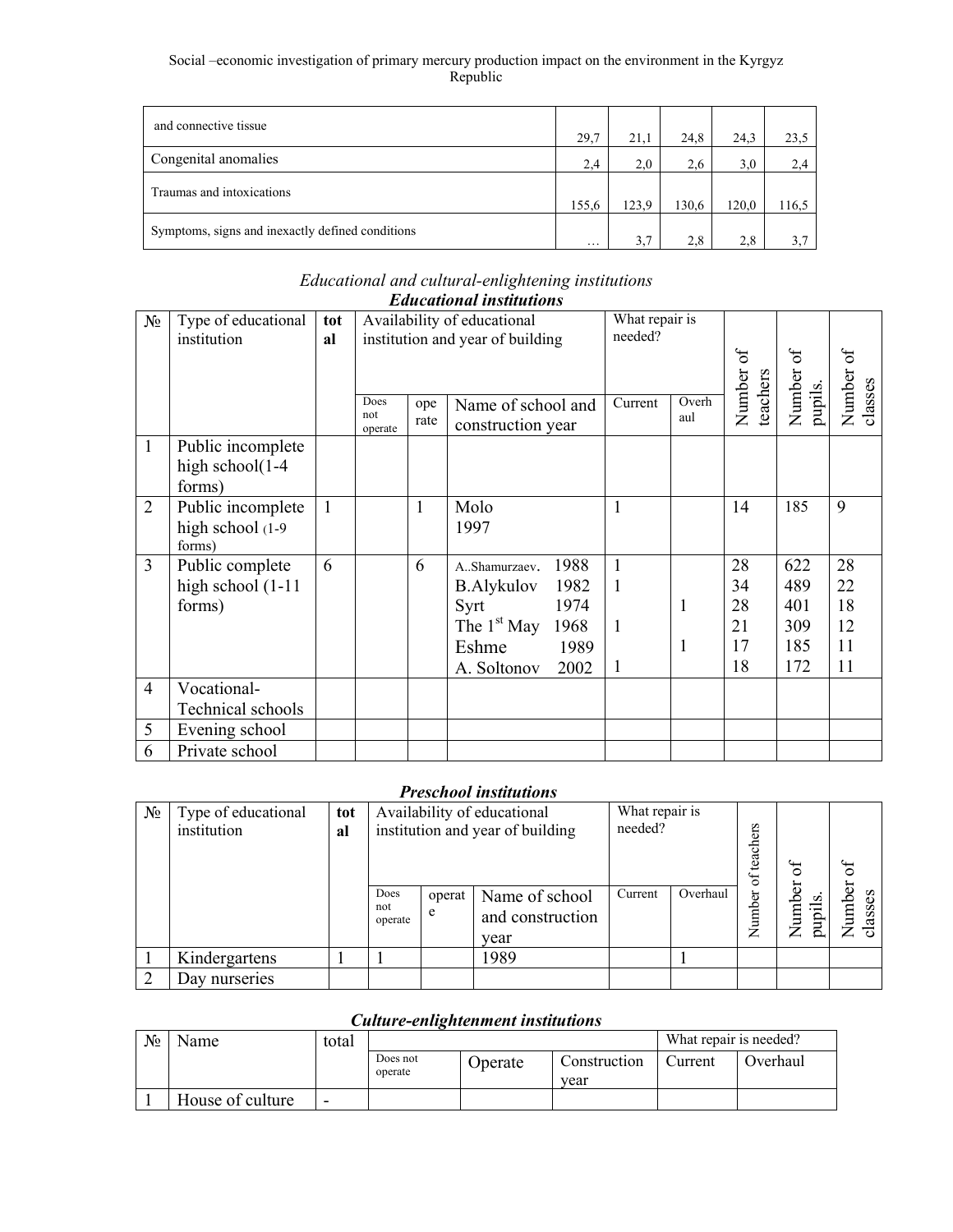| ∠ | Club        |  | 1967 |  |
|---|-------------|--|------|--|
|   | Library     |  | 1969 |  |
|   | Public bath |  |      |  |
|   | Hotel       |  |      |  |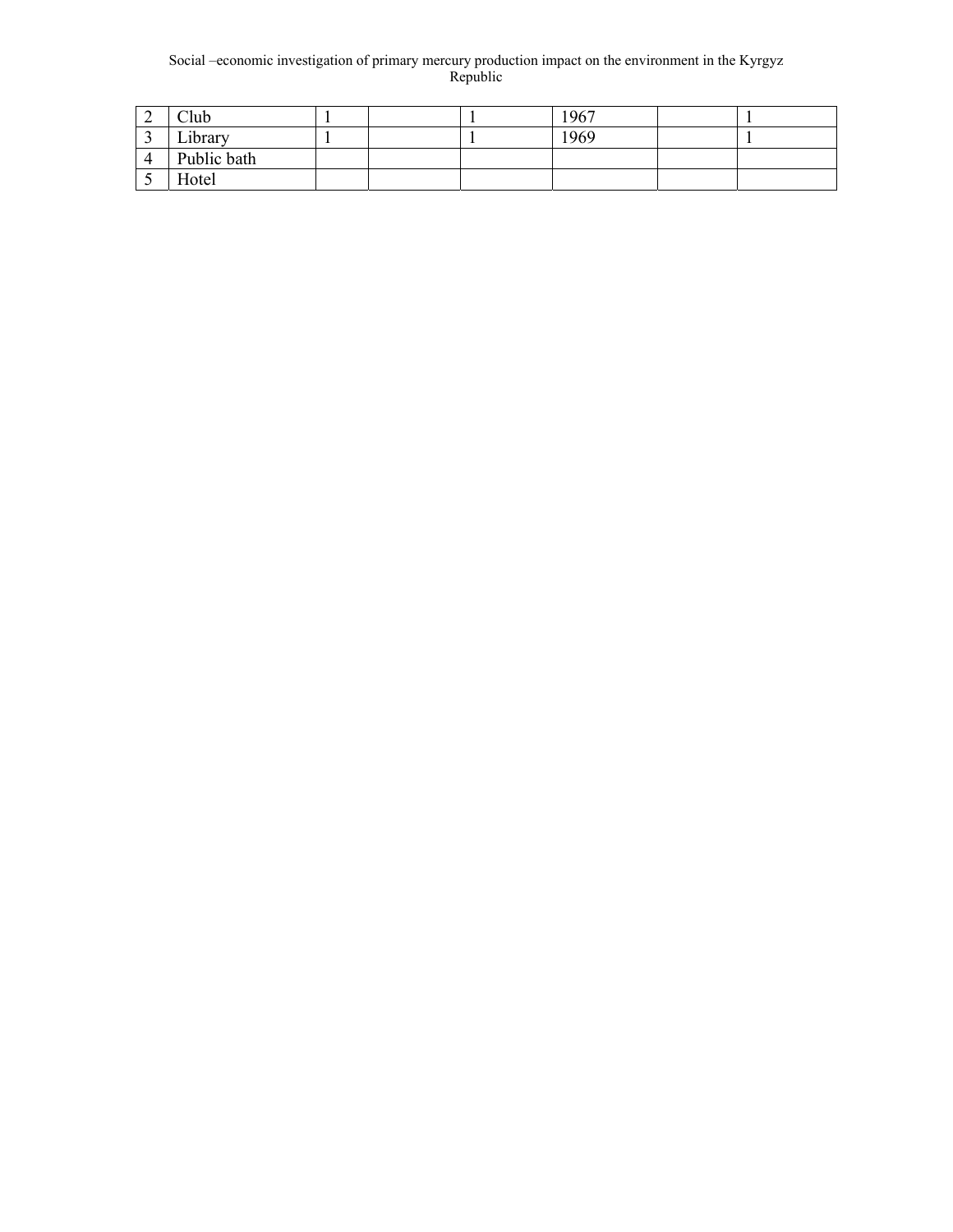# *Batken oblast*

# *Information on permanent population in the region*

*(assessment as at year beginning ; thousand people)* 

|                 | 2004    | 2005    | 2006      | 2007    | 2008        |
|-----------------|---------|---------|-----------|---------|-------------|
| Kyrgyz Republic | 5 037.3 | 5 092.8 | 5 1 38 .7 | 5 189.8 | 5 2 2 4 . 3 |
| Batken oblast   | 409,0   | 413.7   | 418.1     | 423.2   | 426,0       |

# *Territory and political division of the Republic in 2008*

|                             | Territory,                           | Number of                                 |                                                | <b>Number of political units</b> |                      |                                |  |  |  |
|-----------------------------|--------------------------------------|-------------------------------------------|------------------------------------------------|----------------------------------|----------------------|--------------------------------|--|--|--|
|                             | thousand of<br>square<br>kilometerst | residents<br>per 1<br>square<br>kilometer | regions<br>(without<br>districts in<br>cities) | Cities/town<br>s                 | Urban<br>settlements | Avil<br>(village)<br>districts |  |  |  |
| <b>Kyrgyz Republic</b>      | 199.9 <sup>1</sup>                   | 26.3                                      | 40                                             | 25                               | 28                   | 444                            |  |  |  |
| Batken oblast<br>(province) | 17,0                                 | 24,9                                      | 3                                              | 4                                |                      | 30                             |  |  |  |

# *(At the beginning of the year, unit)*

### *Gross regional product in current prices*

### *(million Soms)*

| Name                               | 2002    | 2003    | 2004    | 2005     | 2006     |
|------------------------------------|---------|---------|---------|----------|----------|
| With respect to republic           | 75366.7 | 83871.6 | 94350.7 | 100899.2 | 113175,6 |
| With respect to Batken oblast      | 2990,6  | 3452,2  | 3637,6  | 3083,0   | 3550,3   |
| Share in republican Gross domestic |         |         |         |          |          |
| product, $\%$                      | 4,0     | 4,1     | 3,8     | 3,0      |          |

### *Share of sectors in* oblast's Gross domestic product

| Sector name                  | $\%$ share       |
|------------------------------|------------------|
| Agriculture                  | 58,3             |
| Industry                     | $\mathbf{Q}_{1}$ |
| Infrastructure and servicing | 6, 4             |
| Building                     |                  |
| Service industries           |                  |
| State sector                 | 7,4              |
| Social sector                | 6,9              |

### Commodity composition of import

| Commodity name | Volume of import, Thousand of US dollars |      |      |
|----------------|------------------------------------------|------|------|
|                | 2003                                     | 2004 | 2005 |
|                |                                          |      |      |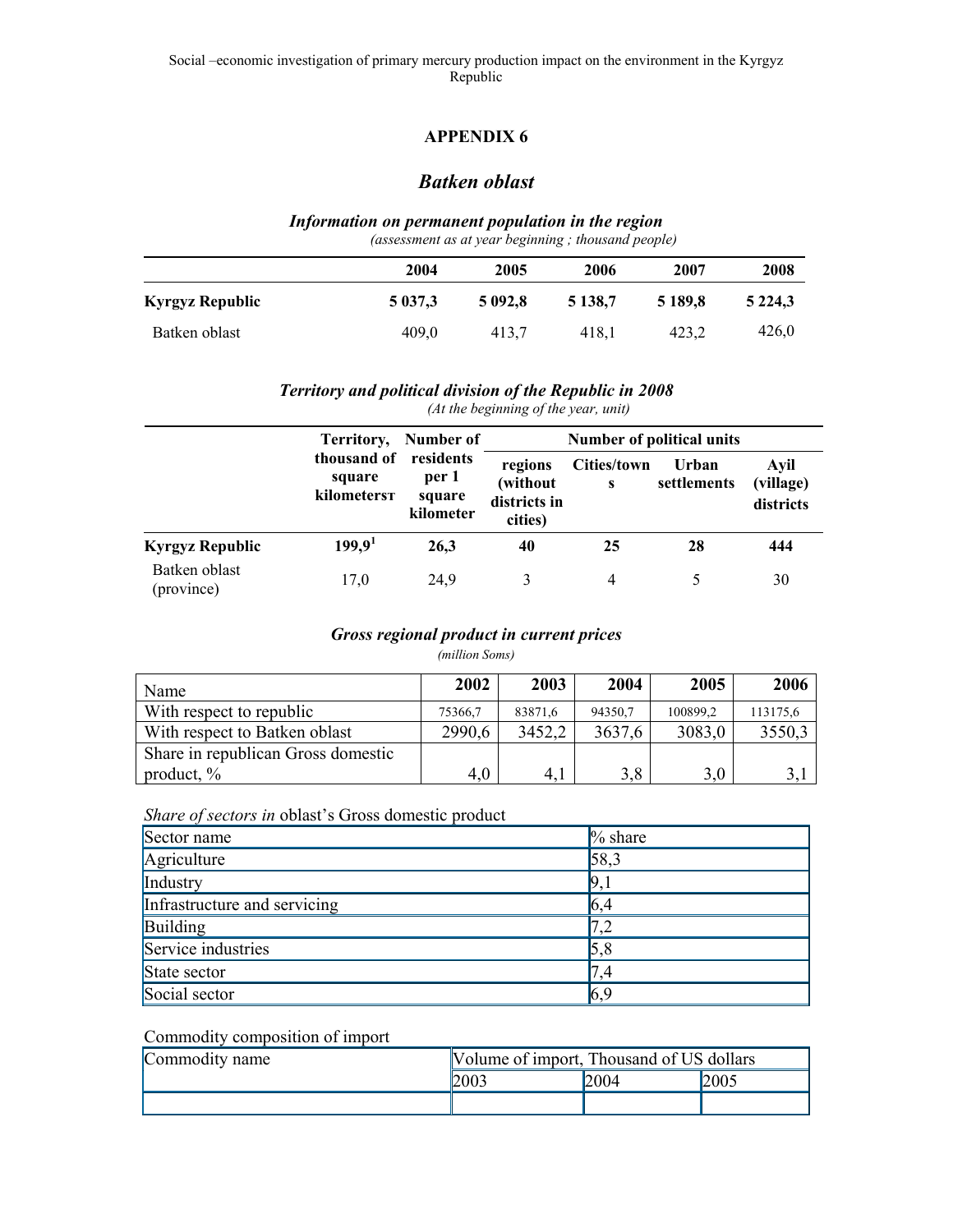| Antimonous concentrate         | 1101,6 | 898,5  | 1248,5 |
|--------------------------------|--------|--------|--------|
| Cement                         | 213,4  | 141,0  | 170,4  |
| Fuels and lubricants           | 14,2   | 15,4   | 17,1   |
| Explosive materials            | 23,6   | 23,5   | 24,0   |
| Gypsum cement                  | 11,9   | 10,1   | 12,2   |
| Schist                         | 25,6   | 41,3   | 37,6   |
| Fertilizer                     | 24,4   | 24,7   | 23,9   |
| Scrap and iron-and-steel waste | 14,5   | 16,1   | 14,3   |
| Motor-cars                     | 16,5   | 70,4   | 77,1   |
| Electrodes                     | 79,1   | 55,4   | 61,7   |
| Rolled iron                    | 40,9   | 35,8   | 33,6   |
| Confectionery                  | 5,4    | 7,1    | 7,9    |
| Shaft equipment                | 36,1   | 12,0   | 18,6   |
| Containers                     | 156,6  | 98,7   | 82,2   |
| Other commodities              | 2082,3 | 1054,4 | 1167,4 |
| Total                          | 3846,1 | 2504,4 | 2996,5 |

Commodity composition of import

| Commodity name                   |         | Volume of import, Thousand of US dollars |         |
|----------------------------------|---------|------------------------------------------|---------|
|                                  | 2003    | 2004                                     | 2005    |
| Mercury metal                    | 786,9   | 948,2                                    | 1197,2  |
| Antimony metal                   | 986,2   | 1013,2                                   | 111,5   |
| Scrap and iron-and-steel waste   | 325,1   | 4984,3                                   | 362,1   |
| Scrap and nonferrous waste       | 877,7   | 798,7                                    | 440,4   |
| Fluorite concentrate             | 387,1   | 364,5                                    | 342,7   |
| Llimestone                       | 207,0   | 232,3                                    | 170,6   |
| $\text{Coal}$                    | 71,3    | 58,9                                     | 98,1    |
| Gypseous stone                   | 131,2   | 153,0                                    | 101,4   |
| Fermented tobacco                | 4752,4  | 4689,1                                   | 4221,1  |
| Cotton-fiber                     | 869,2   | 795,2                                    | 556,6   |
| Died fruit                       | 15,7    | 24,6                                     | 32,7    |
| Vegetables, berry (sweet cherry) | 61,3    | 79,2                                     | 86,9    |
| Died fruit and fruits            | 140,2   | 161,0                                    | 178,8   |
| Goats' fluff                     |         | 131,8                                    | 149,4   |
| Cattle and small cattle skins    |         | 29,2                                     | 39.9    |
| Other goods                      | 2841,7  | 2931,0                                   | 2731,5  |
| Total                            | 12453,0 | 13394,2                                  | 11822,9 |

In 2005 the export volume of agricultural commodities outside the country made up 5265,4 thousand of US dollars, which is 12% lower than in 2004 year.

|   | Countries        | $2003$ year   |              | $2004$ year |        | $2005$ year |        |
|---|------------------|---------------|--------------|-------------|--------|-------------|--------|
|   |                  | <b>import</b> | export       | lmport      | export | limport     | export |
|   | . .<br>Azerbanan |               | つく つ<br>LJ.∠ | 1, 1        | l--    |             |        |
| 2 | Armenia          |               |              |             | 21,8   |             | 17     |
| 3 | Byelorussia      |               | 262,4        | ∠,∠         | 87,6   | 206         | 100,1  |

*Distribution of import and export between the countries*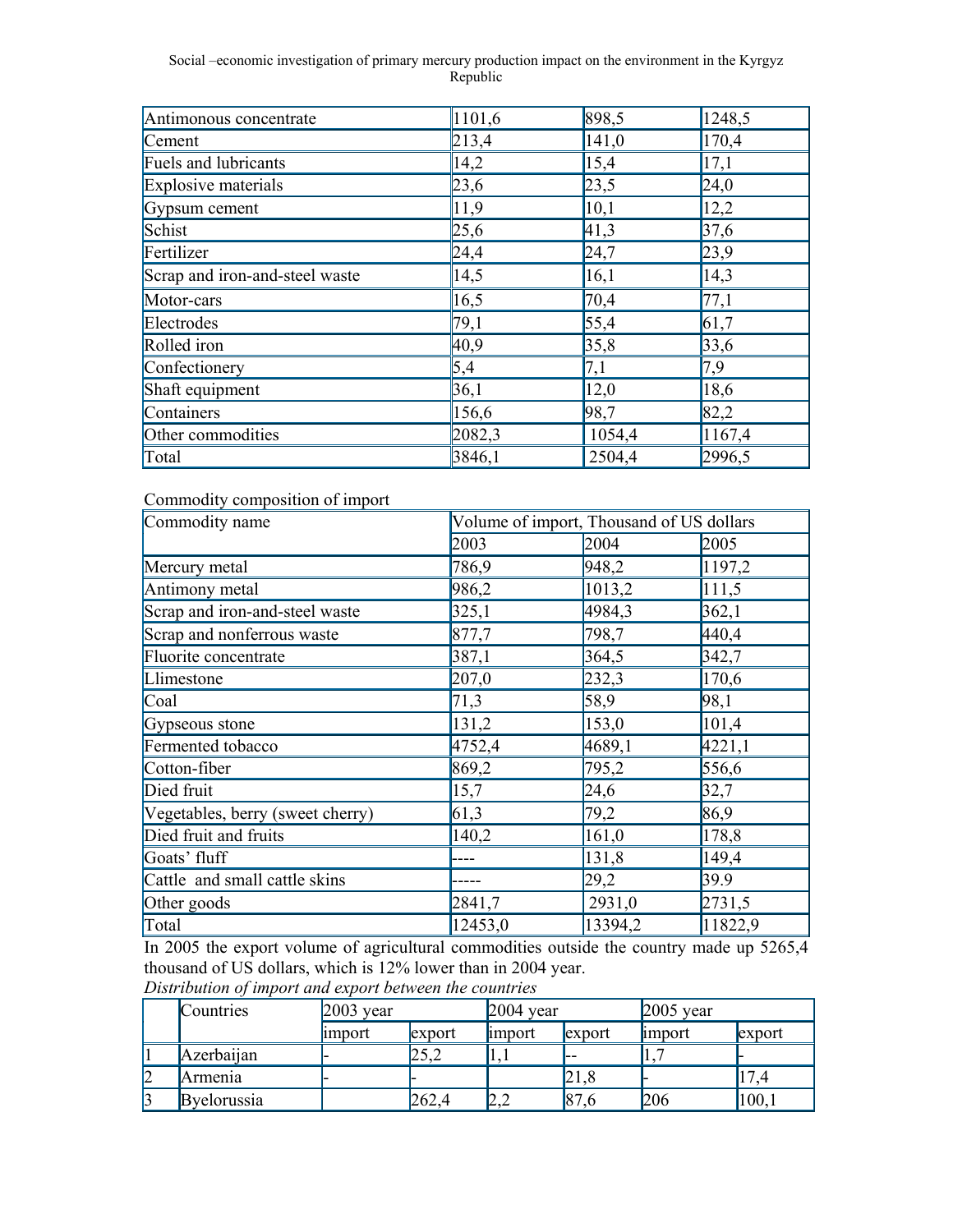| 4               | Belgium       |        | 136,5   |        |         |        | 114,2   |
|-----------------|---------------|--------|---------|--------|---------|--------|---------|
| 5               | Great Britain |        | 451,2   |        |         |        | 407,1   |
| $\vert 6 \vert$ | Hungary       |        | 27,5    |        |         |        | 17,4    |
| 17              | Germany       | 64,5   | 21,4    | 4,6    | --      | 72,7   | 28,1    |
| $\overline{8}$  | Kazakhstan    | 357,3  | 86,7    | 15,8   | 90,5    | 401,6  | 107,9   |
| $\vert 9 \vert$ | Canada        |        |         | ---    | ---     |        |         |
| $ 10\rangle$    | China         | 583,6  | 2489,0  | 169,1  | 3123,5  | 172,8  | 3371,2  |
| 11              | Lithuania     |        | 103,8   | --     |         |        | 76,0    |
| 12              | Netherlands   |        | 336,0   | 13,2   | 474,8   |        | 201,4   |
| 13              | Poland        |        | 2,6     |        |         |        | 201     |
| 14              | Russia        | 1273,9 | 4923,9  | 843,8  | 809,2   | 1391,3 | 3554,3  |
| 15              | Romania       |        | 262,2   |        | 236,4   |        | 207,2   |
| 16              | Saudi Arabia  |        | 1,9     | ---    |         |        | 2,3     |
| 17              | <b>USA</b>    |        | 278,1   |        |         |        |         |
| $\overline{18}$ | Tajikistan    | 912,2  | 21,3    | 233,4  | 60,6    |        | 79,2    |
| 19              | Turkmenia     |        |         |        |         |        |         |
| 20              | Turkey        | 36,1   | 124,9   | 17,2   |         | 19,5   | 73,3    |
| $\overline{21}$ | Uzbekistan    | 587,5  | 1648,8  | 1263,2 | 2298,4  | 862,9  | 3169,6  |
| 22              | Ukraine       |        | 1230,0  | 146,8  | 131,2   | 71,4   | 142,7   |
| $\overline{23}$ | Czechia       |        | 16,9    | ---    |         |        |         |
| $\overline{24}$ | Finland       |        |         | ---    |         |        |         |
| $\overline{25}$ | France        |        |         |        |         |        |         |
| 26              | Spain         |        |         | 3,2    |         |        |         |
| 27              | Estonia       |        |         |        | 28,4    |        | 30,6    |
| 28              | Moldova       |        |         |        | 129,3   |        | 120,8   |
|                 | Total         | 3846,1 | 12453,0 | 2504,4 | 13394,2 | 2996,5 | 11822,9 |

# *Points of growth with respect to regions and cities of the oblast (province)*

| $N_2$ | Regions,      | <b>Potential of region</b>  | Selected points of growth in economy                    |
|-------|---------------|-----------------------------|---------------------------------------------------------|
|       | cities        |                             |                                                         |
| 1.    | <b>Batken</b> | - Deposit of mineral        | <i>I. Development of agriculture a)</i> animal breeding |
|       | region        | resources: coal, gold,      | -organization of meat and diary products output;        |
|       |               | tantalum niobates,          | -rise of productivity and improvement of animal breeds; |
|       |               | limestone, marble,          | -formation of forage resources;                         |
|       |               | gypsum cement, natural      | 6) crop production:                                     |
|       |               | gas and oil;                | - Agricultural production growth:                       |
|       |               | - Natural-climatic          | - formation of new working positions;                   |
|       |               | conditions for breeding     | II. Development of industry:                            |
|       |               | of cattle and small cattle; | 1. Increase of mineral products output;                 |
|       |               | -development of             | -opening of small ventures for mining of coal, gold,    |
|       |               | gardening;                  | limestone, marble and etc.                              |
|       |               | -development of tourism;    | -equipping with up-to date mine and shaft machinery;    |
|       |               | -development of frontier    | - formation of new working positions;                   |
|       |               | trade with neighboring      | -provision of population with cheap coal and etc.       |
|       |               | Republics (Uzbekistan,      | - increase of export from the region                    |
|       |               | Tajikistan)                 | 2. Growth of agricultural products reclamation industry |
|       |               |                             | output                                                  |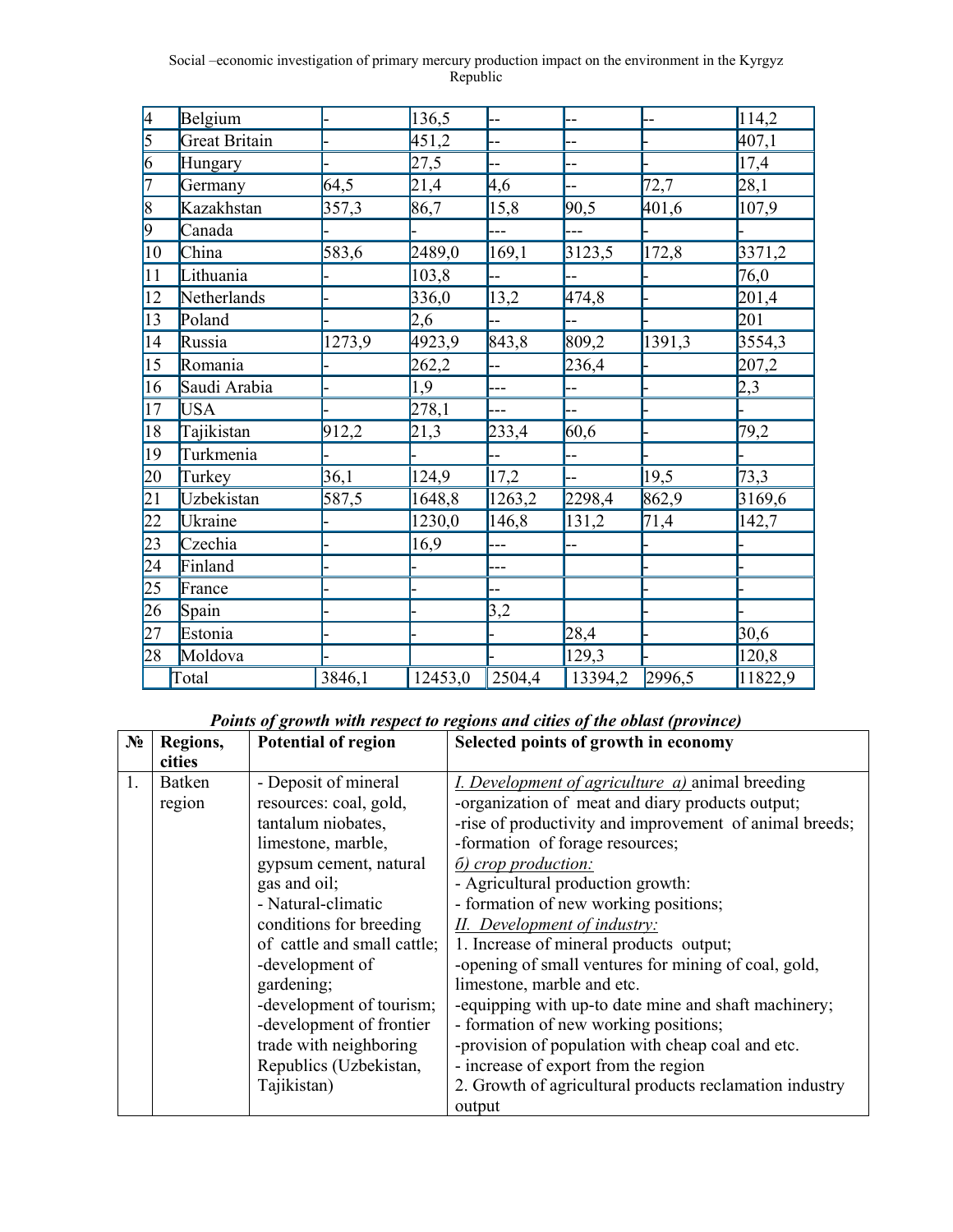| 2. | Kadamjay             | - Deposit of mineral        | I. Development of agriculture a) animal breeding                                                   |
|----|----------------------|-----------------------------|----------------------------------------------------------------------------------------------------|
|    | district             | resources: mercury,         | -organization of artificial pollination stations;                                                  |
|    |                      | antimony, gold, oil,        | - rise of productivity and improvement of animal breeds;                                           |
|    |                      | limestone, marble, high-    | - formation of own forage resources;                                                               |
|    |                      | silica sand;                | $\delta$ ) crop production:                                                                        |
|    |                      | - Natural-climatic          | - agricultural production growth:                                                                  |
|    |                      | conditions for breeding     | - provision of population with food staffs;                                                        |
|    |                      | of cattle and small cattle; | - improvement of provision with water, control over                                                |
|    |                      | -development of             | rehabilitation works.                                                                              |
|    |                      | gardening;                  | -for development of agriculture to open branch offices                                             |
|    |                      | -development of tourism;    | of"Aiyl Bank" at Aidarken and Uch-Korgon villages.                                                 |
|    |                      | -development of frontier    | II. Development of industry:                                                                       |
|    |                      | trade with Uzbek            | 1. Increase of mineral products output;                                                            |
|    |                      | Republic.                   | -due to stirring up of works at" Kadamjai Antimony                                                 |
|    |                      |                             | Integrated Works" Open Joint-Stock Company and                                                     |
|    |                      |                             | "Kaidarkan Mercury " Joint-Stock Company;                                                          |
|    |                      |                             | -opening of workshops for production of nails and brick                                            |
|    |                      |                             | at the base of "Kaidarkan Mercury " Joint-Stock                                                    |
|    |                      |                             | Company;                                                                                           |
|    |                      |                             | -formation of workshops for production of paint,                                                   |
|    |                      |                             | refinement of gold at the base of "Kadamjai Antimony                                               |
|    |                      |                             | Integrated Works" Open Joint-Stock Company;                                                        |
|    |                      |                             | -implementation of exploration-surveying works for local                                           |
|    |                      |                             | ores and their;                                                                                    |
|    |                      |                             | -construction of mini-plant for oil refining at                                                    |
|    |                      |                             | Burgandinsk-massif area;                                                                           |
|    |                      |                             | -attraction of investments;                                                                        |
|    |                      |                             | -equipping with up-to-date machinery;                                                              |
|    |                      |                             | -formation of new working positions;                                                               |
|    |                      |                             | -rise of export from the region.                                                                   |
|    |                      |                             | 2. Growth of agricultural production by reclamation                                                |
| 3. |                      | - Deposit of mineral        | industry;                                                                                          |
|    | Leilekskiy<br>region | resources: coal, gold, oil, | I. I. Development of agriculture a) animal breeding<br>-organization of works for wool processing; |
|    |                      | limestone, marble, silica   | - rise of productivity and improvement of animal breeds;                                           |
|    |                      | sand;                       | - formation of own forage resources;                                                               |
|    |                      | - Natural-climatic          | <u><i><b>6</b></i></u> <i>crop production:</i>                                                     |
|    |                      | conditions                  | - agricultural production growth:                                                                  |
|    |                      | -for breeding of goats,     | -formation of new working positions;                                                               |
|    |                      | fine-wooled sheep of        | II. Development of industry:                                                                       |
|    |                      | Australian origin, yaks;    | 1. Increase of mineral products output;                                                            |
|    |                      | -development of             | -opening of small ventures for mining of coal, gold,                                               |
|    |                      | gardening;                  | limestone, marble and etc.                                                                         |
|    |                      | -development of tourism;    | -attraction of investments;                                                                        |
|    |                      | -development of frontier    | -equipping with up-to date mine and shaft machinery;                                               |
|    |                      | trade with the Republic     | - formation of new working positions;                                                              |
|    |                      | of Tajikistan;              | -provision of population with cheap coal and etc.                                                  |
|    |                      |                             | - increase of export from the region                                                               |
|    |                      |                             | 2. Growth of agricultural products reclamation industry                                            |
|    |                      |                             | output.                                                                                            |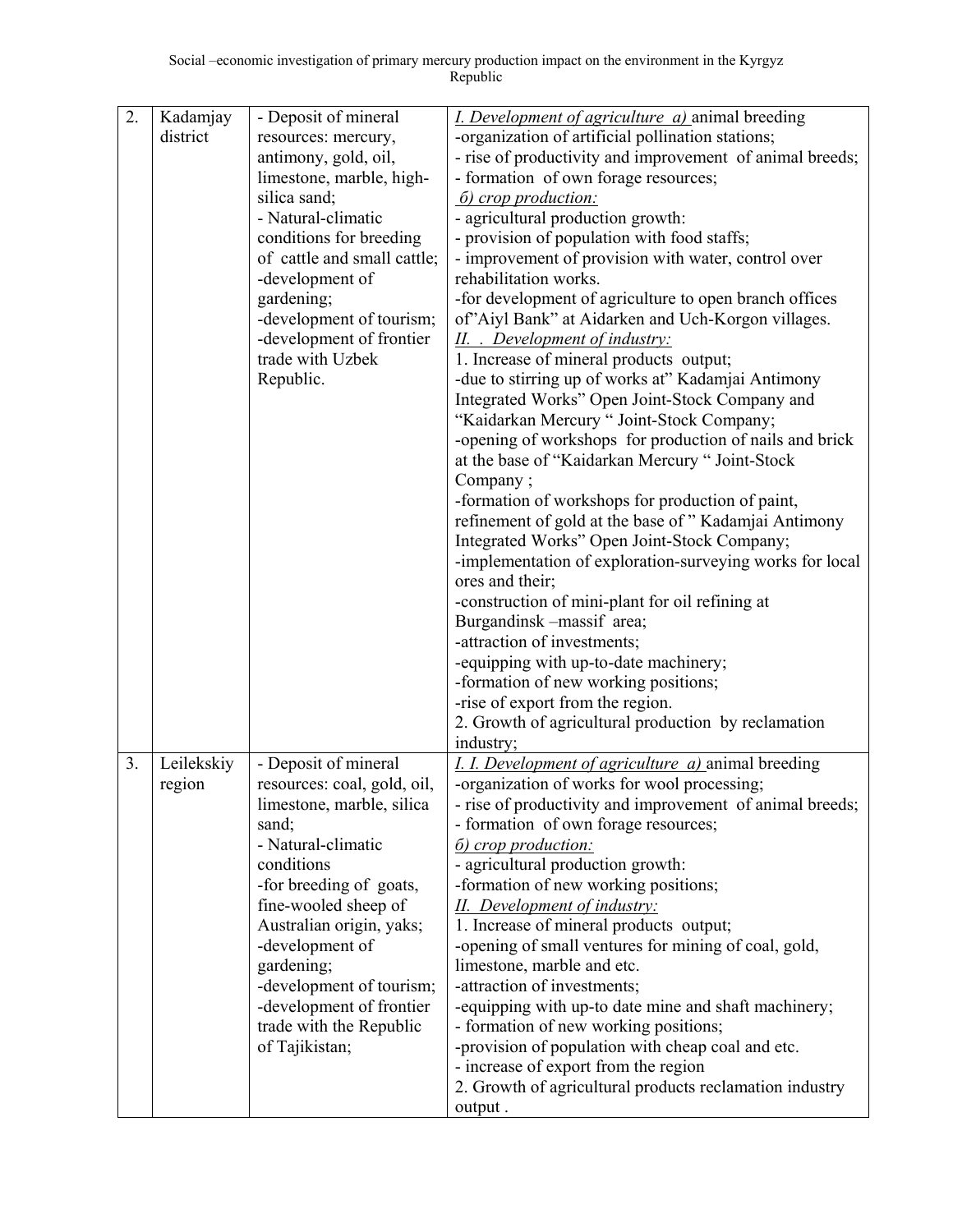|    |           |                         | 3. Construction of oil mini-refinery                    |
|----|-----------|-------------------------|---------------------------------------------------------|
|    |           |                         | 4. Plant (for glass and porcelain manufacturing)        |
| 4. | Kyzyl-    | - Deposit of mineral    | I. Development of industry:                             |
|    | Kiya town | resources: coal, silica | 1. Construction of cement plant.                        |
|    |           | sand;                   | 2. Increase of mineral products output;                 |
|    |           |                         | - activation of coal mining enterprises,                |
|    |           |                         | - attraction of investments;                            |
|    |           |                         | - equipping with up-to date mine and shaft machinery;   |
|    |           |                         | - formation of new job positions;                       |
|    |           |                         | 3. Growth of reclamation industry products output.      |
|    |           |                         | - provision of support to tobacco manufacturers;        |
|    |           |                         | - raising of financing for advancing of tobacco-        |
|    |           |                         | manufacturers.                                          |
| 5. | Sulukta   | - Deposit of mineral    | <b>II.</b> Development of industry:                     |
|    | town      | resources: coal, silica | 1. Increase of mineral products output;                 |
|    |           | sand;                   | -new shaft construction under "Sulukta Komur" Open      |
|    |           |                         | Joint-Stock Company for prospective 10 -year coal       |
|    |           |                         | production with the capacity from 350-500 thousand tons |
|    |           |                         | per year.                                               |
|    |           |                         | -finding of donors (investors);                         |
|    |           |                         | -equipping with modern mine and shaft machinery;        |
|    |           |                         | -formation of new working positions;                    |
|    |           |                         | -provision of support to "Kosh-Bulak" Limited Liability |
|    |           |                         | Company with allotment of financial funds for raise of  |
|    |           |                         | high-silica sand recovery.                              |

### **Network of organizations rendering medical assistance to population, Kyrgyz Republic, 2006-2007 years.**

| Regions                          |      | Number of<br>organizations<br>rendering in-<br>patient<br>assistance |      | Number of<br>Family<br>Medicine<br>Centers |      | Number of<br>Family Doctors'<br>Groups<br>(entering to<br>Centers of<br>Family<br>general<br>Medicine<br>medical care<br>Centers and<br>Centers of<br>general<br>medicine care) |      |      | Family<br>Doctors'<br>Groups<br>being<br>independent<br>legal entities |      | First Aid<br>Satiation |          |
|----------------------------------|------|----------------------------------------------------------------------|------|--------------------------------------------|------|---------------------------------------------------------------------------------------------------------------------------------------------------------------------------------|------|------|------------------------------------------------------------------------|------|------------------------|----------|
|                                  | 2006 | 2007                                                                 | 2006 | 2007                                       | 2006 | 2007                                                                                                                                                                            | 2006 | 2007 | 2006                                                                   | 2007 | 200<br>6               | 20<br>07 |
| <b>Kyrgyz</b><br><b>Republic</b> | 147  | 147                                                                  | 85   | 80                                         | 3    | 10                                                                                                                                                                              | 670  | 678  | 29                                                                     | 24   | 899                    | 93<br>4  |
| <b>State</b><br>organizations    | 21   | 24                                                                   |      |                                            |      |                                                                                                                                                                                 |      |      |                                                                        |      | 5                      | 5        |
| Bishkek city                     | 11   | 11                                                                   | 19   | 19                                         |      |                                                                                                                                                                                 | 96   | 98   |                                                                        |      |                        |          |
| Osh city                         | 3    | 3                                                                    | 7    | 7                                          |      |                                                                                                                                                                                 | 40   | 40   |                                                                        |      | 7                      | 7        |
| <b>Batken Oblast</b>             | 10   | 11                                                                   | 8    | 7                                          |      | 2                                                                                                                                                                               | 82   | 83   |                                                                        |      | 77                     | 81       |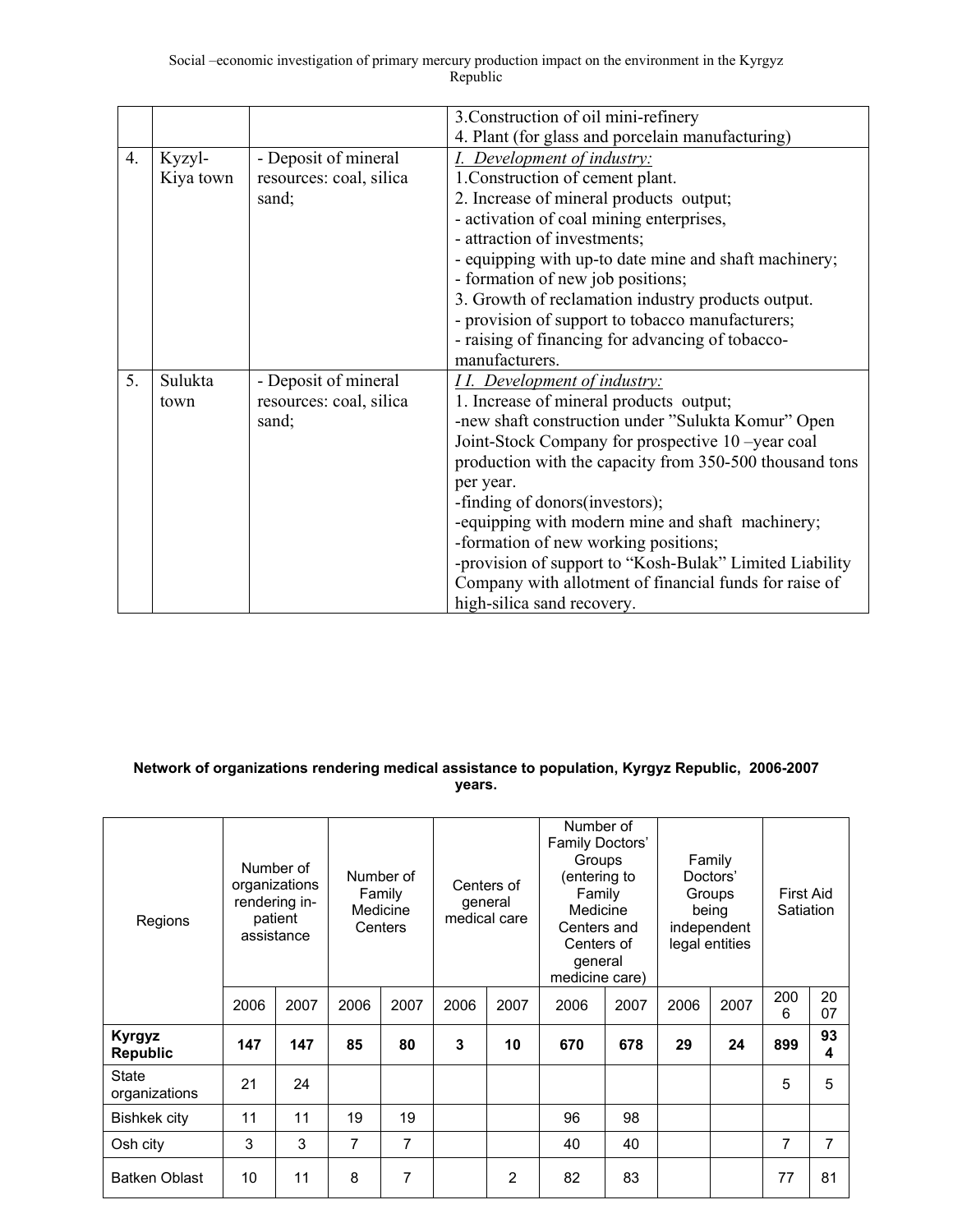| Staff with specialists having secondary medical education, Kyrgyz Republic, |       | 2006-2007 years. |                      |      |                                        |
|-----------------------------------------------------------------------------|-------|------------------|----------------------|------|----------------------------------------|
|                                                                             | 2006  | 2007             | Variation<br>$(+,-)$ |      | per 10 000<br>thousand of<br>residents |
|                                                                             |       |                  |                      | 2006 | 2007                                   |
| <b>Kyrgyz Republic</b>                                                      | 28753 | 28282            | $-471$               | 55,4 | 54,5                                   |
| State organizations                                                         | 2807  | 2745             | $-62$                |      |                                        |
| <b>Batken Oblast</b>                                                        | 2934  | 2927             | $-7$                 | 69.3 | 69,2                                   |

| Birth rate, death rate, natural increase, Kyrgyz Republic, 2006-2007years. |             |      |               |      |                 |               |      |                     |               |
|----------------------------------------------------------------------------|-------------|------|---------------|------|-----------------|---------------|------|---------------------|---------------|
| Regions                                                                    | <b>Born</b> |      | ( %)<br>varia |      | <b>Diseased</b> | ( %)<br>varia |      | Natural<br>increase | ( %)<br>varia |
|                                                                            | 2006        | 2007 | tion          | 2006 | 2007            | tion.         | 2006 | 2007                | tion          |
| <b>Kyrgyz Republic</b>                                                     | 23,3        | 23,5 | 0,9           | 7,4  | 7,3             | $-1,4$        | 15,9 | 16,2                | 1,9           |
| <b>Bishkek city</b>                                                        | 19,8        | 20,8 | 5,1           | 7,3  | 7,5             | 2,7           | 12,5 | 13,3                | 6,4           |
| Osh city                                                                   | 18,3        | 19,6 | 7,1           | 6,0  | 6,1             | 1,7           | 12,3 | 13,5                | 9,8           |
| <b>Batken Oblast</b>                                                       | 24,8        | 25,3 | 2,0           | 6,3  | 6,0             | $-4,8$        | 18,5 | 19,3                | 4,3           |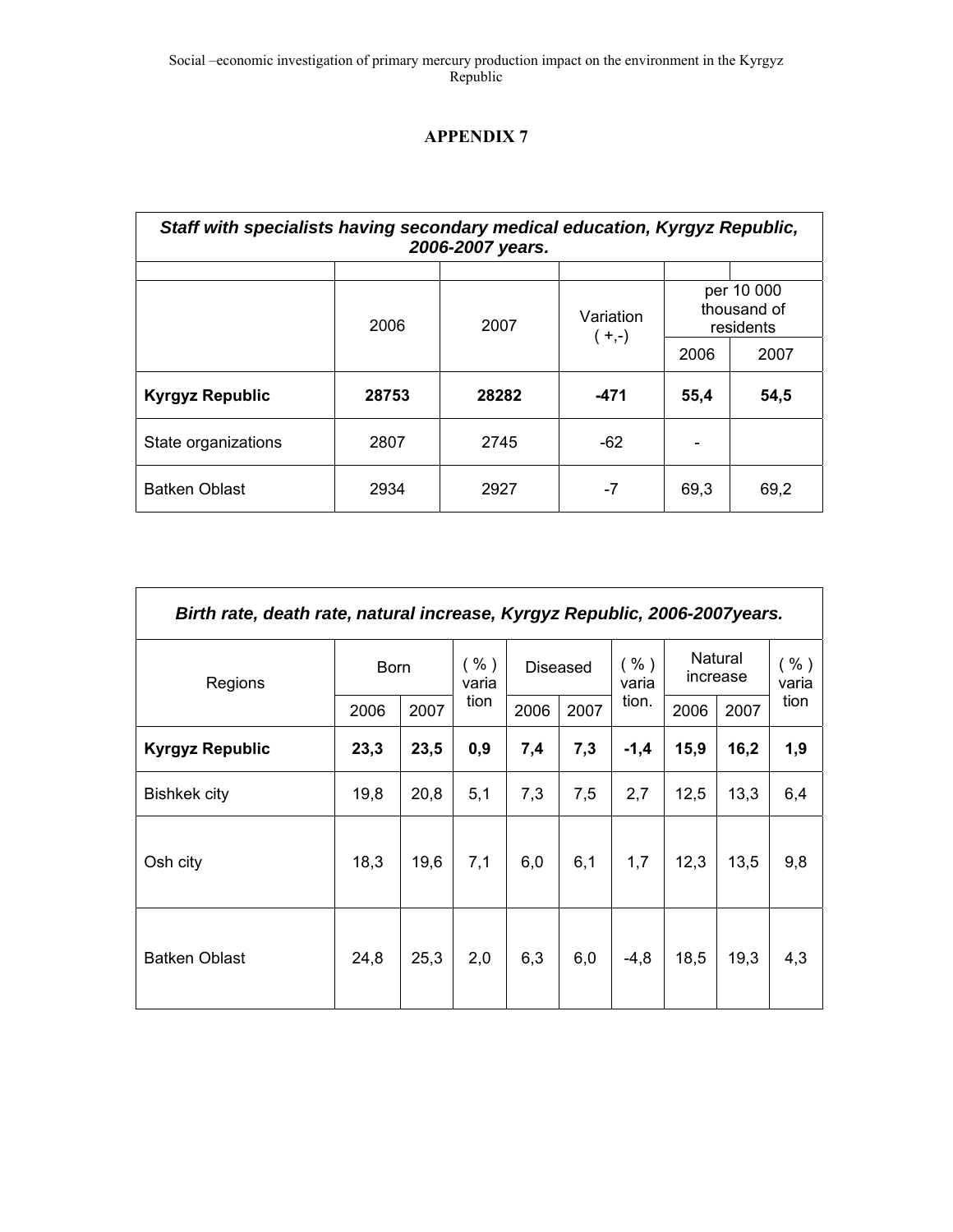|                        |                         | Staff with physicians, Kyrgyz Republic, 2006-2007years. |            |      |                                     |
|------------------------|-------------------------|---------------------------------------------------------|------------|------|-------------------------------------|
|                        | Total<br>number of      | Total<br>number of                                      | Variations |      | per 10 000 thousand of<br>residents |
|                        | physicians<br>01.01.07. | physicians<br>01.01.2008.                               | $(+,-)$    | 2006 | 2007                                |
| <b>Kyrgyz Republic</b> | 12710                   | 12379                                                   | $-331$     | 24,5 | 23,9                                |
| State organizations    | 3246                    | 3128                                                    | $-118$     |      |                                     |
| <b>Bishkek city</b>    | 2310                    | 2243                                                    | $-67$      | 28,6 | 27,8                                |
| Osh city               | 590                     | 596                                                     | 6          | 23,6 | 23,9                                |
| <b>Batken Oblast</b>   | 588                     | 583                                                     | -5         | 13,9 | 13,8                                |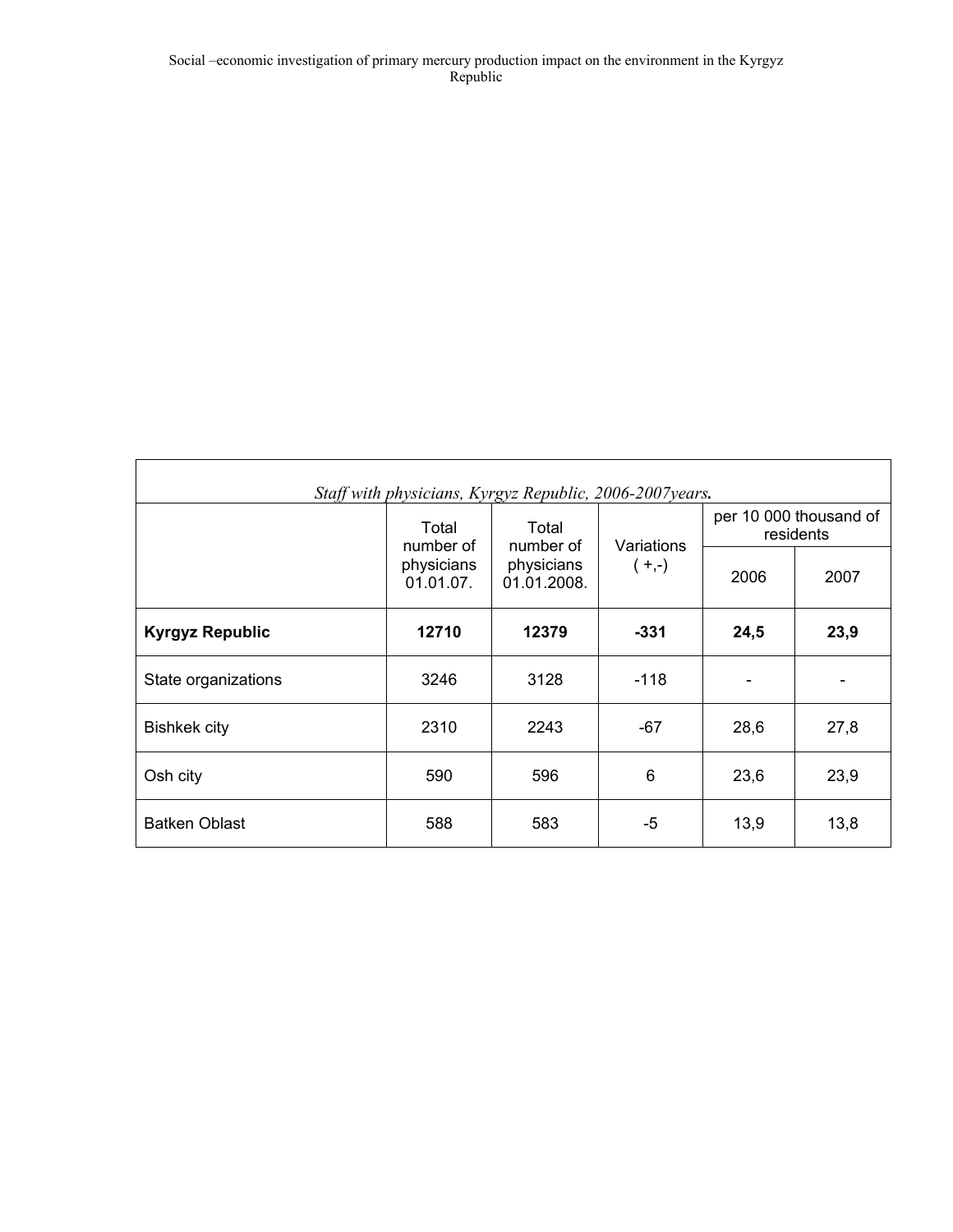# *Some infective diseases sickness rate, Kyrgyz Republic, 2006-2007 years.*

|                        |                               |            | <b>Virus hepatitis</b> |              |          | $\frac{0}{0}$                                                                   |            | <b>Hepatitis A</b> |              |                   |                            |                       | <b>Hepatitis B</b> |      |          |                   |
|------------------------|-------------------------------|------------|------------------------|--------------|----------|---------------------------------------------------------------------------------|------------|--------------------|--------------|-------------------|----------------------------|-----------------------|--------------------|------|----------|-------------------|
| <b>Regions</b>         |                               | Abs.number |                        |              | int.rate | variat                                                                          | Abs.number |                    |              | int.rate          | $\frac{0}{0}$<br>variation | Abs.number            |                    |      | int.rate | $\%$<br>variation |
|                        | 2006                          |            | 2007                   | 2006         | 2007     | ion                                                                             | 2006       | 2007               | 2006         | 2007              |                            | 2006                  | 2007               | 2006 | 2007     |                   |
| <b>Kyrgyz Republic</b> | 8127                          |            | 12970                  | 158,2        | 249,1    | 57,5                                                                            | 7128       | 11920              | 138,7        | 228,9             | 65,0                       | 616                   | 637                | 12,0 | 12,2     | 1,7               |
| <b>Bishkek city</b>    | 1360                          |            | 1629                   | 170,3        | 201,0    | 18,0                                                                            | 1078       | 1360               | 135,0        | 167,8             | 24,3                       | 182                   | 159                | 22,8 | 19,6     | $-14,0$           |
| Osh city               | 416                           |            | 1128                   | 166,1        | 451,7    | 2,5<br>times                                                                    | 302        | 996                | 120,6        | 398,9             | 3<br>times                 | 85                    | 105                | 33,9 | 42,1     | 24,2              |
| <b>Batken Oblast</b>   | 538<br>1547<br>128,7<br>364,4 |            |                        | 2,5<br>times | 466      | 1452                                                                            | 111,5      | 342,0              | 2,8<br>times | 64                | 85                         | 15,3                  | 20,0               | 30,7 |          |                   |
|                        | <b>Tuberculosis</b>           |            |                        |              |          | <b>Brucellosis</b>                                                              |            |                    |              |                   |                            | <b>AIDS-infection</b> |                    |      |          |                   |
| <b>Regions</b>         | abs.numbe<br>r                |            |                        | Int. rate    |          | ( %)<br>( %)<br>abs.number<br>Int. rate<br>abs.number<br>variation<br>variation |            |                    | Int. rate    | ( %)<br>variation |                            |                       |                    |      |          |                   |
|                        | 2006                          | 2007       | 2006                   |              | 2007     |                                                                                 | 2006       | 2007               | 2006         | 2007              |                            | 2006                  | 2007               | 2006 | 2007     |                   |
| <b>Kyrgyz Republic</b> | 5726                          | 5667       | 110,9                  |              | 108,8    | $-1,9$                                                                          | 3840       | 4035               | 74,7         | 77,5              | 3,7                        | 233                   | 388                | 4,5  | 7,5      | 65,6              |
| <b>Bishkek city</b>    | 1151                          | 1067       | 143,4                  |              | 131,7    | $-8,2$                                                                          | 57         | 86                 | 7,1          | 10,6              | 49,5                       | 45                    | 45                 | 5,6  | 5,6      | $-0,8$            |
| Osh city               | 241                           | 258        | 96,4                   |              | 103,3    | 7,1                                                                             | 58         | 80                 | 23,2         | 32,0              | 38,1                       | 72                    | 88                 | 28,8 | 35,2     | 22,4              |
| <b>Batken Oblast</b>   | 354                           | 341        | 84,1                   |              | 80,3     | $-4,5$                                                                          | 476        | 397                | 113,8        | 93,5              | $-17,8$                    | 4                     | 8                  | 1,0  | 1,9      | 88,5              |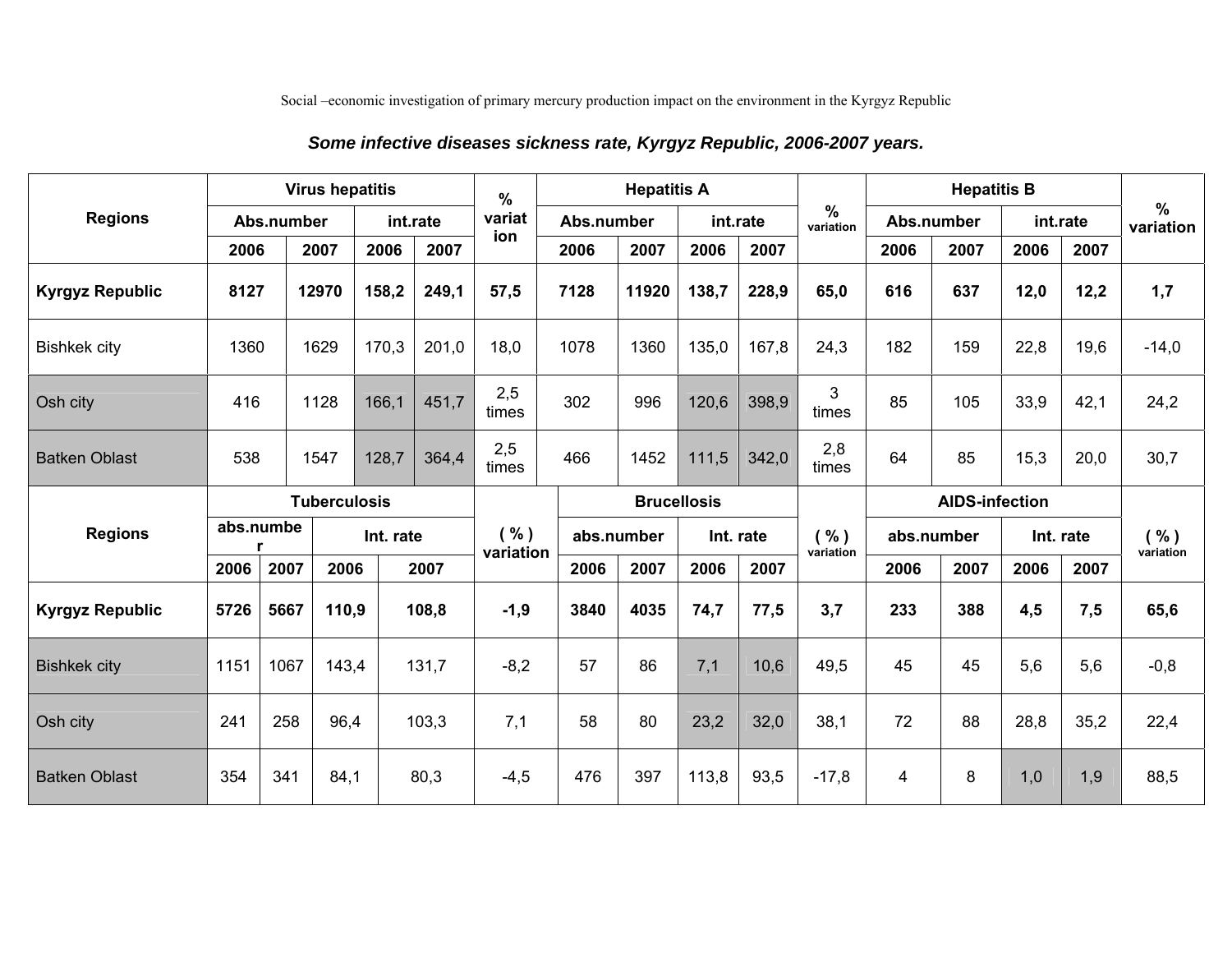|                        |            | <b>General intestinal group</b> |           |           | $\%$                       |                |                | <b>Including bacillary</b><br>[Japanese] dysentery |           | $\frac{0}{0}$ |             |            | <b>Salmonellosis</b> |           | $\frac{0}{0}$          |
|------------------------|------------|---------------------------------|-----------|-----------|----------------------------|----------------|----------------|----------------------------------------------------|-----------|---------------|-------------|------------|----------------------|-----------|------------------------|
| <b>Regions</b>         |            | abs.number                      |           | Int. rate | variation                  |                | abs.number     |                                                    | Int. rate | variation     |             | abs.number |                      | Int. rate | variation              |
|                        | 2006       | 2007                            | 2006      | 2007      |                            | 2006           | 2007           | 2006                                               | 2007      |               | 2006        | 2007       | 2006                 | 2007      |                        |
| <b>Kyrgyz Republic</b> | 20071      | 24939                           | 390,6     | 478,9     | 22,6                       | 2671           | 2484           | 52,0                                               | 47,8      | $-8,1$        | 341         | 698        | 6,6                  | 13,4      | B <sub>2</sub><br>раза |
| <b>Bishkek city</b>    | 3930       | 6037                            | 492,0     | 745,0     | 51,4                       | 1136           | 1046           | 142,2                                              | 129,1     | $-9,2$        | 137         | 216        | 17,2                 | 26,7      | 55,0                   |
| Osh city               | 1309       | 1084                            | 522,8     | 434,1     | $-17,0$                    | 146            | 100            | 58,3                                               | 40,0      | $-31.3$       | $\mathbf 1$ | 9          | 0,4                  | 3,6       | в 8,7<br>раз           |
| <b>Batken Oblast</b>   | 2585       | 2868                            | 618,3     | 692,6     | 12,0                       | 156            | 172            | 37,3                                               | 40,5      | 8,6           | 41          | 47         | 9,8                  | 11,1      | 13,0                   |
|                        |            |                                 |           |           |                            |                |                |                                                    |           |               |             |            |                      |           |                        |
|                        |            | <b>Echinococcosis</b>           |           |           |                            |                | <b>Malaria</b> |                                                    |           | $\frac{0}{0}$ |             |            | <b>Syphilis</b>      |           |                        |
| <b>Regions</b>         | abs.number |                                 | Int. rate |           | $\frac{0}{0}$<br>variation |                | abs.number     |                                                    | Int. rate | variation     |             | abs.number |                      | Int. rate | $\%$<br>variation      |
|                        | 2006       | 2007                            | 2006      | 2007      |                            | 2006           | 2007           | 2006                                               | 2007      |               | 2006        | 2007       | 2006                 | 2007      |                        |
| <b>Kyrgyz Republic</b> | 654        | 695                             | 12,7      | 13,3      | 4,7                        | 320            | 96             | 6,2                                                | 1,8       | $-70,3$       | 1466        | 1156       | 28,5                 | 22,2      | $-22,1$                |
| <b>Bishkek city</b>    | 347        | 401                             | 43,4      | 49.5      | 14,1                       | 133            | 42             | 16,6                                               | 5,2       | $-68,8$       | 421         | 293        | 52,7                 | 36,2      | $-31,4$                |
| Osh city               | 26         | 20                              | 10,4      | 8,0       | $-23,1$                    | $\overline{2}$ | 1              | 0,8                                                | 0,4       | $-49.9$       | 134         | 110        | 53,5                 | 44,1      | $-17.7$                |

# *Some infective diseases sickness rate, Kyrgyz Republic, 2006-2007 years.*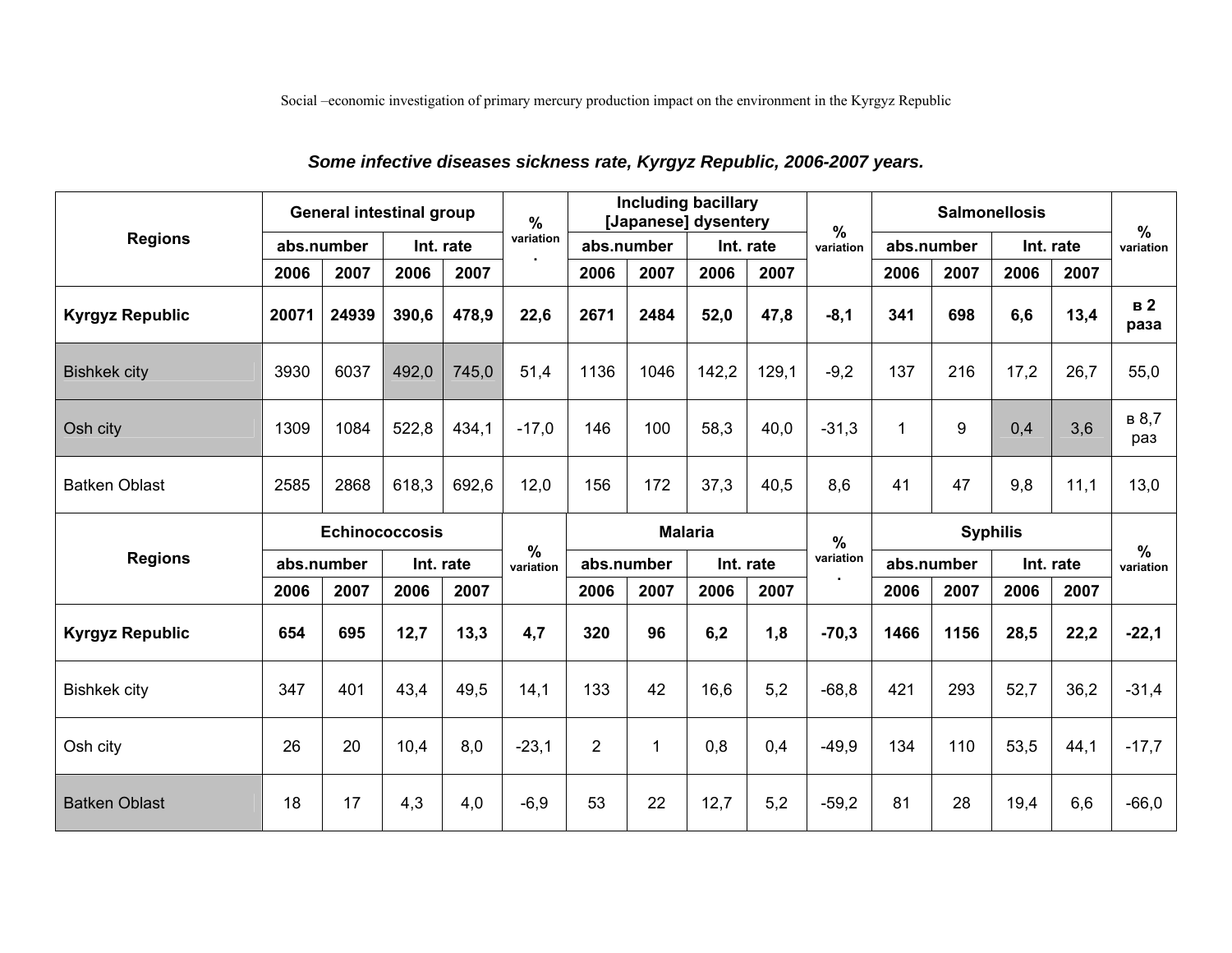| $N_2$                   | <b>Name of Aiyl Okmotu</b> | landslips               | Mud flows, flash flods,<br>bank erosion | Underflooding    | Rockslide and landslips | Break-risk Alpine lakes | <b>Snow slips</b> | Earthquakes      |
|-------------------------|----------------------------|-------------------------|-----------------------------------------|------------------|-------------------------|-------------------------|-------------------|------------------|
|                         | Batken region              |                         |                                         |                  |                         |                         |                   |                  |
| $\mathbf{1}$            | <b>Darynskiy</b>           | $\mathbf{1}$            | 5                                       |                  |                         | $+$                     |                   | $+$              |
| $\overline{2}$          | Kyshtukskiy                | $\mathbf{1}$            | $\overline{\mathbf{5}}$                 |                  |                         | $\ddot{}$               |                   | $+$              |
| $\overline{\mathbf{3}}$ | <b>Batkenskiy</b>          |                         | $\overline{\mathbf{3}}$                 | $\overline{2}$   |                         |                         |                   | $\ddot{}$        |
| $\overline{\mathbf{4}}$ | Karabakskiy                |                         | $\overline{\mathbf{3}}$                 | $\mathbf{1}$     | $\mathbf{1}$            |                         |                   | $\ddot{}$        |
| $\overline{5}$          | Kara-Bulakskiy             |                         | $\overline{2}$                          | $\mathbf{1}$     |                         |                         |                   | $\ddot{}$        |
| 6                       | Samakandykskiy             |                         | $\overline{\mathbf{4}}$                 |                  |                         |                         |                   | $\ddot{}$        |
| $\overline{7}$          | <b>Suu-Bashinskiy</b>      |                         | $\overline{\mathbf{3}}$                 |                  |                         |                         |                   | $\ddot{}$        |
| 8                       | <b>Tert-Gjulskiy</b>       |                         | $\overline{2}$                          |                  |                         |                         |                   | $\ddot{}$        |
|                         | Total:                     | $\overline{2}$          | 27                                      | $\overline{4}$   | $\boldsymbol{l}$        | $\overline{2}$          |                   | $\boldsymbol{+}$ |
|                         | Lyailiakskiy region        |                         |                                         |                  |                         |                         |                   |                  |
| $\mathbf{1}$            | Sulukta town               | $\overline{\mathbf{3}}$ | $\overline{2}$                          |                  |                         |                         |                   | $\ddot{}$        |
| $\overline{2}$          | <b>AK-Suuskiy</b>          |                         | 6                                       |                  | $\mathbf{1}$            | $\ddot{}$               |                   | $+$              |
| $\overline{\mathbf{3}}$ | <b>Beshkenskiy</b>         |                         | $\overline{\mathbf{8}}$                 |                  |                         |                         |                   | $\ddot{}$        |
| $\overline{\mathbf{4}}$ | <b>Isfarinskiy</b>         |                         | $\overline{9}$                          | $\mathbf{1}$     |                         | $\ddot{}$               |                   | $+$              |
| $\overline{5}$          | Kulundinskiy               |                         | 6                                       |                  |                         | $\ddot{}$               |                   | $+$              |
| 6                       | Lyailiakskiy               |                         | $\overline{2}$                          |                  |                         | $\qquad \qquad +$       |                   | $+$              |
| $\overline{7}$          | Sumbulinskiy               |                         | $\overline{\bf 8}$                      |                  |                         |                         |                   | $\ddot{}$        |
| 8                       | <b>Toguz-Bulakskiy</b>     |                         | 5                                       |                  |                         |                         |                   | $\boldsymbol{+}$ |
| $\overline{9}$          | Kantranskiy                |                         |                                         |                  |                         | $+$                     |                   | $+$              |
|                         | Total:                     | $\mathfrak{z}$          | 46                                      | $\boldsymbol{I}$ | $\boldsymbol{l}$        | $\overline{5}$          |                   | $+$              |
|                         | Kadamjaiskiy region        |                         |                                         |                  |                         |                         |                   |                  |
| $\mathbf{1}$            | Kiotiormskiy               | $\overline{2}$          | $\overline{9}$                          |                  | $\mathbf{1}$            |                         |                   | $+$              |
| $\overline{2}$          | <b>Maidanskiy</b>          | $\mathbf{1}$            | 6                                       |                  | $\mathbf{1}$            | $+$                     |                   | $+$              |
| $\overline{\mathbf{3}}$ | <b>Ak-Turpakskiy</b>       |                         | $\overline{\mathbf{3}}$                 | $\mathbf{1}$     |                         |                         |                   | $+$              |
| $\overline{\mathbf{4}}$ | <b>Birlikskiy</b>          |                         | $\overline{7}$                          | $\mathbf{1}$     |                         | $+$                     |                   | $+$              |

# *Data provided by the Department for monitoring and forecasting of emergency situations and maintenance of tailing dumps under the Ministry of Emergency Situations of KR*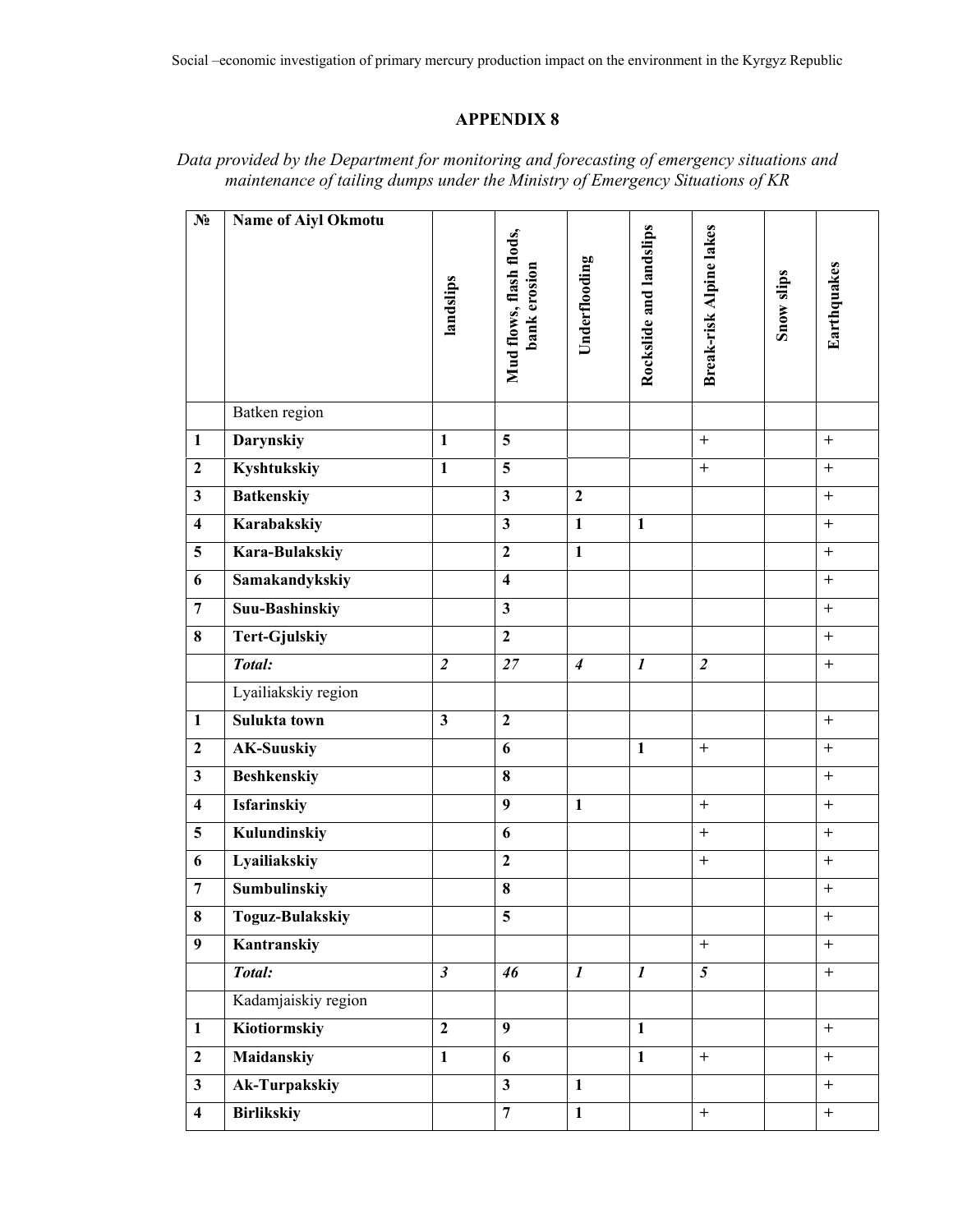| $\overline{5}$ | Rara-Debenskiy         |                | $\overline{2}$          |                |                | $+$ | $+$ |
|----------------|------------------------|----------------|-------------------------|----------------|----------------|-----|-----|
| 6              | Markazskiy             |                | $\overline{2}$          |                |                | $+$ | $+$ |
| $\overline{7}$ | Orozbekodskiy          | $\mathbf{1}$   | 9                       |                |                |     | $+$ |
| 8              | <b>Uch-Kogonskiy</b>   |                | 1                       | $\overline{2}$ |                | $+$ | $+$ |
| 9              | Khalmonskiy            |                | 5                       |                |                |     | $+$ |
| 10             | Kyzyl-Kiya town        |                | $\overline{2}$          |                |                |     | $+$ |
| 11             | <b>Ak-Bulakskiy</b>    |                | $\overline{\mathbf{4}}$ |                |                | $+$ | $+$ |
| 12             | Kadamjaiskiy           |                | 1                       |                |                |     | $+$ |
| 13             | Chauvaiskiy            | 3              | $\overline{\mathbf{4}}$ |                |                |     | $+$ |
| 14             | Khaidarkanskiy         |                | 1                       |                |                |     | $+$ |
| 15             | Kyrgyz-Kyshtakskiy     |                |                         | $\mathbf{1}$   |                |     | $+$ |
| 16             | Kadamjay settlement    |                | 1                       |                | 3              |     | $+$ |
|                | Total:                 | $\overline{7}$ | 57                      | 5              | 5              | 6   | $+$ |
|                | Total over the oblast: | 12             | 130                     | 10             | $\overline{7}$ | 13  | $+$ |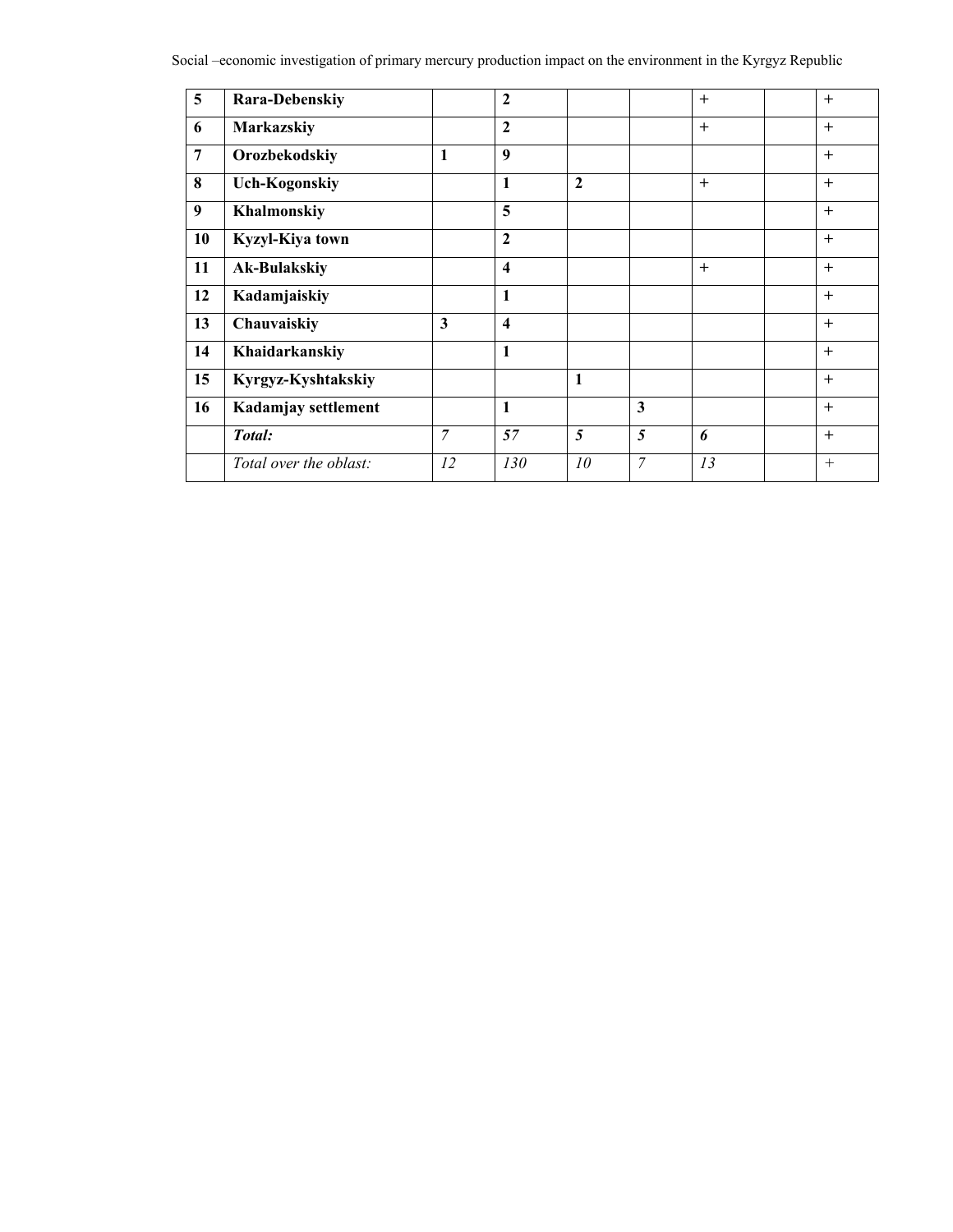*Analysis of the survey conducted among the staff of Khaidarkan mercury integrated works.* 

### **1. What is your family monthly income?**

|                   | Number of respondents | %     |
|-------------------|-----------------------|-------|
| 1000 - 3000 soms  | 5                     | 16,1  |
| 3000 - 5000 soms  | 6                     | 19,4  |
| 5000 - 8000 soms  | 8                     | 25,8  |
| 8000 - 10000 soms | 6                     | 19,4  |
| No answer         | 6                     | 19,4  |
| Total             | 31                    | 100,0 |

### **2. How do you think: how do people know about the activities of the plant?**

|                                  | Number of respondents | $\%$  |
|----------------------------------|-----------------------|-------|
| From friends                     | 6                     | 19,4  |
| TV, printed media                | $\overline{4}$        | 12,9  |
| Relatives                        | 7                     | 22,6  |
| From workers                     | 1                     | 3,2   |
| Don't know                       | $\overline{2}$        | 6,5   |
| newspapers                       | 4                     | 12,9  |
| Radio, TV newspapers             | 1                     | 3,2   |
| TV                               | $\overline{2}$        | 6,5   |
| All abovementioned               | $\overline{2}$        | 6,5   |
| From governmental<br>authorities | 1                     | 3,2   |
| All abovementioned +<br>internet | 1                     | 3,2   |
| Total                            | 31                    | 100,0 |

#### **3. In your opinion, how is it necessary to inform about the activities of KHAIDARKAN MERCURY PLANT (KHMIW)?**

|                | Number of respondents | $\%$ |
|----------------|-----------------------|------|
| TV, newspapers |                       | 12.9 |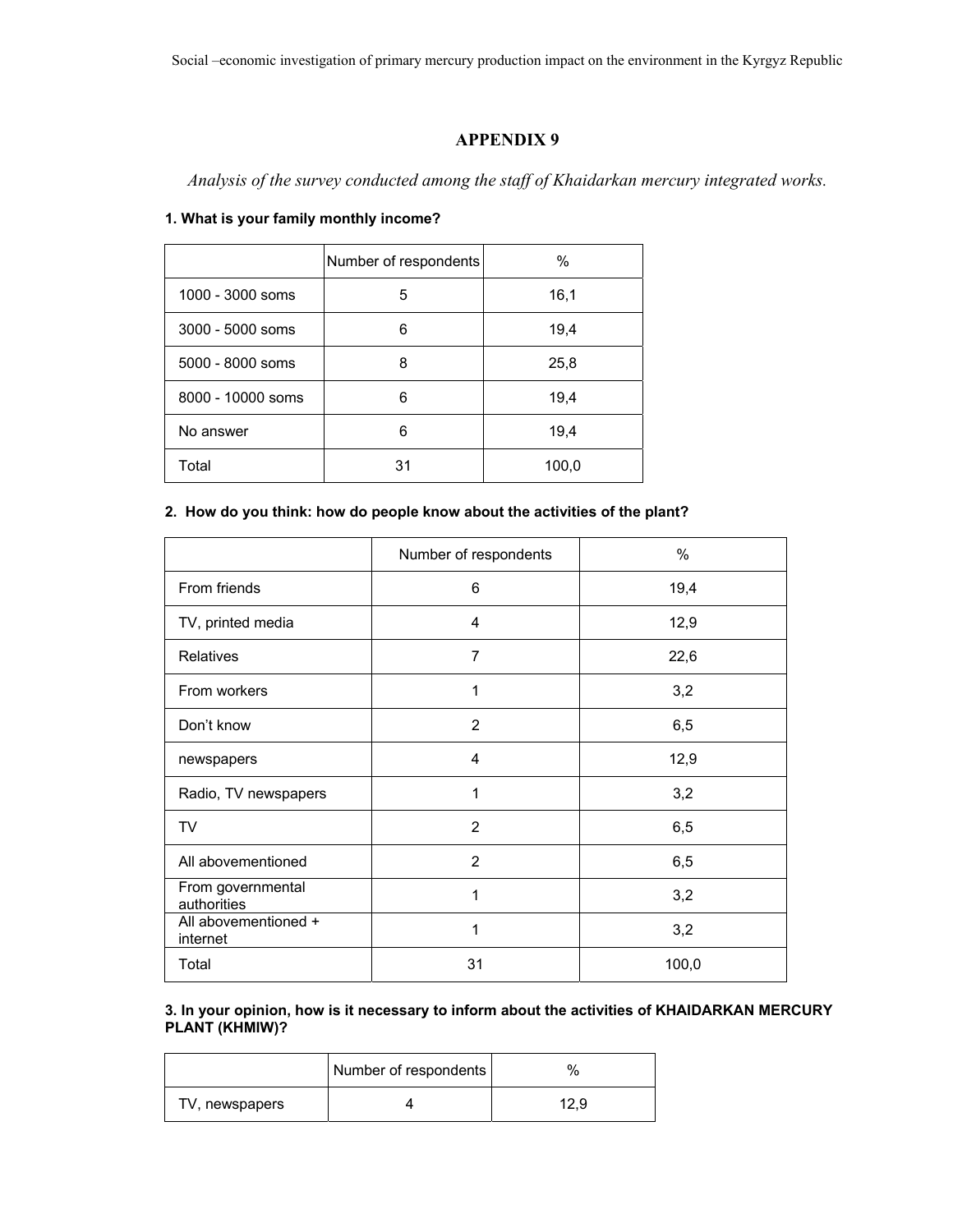| TV                  | 13 | 41,9  |
|---------------------|----|-------|
| Yes*                | 6  | 19,4  |
| Newspapers          | 1  | 3,2   |
| Radio and TV        | 1  | 3,2   |
| All abovementioned  | 2  | 6,5   |
| It is not necessary | 2  | 6,5   |
| I do not know       | 2  | 6,5   |
| Total               | 31 | 100,0 |

\*Most respondents said that it is necessary to inform about the KHMIW activity, but did not indicate methods.

|  | 4. Are you satisfied with the working conditions at Khaidaran? |  |  |  |
|--|----------------------------------------------------------------|--|--|--|
|--|----------------------------------------------------------------|--|--|--|

|           | Number of respondents | $\%$  |
|-----------|-----------------------|-------|
| No        | 10                    | 32,3  |
| Yes       | 19                    | 61,3  |
| No answer | 2                     | 6,5   |
| Total     | 31                    | 100,0 |

# **5. Are you/they satisfied with the salary?**

|           | Number of respondents | $\%$  |
|-----------|-----------------------|-------|
| No        | 23                    | 74,2  |
| Yes       |                       | 22,6  |
| No answer |                       | 3,2   |
| Total     | 31                    | 100,0 |

### **6. Does KHAIDARKAN MERCURY PLANT provide any benefit?**

|           | Number of respondents | $\%$  |
|-----------|-----------------------|-------|
| No        | 3                     | 9,7   |
| Yes       | 25                    | 80,6  |
| No answer | 3                     | 9,7   |
| Total     | 31                    | 100,0 |

If "yes", please indicate a benefit?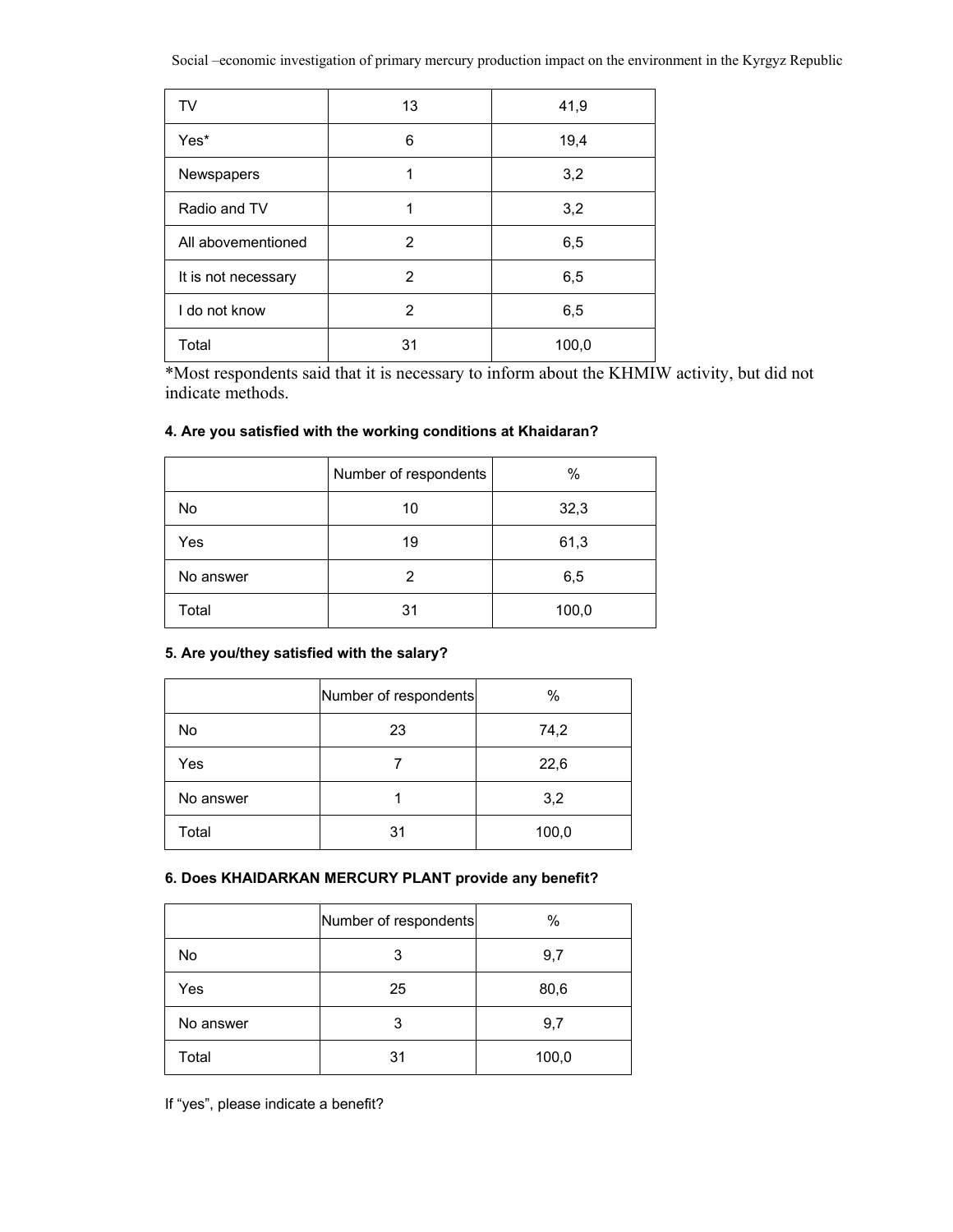|                                                         | Number of respondents | $\%$  |
|---------------------------------------------------------|-----------------------|-------|
| Working positions                                       | 8                     | 25,8  |
| Strategic benefit                                       | 3                     | 9,7   |
| Production of precious metal                            | 1                     | 3,2   |
| No answer                                               | 13                    | 41,9  |
| Money                                                   | 1                     | 3,2   |
| Water supply, light and gas                             | 1                     | 3,2   |
| Enterprise forming a<br>company town                    | 1                     | 3,2   |
| Enterprise forming a<br>company town +working<br>places | 1                     | 3,2   |
| Working places + taxes                                  | $\overline{2}$        | 6,5   |
| Total                                                   | 31                    | 100,0 |

### **7. Does KHAIDARKAN MERCURY PLANT make harm?**

|       | Number of<br>respondents | $\%$  |
|-------|--------------------------|-------|
| No    |                          | 32,3  |
| Yes   |                          | 67,7  |
| Total | 31                       | 100,0 |

### If "yes", please indicate what harm?

|                                                                        | Number of respondents | $\%$  |
|------------------------------------------------------------------------|-----------------------|-------|
| No answer                                                              | 11                    | 35,5  |
| Harm to an environment                                                 | 4                     | 12,9  |
| Harm to a health                                                       | 7                     | 22,6  |
| Mercury                                                                | 4                     | 12,9  |
| Possibility of poisoning                                               | 3                     | 9,7   |
| Insignificant (thanks to highly<br>technical treatment and<br>control) | 2                     | 6,5   |
| Total                                                                  | 31                    | 100,0 |

**8. Do you know what profit value KHAIDARKAN MERCURY PLANT brought to our country?**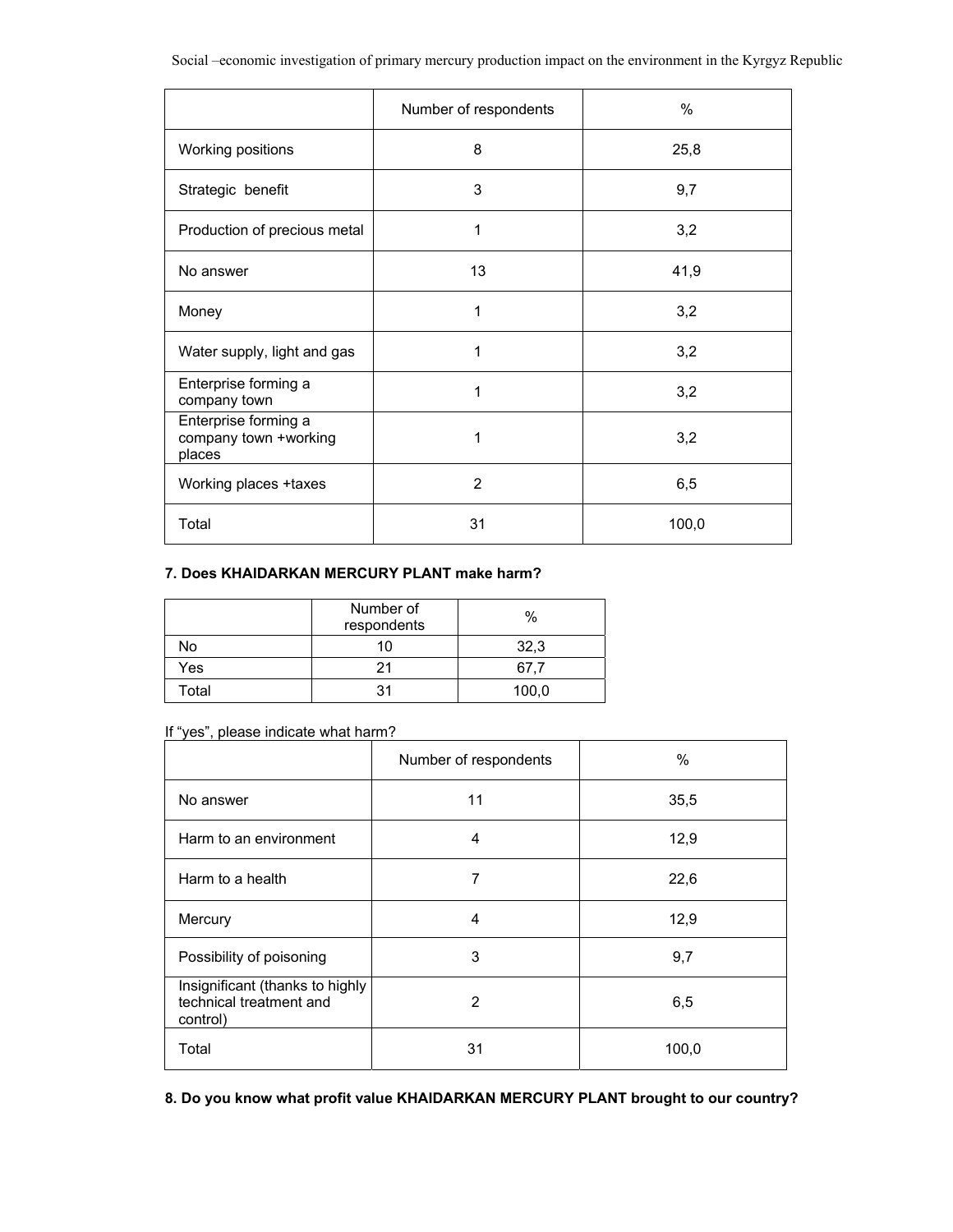|           | Number of respondents | $\%$  |
|-----------|-----------------------|-------|
| No        | 18                    | 58,1  |
| Yes       | 11                    | 35,5  |
| No answer | 2                     | 6,5   |
| Total     | 31                    | 100,0 |

If"yes", please, clarify.

|            | Number of respondents | %     |
|------------|-----------------------|-------|
| No answer  | 27                    | 87,1  |
| Great      | 2                     | 6,5   |
| 15million. |                       | 3,2   |
| Not large  |                       | 3,2   |
| Total      | 31                    | 100,0 |

### **9. In your opinion, is it possible to have staffing shortage at the plant?**

|             | Number of respondents | $\%$  |
|-------------|-----------------------|-------|
| No          | 3                     | 9,7   |
| Yes         | 27                    | 87,1  |
| Do not know |                       | 3,2   |
| Total       | 31                    | 100,0 |

### **10. How do you think, what is required for a good work activity?**

|                                             | Number of respondents | %    |
|---------------------------------------------|-----------------------|------|
| Equipment                                   | $\overline{2}$        | 6,5  |
| Timely salary payment                       | 5                     | 16,1 |
| Better work of employees                    | 4                     | 12,9 |
| Do not know                                 | 3                     | 9,7  |
| Equipment, experienced<br>management        | 1                     | 3,2  |
| Investments and<br>governmental support     | 3                     | 9,7  |
| Equipment and timely salary<br>payment      | 3                     | 9,7  |
| Reorientation to a new types<br>of products | 1                     | 3,2  |
| Sponsors and specialists                    |                       | 3,2  |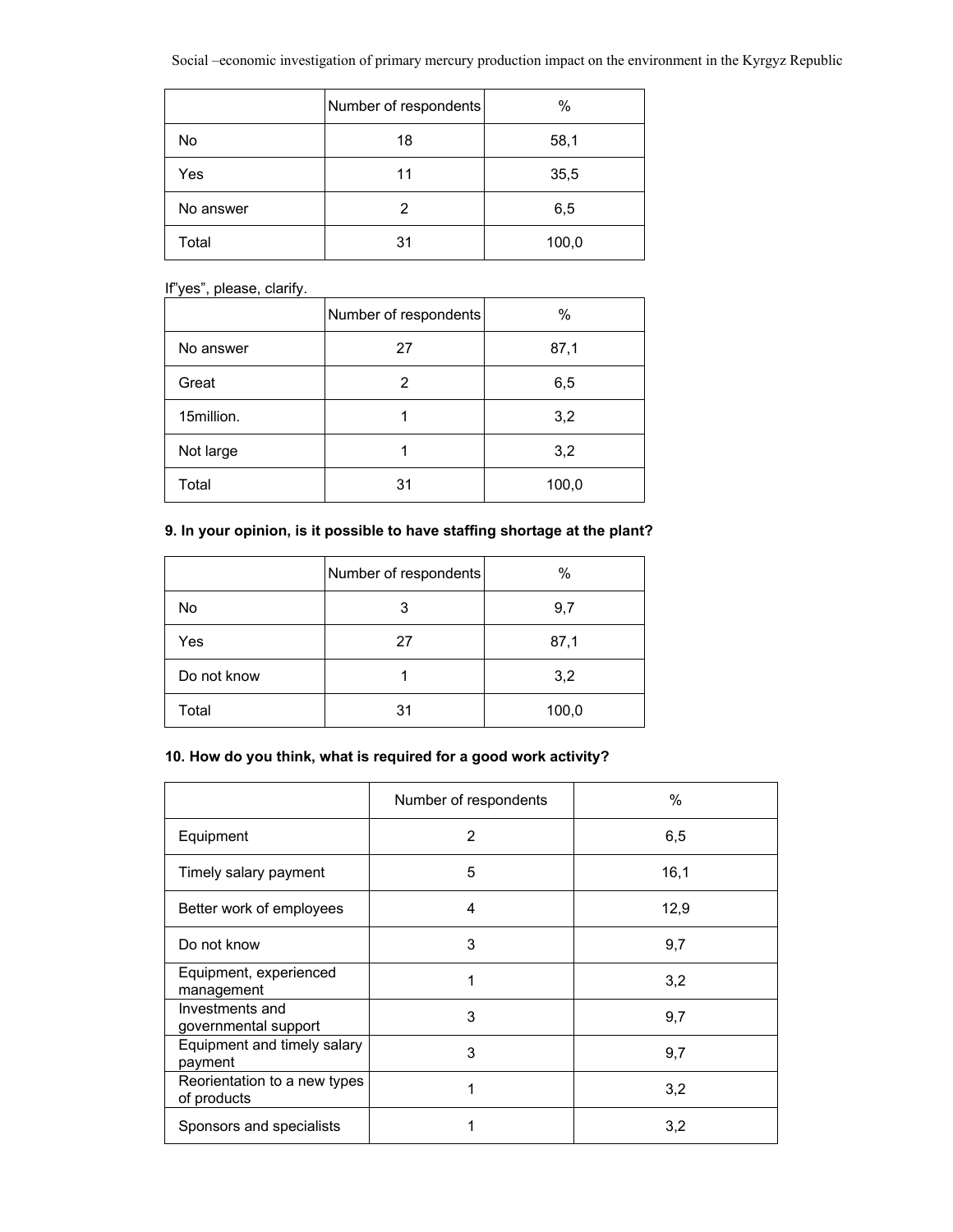| Intensify activity on<br>prospecting and drifting             |    | 6,5   |
|---------------------------------------------------------------|----|-------|
| Equipment and specialists                                     |    | 6,5   |
| Investments                                                   | 3  | 9,7   |
| Improve working conditions<br>and management of<br>leadership |    | 3,2   |
| Total                                                         | 31 | 100.0 |

### **11. What will people do if staff shortage happens?**

|                   | Number of respondents | $\%$  |
|-------------------|-----------------------|-------|
| Migration*        | 18                    | 58    |
| Do not know       |                       | 12,9  |
| Rubbery and theft | 2                     | 6,5   |
| Agriculture       | 2                     | 6,5   |
| Nothing           | 3                     | 9,7   |
| <b>Business</b>   | 2                     | 6,5   |
| Total             | 31                    | 100,0 |

\*Any migration in meant in this question (inside the country, abroad, to neighboring village)

### **12. Do you cultivate fruits and vegetables?**

|           | Number of respondents | $\%$  |
|-----------|-----------------------|-------|
| No        | 14                    | 45,2  |
| Yes       | 16                    | 51,6  |
| No answer |                       | 3,2   |
| Total     | 31                    | 100,0 |

\* A half of respondents cultivate potatoes

### **13. Do you keep livestock/ poultry?**

|           | Number of respondents | %     |
|-----------|-----------------------|-------|
| No        | 16                    | 51,6  |
| Yes       | 14                    | 45,2  |
| No answer |                       | 3,2   |
| Total     | 31                    | 100,0 |

### **14. Is your health good? And what about your family?**

|     | Number of respondents | %    |
|-----|-----------------------|------|
| NΟ  |                       | 22.6 |
| Yes |                       | 64,5 |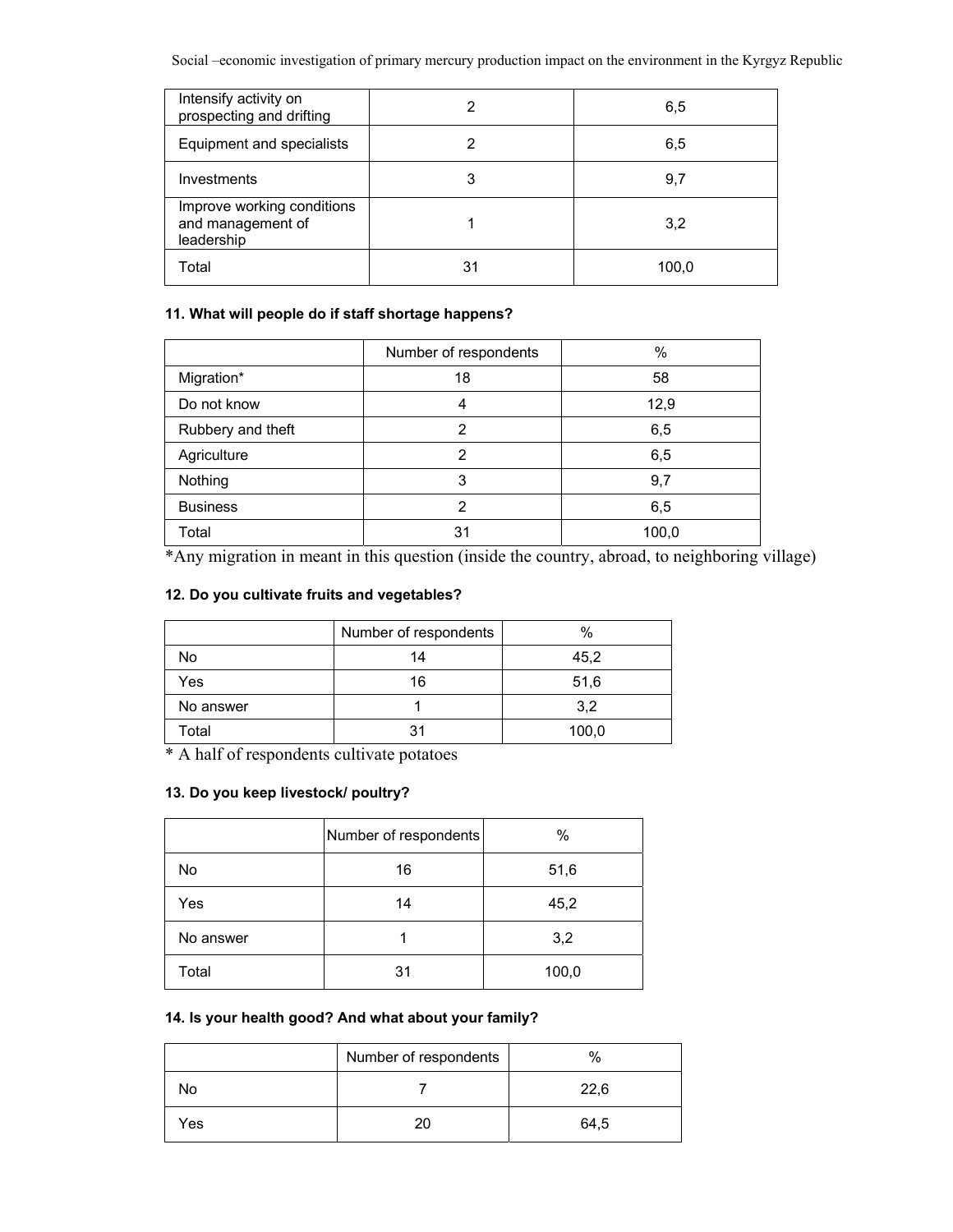| No answer        |          | 12,9  |
|------------------|----------|-------|
| $\mathsf{total}$ | يو.<br>ັ | 100,0 |

### **15. Do you worry/informed about ecology and public health care in your city/ settlement?**

|           | Number of respondents | $\%$  |
|-----------|-----------------------|-------|
| No        | Total                 | 51,6  |
| Yes       | 12                    | 38,7  |
| No answer | 3                     | 9,7   |
| Total     | 31                    | 100,0 |

If" yes", please specify.

|                                  | Number of respondents | $\%$  |
|----------------------------------|-----------------------|-------|
| No answer                        | 19                    | 61,3  |
| Problems of ecology              | 6                     | 19,4  |
| Health problems                  |                       | 6,5   |
| Level of doctors'<br>proficiency |                       | 3,2   |
| Highland                         | 3                     | 9,7   |
| Total                            | 31                    | 100,0 |

### **16. Do you know what negative impact of mercury on human health exists?**

|           | Number of respondents | $\frac{0}{0}$ |
|-----------|-----------------------|---------------|
| N٥        |                       | 32,3          |
| Yes       | 15                    | 48.4          |
| No answer |                       | 19.4          |
| Гоtal     | يو.                   | 100.0         |

### If" yes", please specify.

|                                      | Number of respondents | %    |
|--------------------------------------|-----------------------|------|
| Nervous system, kidneys<br>and liver | 2                     | 6,5  |
| No answer                            | 17                    | 54,8 |
| Heart                                | 2                     | 6,5  |
| Teeth, Lungs                         | 3                     | 9,7  |
| <b>Silicosis</b>                     |                       | 3,2  |
| Headache, worsening of<br>memory     | 1                     | 3,2  |
| Arterial pressure                    | 1                     | 3,2  |
| Poisoning                            |                       | 3,2  |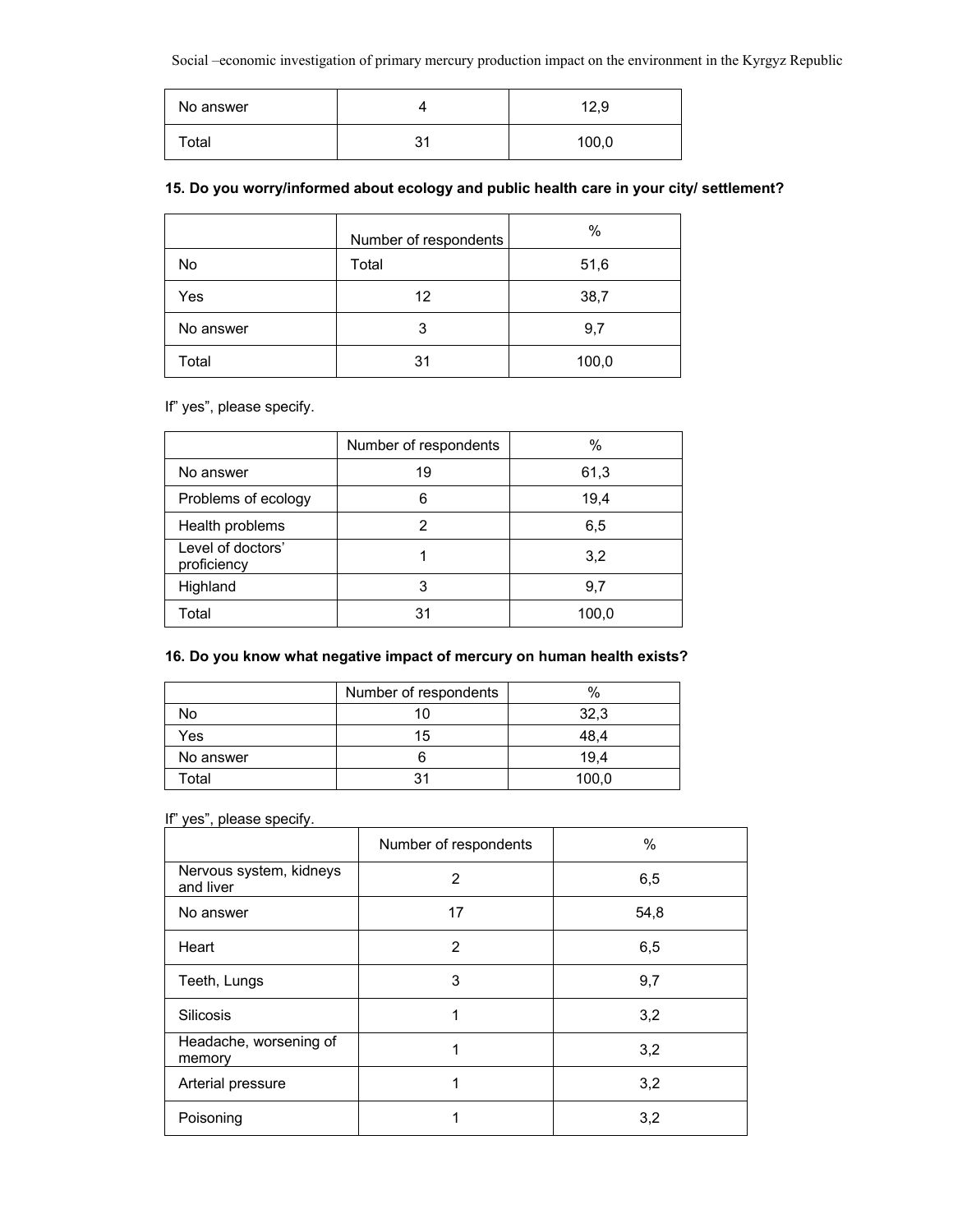| Insignificant                           | 3,2   |
|-----------------------------------------|-------|
| A/pressure, anemia, stones<br>in organs | 3,2   |
| Leukemia, poisoning                     | 3,2   |
| ⊺otal                                   | 100,0 |

### **17. Do you undertake any measures on your personal or your family protection from mercury impact?**

|           | Number of respondents | $\%$  |
|-----------|-----------------------|-------|
| No        |                       |       |
| Yes       |                       | 1.9   |
| No Answer |                       | 9.7   |
| ⊺otal     |                       | 100,0 |

If "yes", please specify.

|                                            | Number of respondents | $\%$  |
|--------------------------------------------|-----------------------|-------|
| Protection, treatment                      | 3                     | 9,7   |
| Poisoning                                  | 2                     | 6,5   |
| No answer                                  | 18                    | 58,1  |
| Use of milk                                | 3                     | 9,7   |
| Good meals                                 | 2                     | 6,5   |
| <b>Medical treatment</b>                   | 1                     | 3,2   |
| After-work<br>sanatorium+ health<br>resort | 2                     | 6,5   |
| Total                                      | 31                    | 100,0 |

**18. What changes would you like to see at the integrated works in future (If not mercury, then what?)**

|                                           | Number of respondents | $\%$ |
|-------------------------------------------|-----------------------|------|
| No answer                                 | 6                     | 19,4 |
| Continue to operate                       | 9                     | 29,0 |
| Gold ore plant                            | 3                     | 9,7  |
| Brick-making, asphalt<br>production plant | 3                     | 9,7  |
| Wage raise                                | 1                     | 3,2  |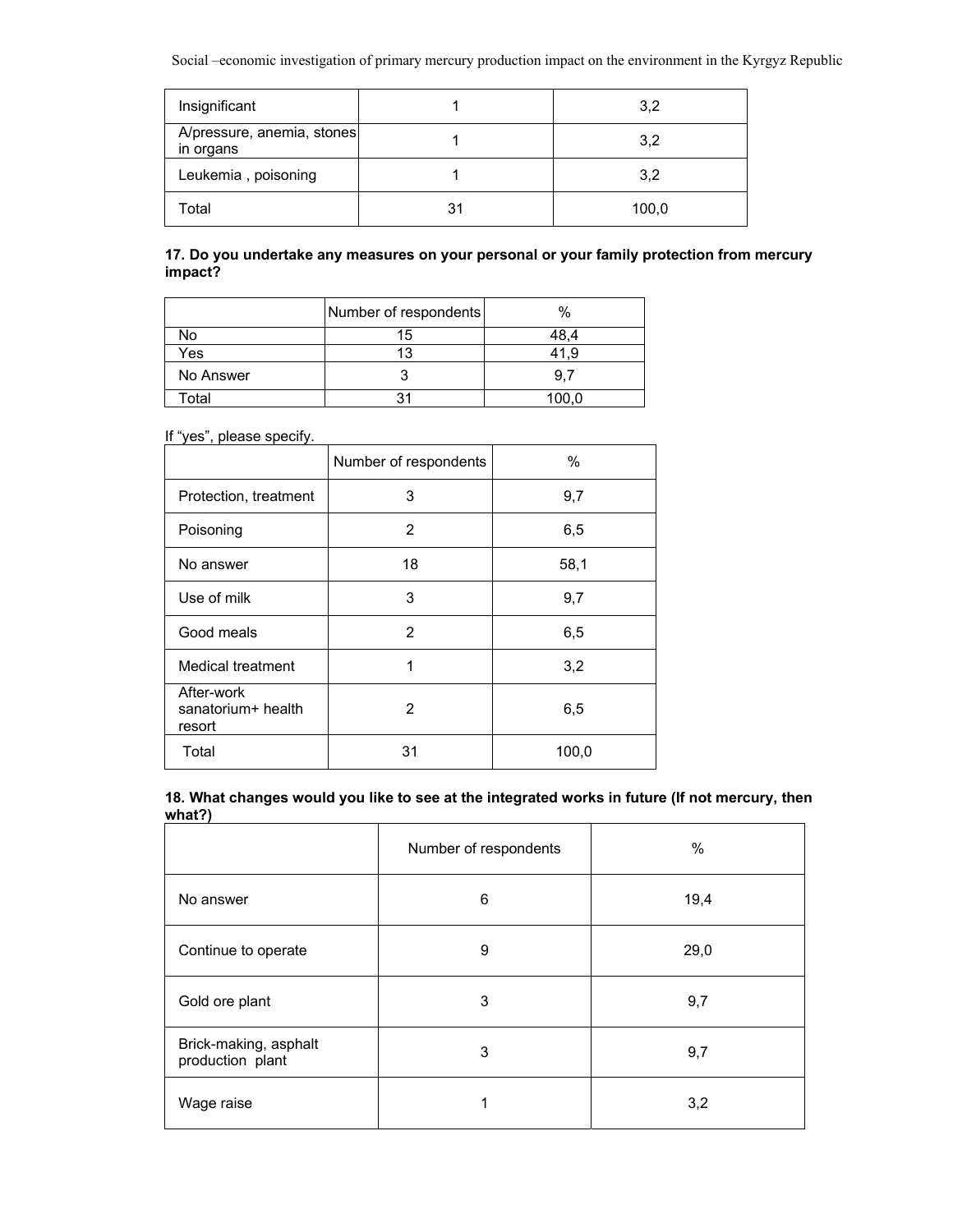| Good investments                                                              | 1              | 3,2   |
|-------------------------------------------------------------------------------|----------------|-------|
| No changes                                                                    | 1              | 3,2   |
| Improvement of working<br>conditions, timely salary<br>payment, no layoffs    | 1              | 3,2   |
| Improvement of working<br>conditions, modernization of<br>technical equipment | 1              | 3,2   |
| Keep on operating, timely<br>salary payment                                   | $\overline{2}$ | 6,5   |
| Pay rise, strengthening of<br>discipline, new equipment                       | 1              | 3,2   |
| Governmental support                                                          | 1              | 3,2   |
| New equipment, prospecting,<br>functioning of after-work<br>sanatorium        | 1              | 3,2   |
| Total                                                                         | 31             | 100,0 |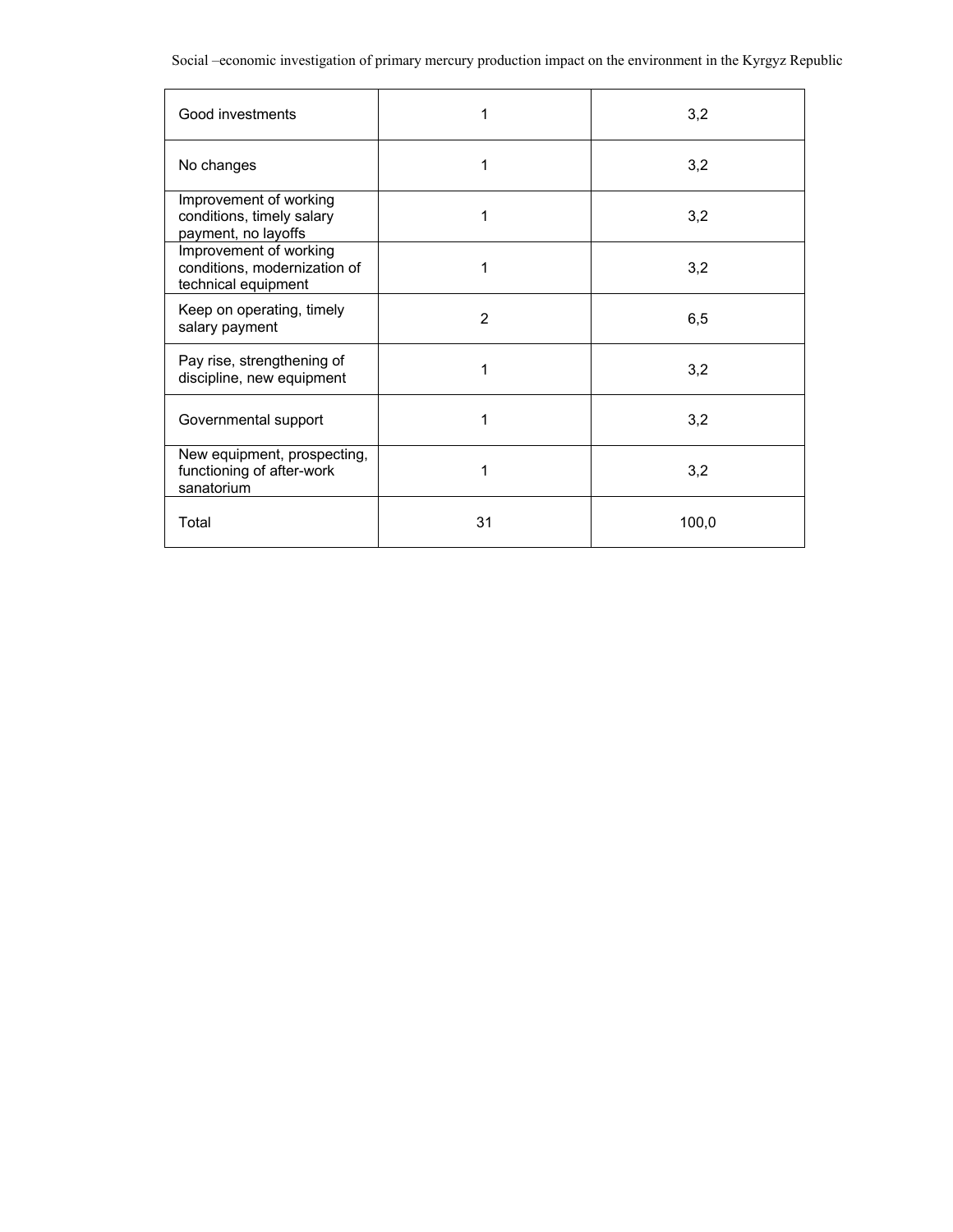### **APPENDIX 10**

*Analysis of the survey conducted among residents of Khaidarkan/Osh/Batken***.** 

### **1. Do you and/or your friends /relatives work at Khaidarkan mercury integrated works?**

|       | Number of<br>respondents | %     |
|-------|--------------------------|-------|
| No    | 57                       | 80,3  |
| Yes   | 14                       | 19.7  |
| Total |                          | 100,0 |

**2. Do your children work in Khaidarkan?** 

|           | Number of<br>respondents | $\%$  |
|-----------|--------------------------|-------|
| No        | 64                       | 90,1  |
| Yes       |                          | 2.8   |
| No answer |                          | 7.0   |
| Total     |                          | 100,0 |

### **3. What is your family income?**

|                     | Number of<br>respondents | $\frac{0}{0}$ |
|---------------------|--------------------------|---------------|
| No answer           |                          | 9,9           |
| Seasonal income     | 32                       | 45,1          |
| $5000 - 7000$ Soms  | 5                        | 7,0           |
| 8000 - 10000 Soms.  | 6                        | 8,5           |
| 12000 - 15000 Soms. | 6                        | 8,5           |
| 16000 - 18000 Soms  |                          | 9,9           |
| 19000 - 22000 Soms. | 8                        | 11,3          |
| Total               |                          | 100,0         |

### **4. Do you cultivate fruits and vegetables?**

|       | Number of<br>respondents | $\%$  |
|-------|--------------------------|-------|
| No    | 27                       | 52.   |
| Yes   | 34                       | 47.9  |
| Total |                          | 100,0 |

#### **5. Do you keep livestock /poultry?**

|       | Number of<br>respondents | $\%$ |
|-------|--------------------------|------|
| N٥    |                          |      |
| Yes   | ne                       | 45   |
| Total |                          |      |

### **6. Do you have good health or not? And what about your family?**

| Number of   |  |
|-------------|--|
| respondents |  |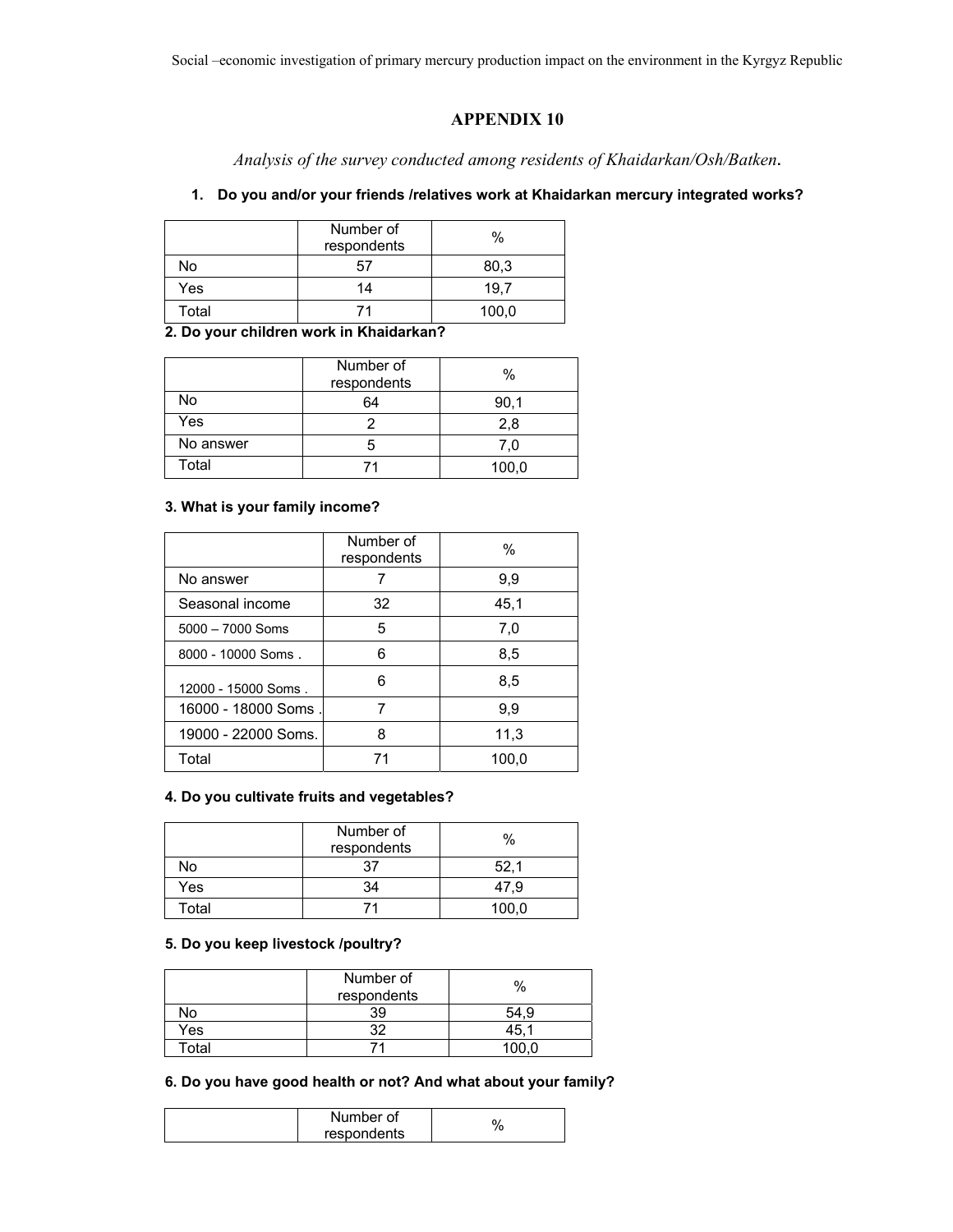| No    | 24    | 33,8  |
|-------|-------|-------|
| Yes   | $4^7$ | 66,2  |
| Total |       | 100,0 |

### **7. Do you worry/informed about ecology and public health care in your city/ settlement?**

|       | Number of<br>respondents | $\%$  |
|-------|--------------------------|-------|
| No    | 45                       | 63.4  |
| Yes   | 26                       | 36,6  |
| Total |                          | 100 O |

If" yes", please specify.

|           | Number of<br>respondents | $\%$ |
|-----------|--------------------------|------|
| No answer | 68                       | 95,8 |
| Ecology   |                          |      |
| Total     |                          |      |

### **8. What do you know about Khaidarkan mercury integrated works?**

|                                                  | Number of<br>respondents | $\%$  |
|--------------------------------------------------|--------------------------|-------|
| Produces mercury                                 | 59                       | 83,1  |
| Production of<br>mercury and silver              | 3                        | 4,2   |
| Production of<br>mercury, silver<br>and antimony |                          | 5,6   |
| Located in our<br>village                        | 5                        | 7,0   |
| Total                                            | 71                       | 100,0 |

### **9. What source of information?**

|                  | Number of<br>respondents | $\%$  |
|------------------|--------------------------|-------|
| No answer        |                          | 2,8   |
| <b>Relatives</b> | 37                       | 52,1  |
| <b>Neighbors</b> | 18                       | 25,4  |
| <b>Friends</b>   | 10                       | 14,1  |
| Everybody knows  |                          | 5,6   |
| Total            |                          | 100,0 |

### **10. Are you/they satisfied with the working conditions at Khaidarkan integrated works?**

|           | Number of<br>respondents | $\%$  |
|-----------|--------------------------|-------|
| No        | 15                       | 21.1  |
| Yes       |                          | 11.3  |
| No answer | 18                       | 67.6  |
| Total     |                          | 100.0 |

#### **11. Are you/they satisfied with the salary?**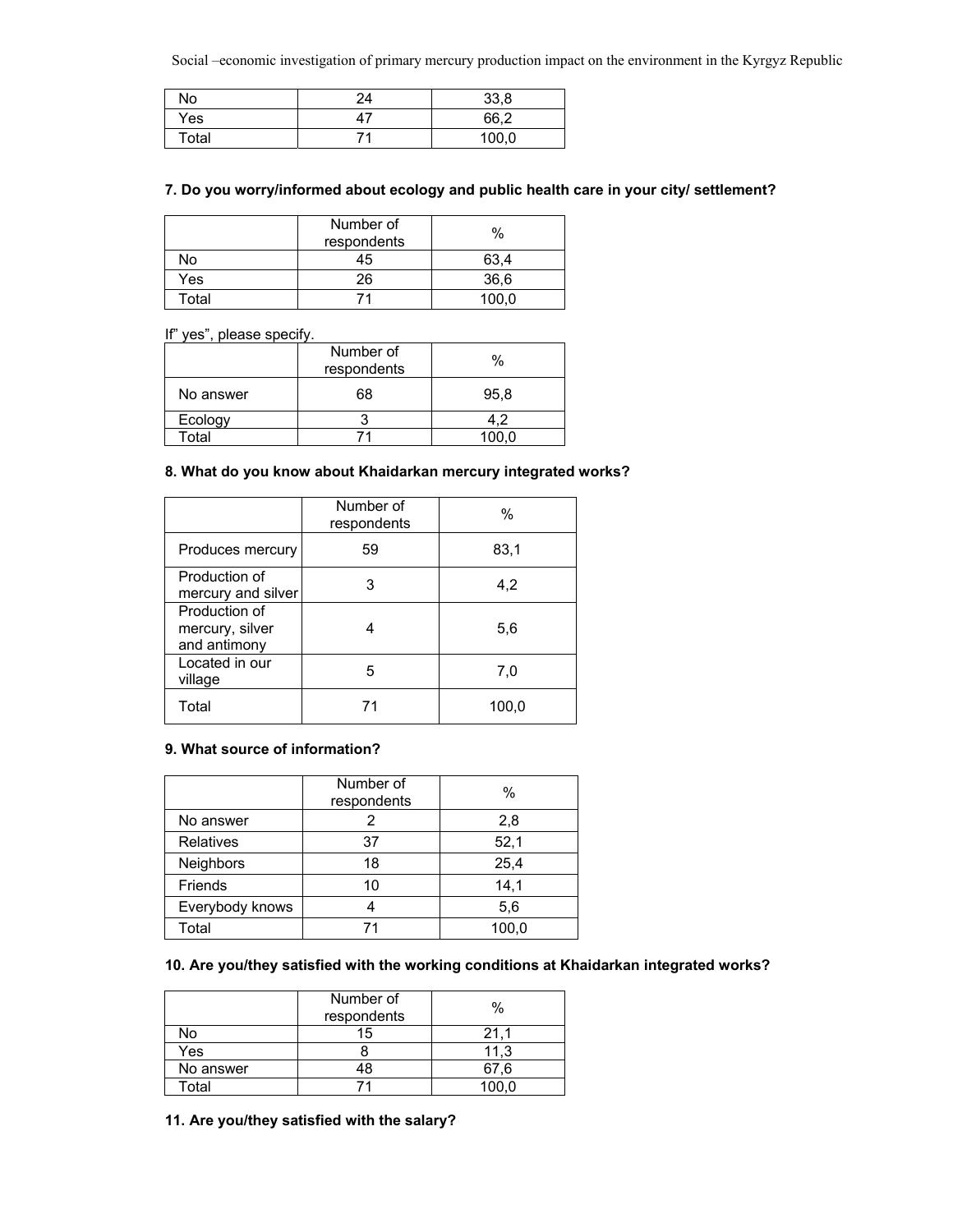|           | Number of<br>respondents | %     |
|-----------|--------------------------|-------|
| No        | 23                       | 32,4  |
| Yes       |                          | 1.4   |
| No answer |                          | 66,2  |
| Total     |                          | 100,0 |

### **12. Does KHAIDARKAN MERCURY PLANT make any benefit?**

|           | Number of<br>respondents | %     |
|-----------|--------------------------|-------|
| No        |                          | 2,8   |
| Yes       |                          |       |
| No answer |                          | 2,8   |
| Total     |                          | 100,0 |

#### If" yes", please specify what?

|                                       | Number of respondents | %     |
|---------------------------------------|-----------------------|-------|
| No answer                             | 8                     | 11,3  |
| Working positions,<br>water           | 16                    | 22,5  |
| Working positions                     | 20                    | 28,2  |
| Water                                 | 5                     | 7,0   |
| Working positions and<br>state budget | 12                    | 16,9  |
| Stable wages                          | 1                     | 1,4   |
| Do not bring personal<br>benefit*     | 9                     | 12,7  |
| Total                                 | 71                    | 100,0 |

The majority of respondents replied that the plant does not bring personal benefits except items mentioned above. Nine people mentioned of a personal benefit, so I placed them to a special line. And as you can note, the majority of respondents answered that KHMIW provides the working places (Note).

### **13. Does KHAIDARKAN MERCURY PLANT make harm?**

|           | Number of<br>respondents | $\%$  |
|-----------|--------------------------|-------|
| No        |                          | 2,8   |
| Yes       | 60                       | 84,5  |
| No answer | 9                        | 12,7  |
| Total     |                          | 100,0 |

#### If "yes", please specify what?

|                            | Number of<br>respondents | %    |
|----------------------------|--------------------------|------|
| No answer                  | 20                       | 28,2 |
| Harm to ecology,<br>health | 13                       | 18,3 |
| Harm to ecology            | 24                       | 33,8 |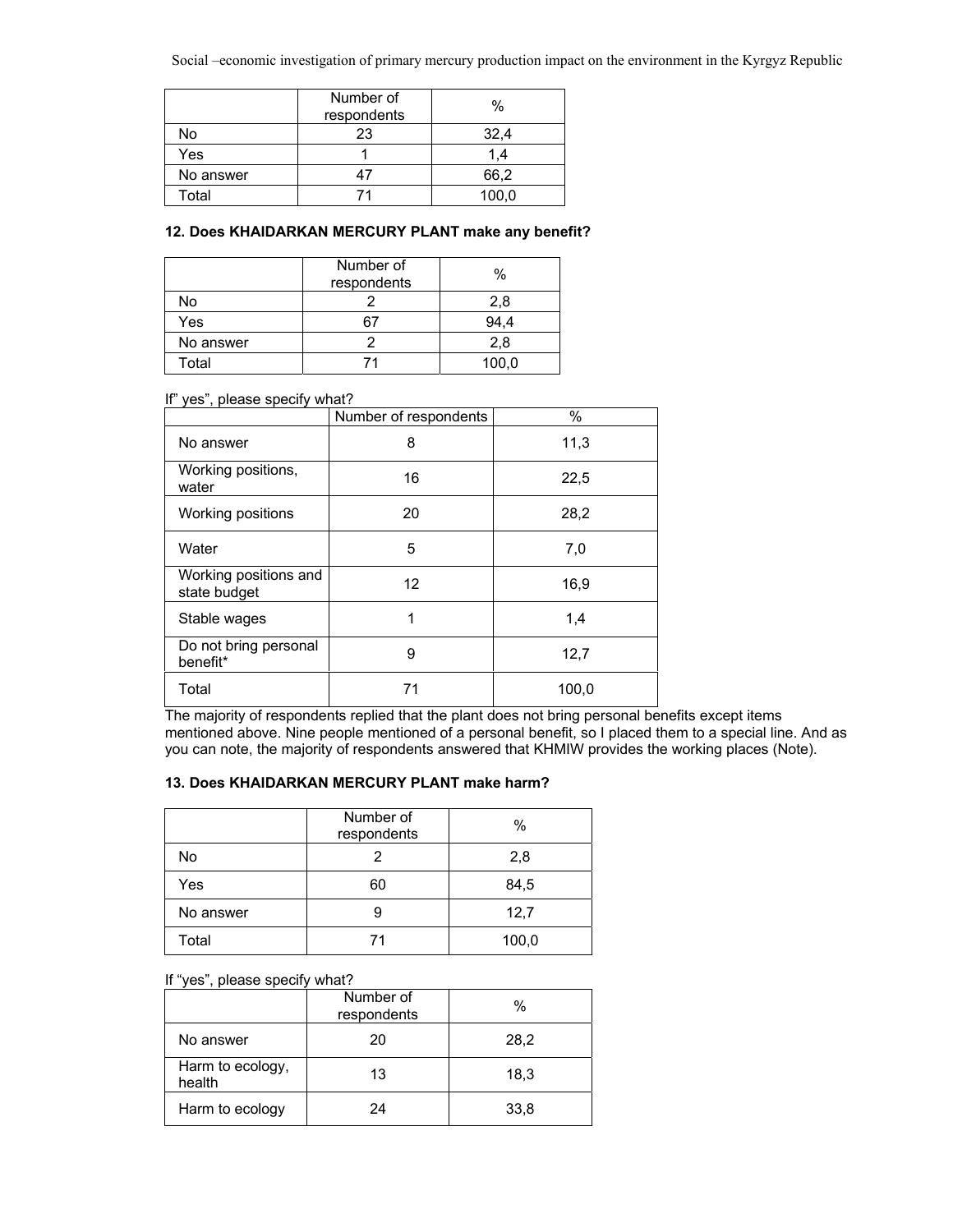| Harm to health | 14 | 19.7  |
|----------------|----|-------|
| Total          |    | 100,0 |

### **14. Do you know what profit does KHAIDARKAN MERCURY PLANT make to our country?**

|           | Number of<br>respondents | $\%$  |
|-----------|--------------------------|-------|
| No        | 56                       | 78,9  |
| Yes       |                          | 7.0   |
| No answer | 10                       | 14.1  |
| Total     |                          | 100,0 |

### If "yes", please specify what?

|           | Number of<br>respondents | $\%$  |
|-----------|--------------------------|-------|
| No answer | 71                       | 100.0 |

### **15. Do you know about negative impact of mercury on a human health?**

|           | Number of<br>respondents | $\%$  |
|-----------|--------------------------|-------|
| No        |                          | 7.0   |
| Yes       | 62                       | 87,3  |
| No answer |                          | 5,6   |
| Total     |                          | 100,0 |

If "yes", please specify what?\*.

|                                  | Number of respondents | %     |
|----------------------------------|-----------------------|-------|
| No answer                        | 26                    | 36,6  |
| Kidney, teeth                    | 11                    | 15,5  |
| Tremor of hands                  | 7                     | 9,9   |
| Kidney                           | 6                     | 8,5   |
| Teeth decay                      | 6                     | 8,5   |
| Metal accumulation in<br>blood   | 3                     | 4,2   |
| Nervous system<<br>kidney, teeth | 6                     | 8,5   |
| Tremor of hands,<br>kidney       | 2                     | 2,8   |
| Only for the plant<br>employees  | 1                     | 1,4   |
| Harm to health                   | 3                     | 4,2   |
| Total                            | 71                    | 100,0 |

\* As you can see all respondents gave the same answer to this question, but nevertheless I presented it as separate answers.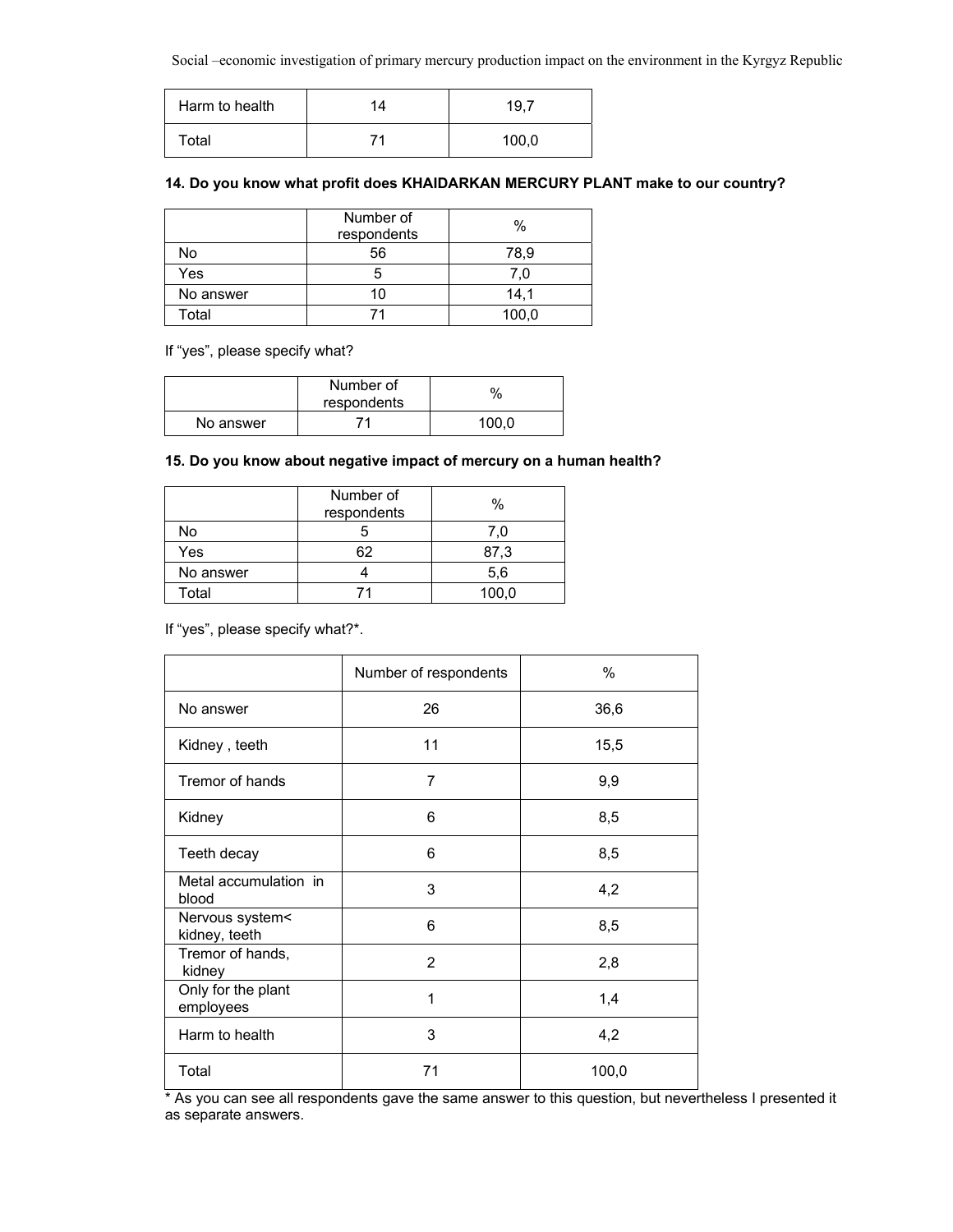### **16. Do you undertake any measures to protect yourself and your family members from Impact of mercury?**

|           | Number of<br>respondents | $\%$  |
|-----------|--------------------------|-------|
| No        | 69                       | 97.2  |
| Yes       |                          | 1,4   |
| No answer |                          | 1.4   |
| Total     |                          | 100,0 |

If "yes", please specify\*.

| ٠                  | Number of<br>respondents | $\%$  |
|--------------------|--------------------------|-------|
| No answer          | 70                       | 98,6  |
| Use diary products |                          | 1,4   |
| Total              | 71                       | 100,0 |

### **17. What will happen if KHAIDARKAN MERCURY PLANT closes?**

#### **Advantages:**

|                               | Number of<br>respondents | $\%$  |
|-------------------------------|--------------------------|-------|
| No answer                     | 15                       | 21,1  |
| Health                        | 16                       | 22,5  |
| No environmental<br>pollution | 23                       | 32,4  |
| Health+ecology                | 13                       | 18,3  |
| None advantages               |                          | 5,6   |
| Total                         |                          | 100,0 |

### **Negative sides:**

|                                  | Number of<br>respondents | $\%$  |
|----------------------------------|--------------------------|-------|
| No answer                        | 14                       | 19,7  |
| Working positions                | 37                       | 52,1  |
| Working positions,<br>water      |                          | 9,9   |
| Water                            |                          | 1,4   |
| Working positions +<br>taxes     | 5                        | 7.0   |
| Working positions,<br>water, gas |                          | 9,9   |
| Total                            | 71                       | 100,0 |

### **18. In your opinion, what activities should be taken in this case?**

|           | Number of respondents | $\%$ |
|-----------|-----------------------|------|
| No answer |                       | 26,8 |